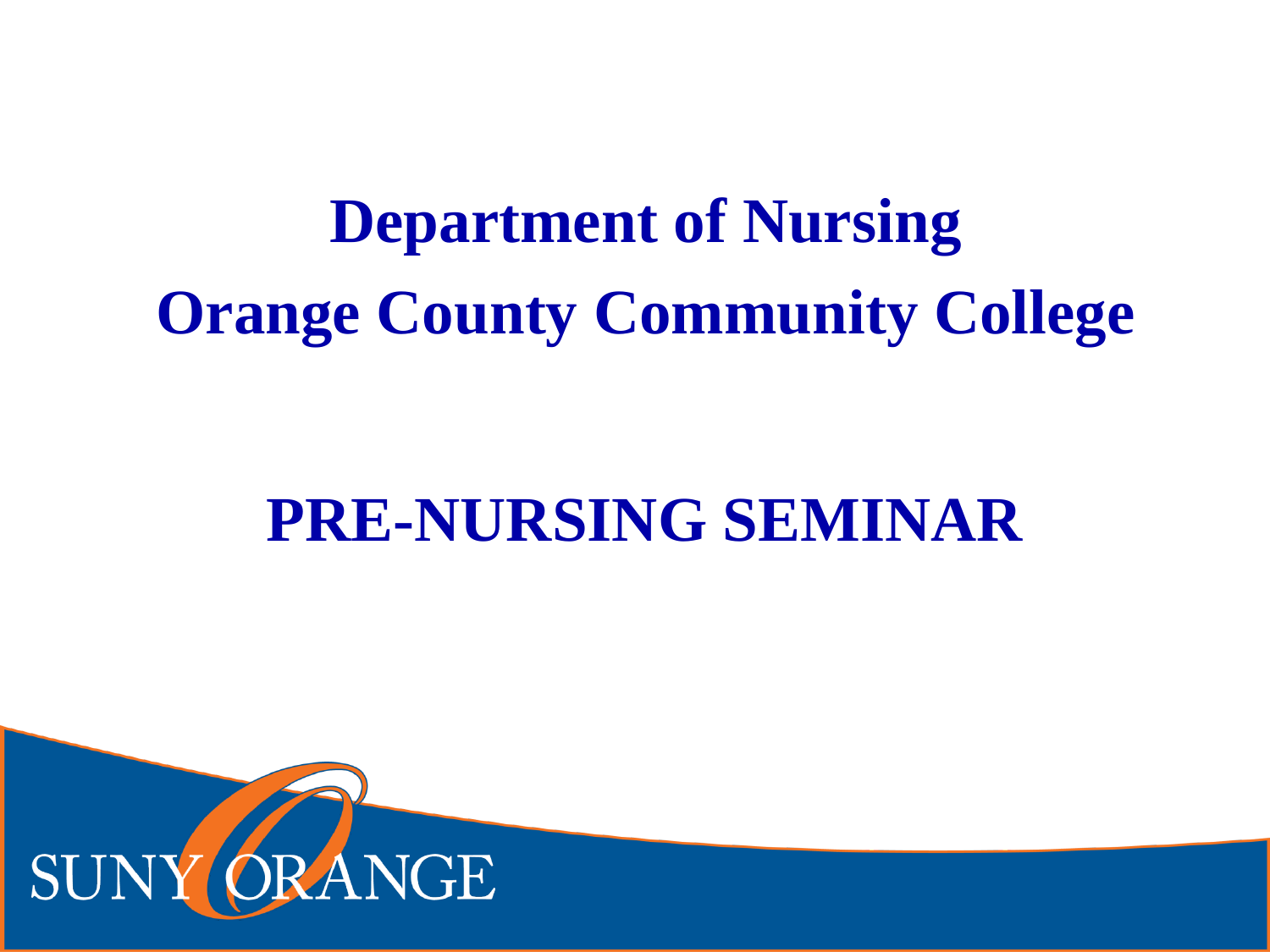# **WELCOME**

Completion of this online nursing department seminar is a part of the eligibility requirements that must be completed prior to submitting a Nursing Program application at SUNY Orange.

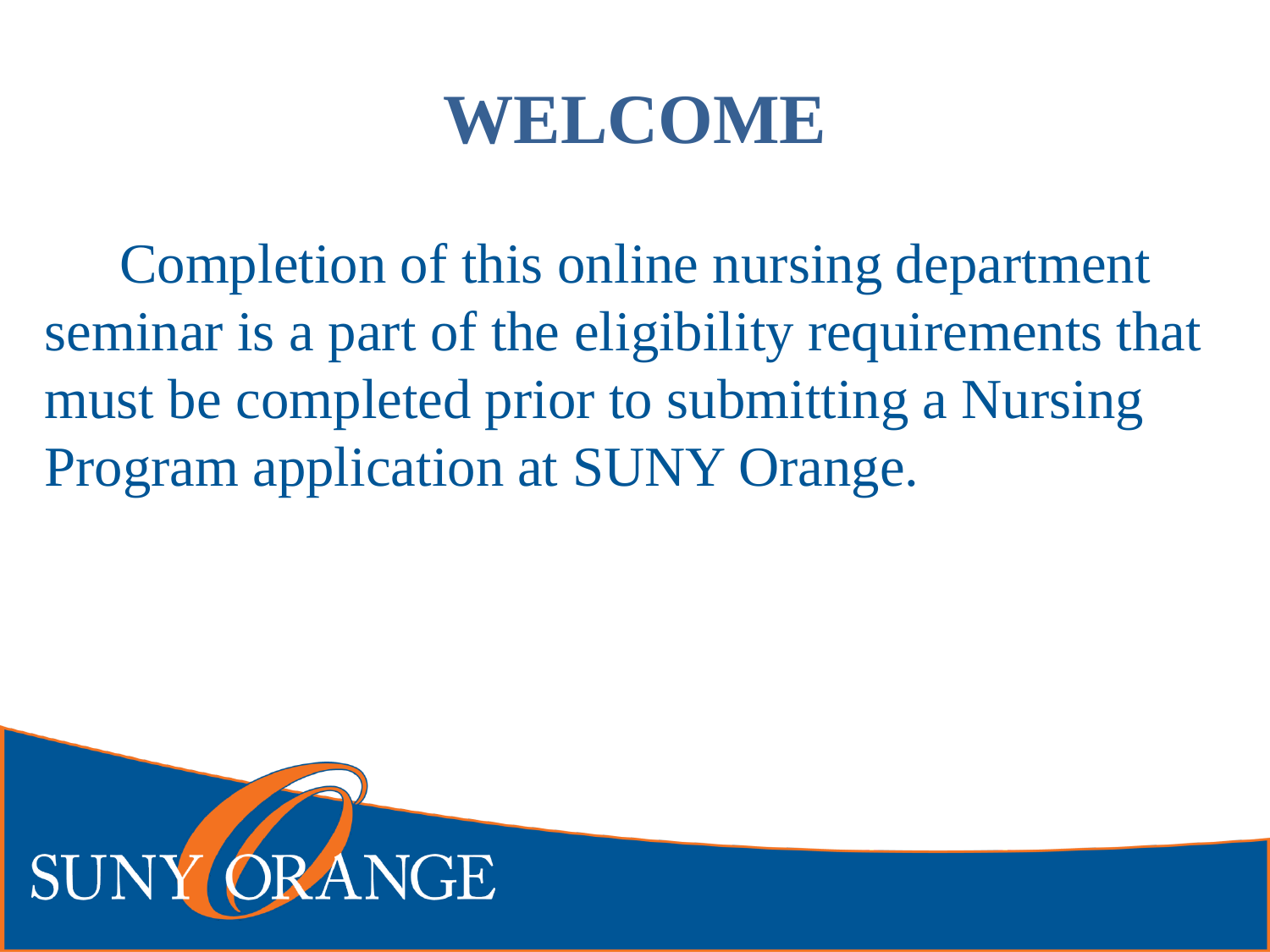This power point presentation is an overview of the Associate Degree Nursing Program offered at SUNY Orange Middletown and Newburgh Campuses, and highlights important policies and procedures as outlined in our Document of Nursing Student Policy.

This program of study must be completed along with the post test. After completion of the power point you will receive a certificate which is to be printed and provided to the Admissions Department.

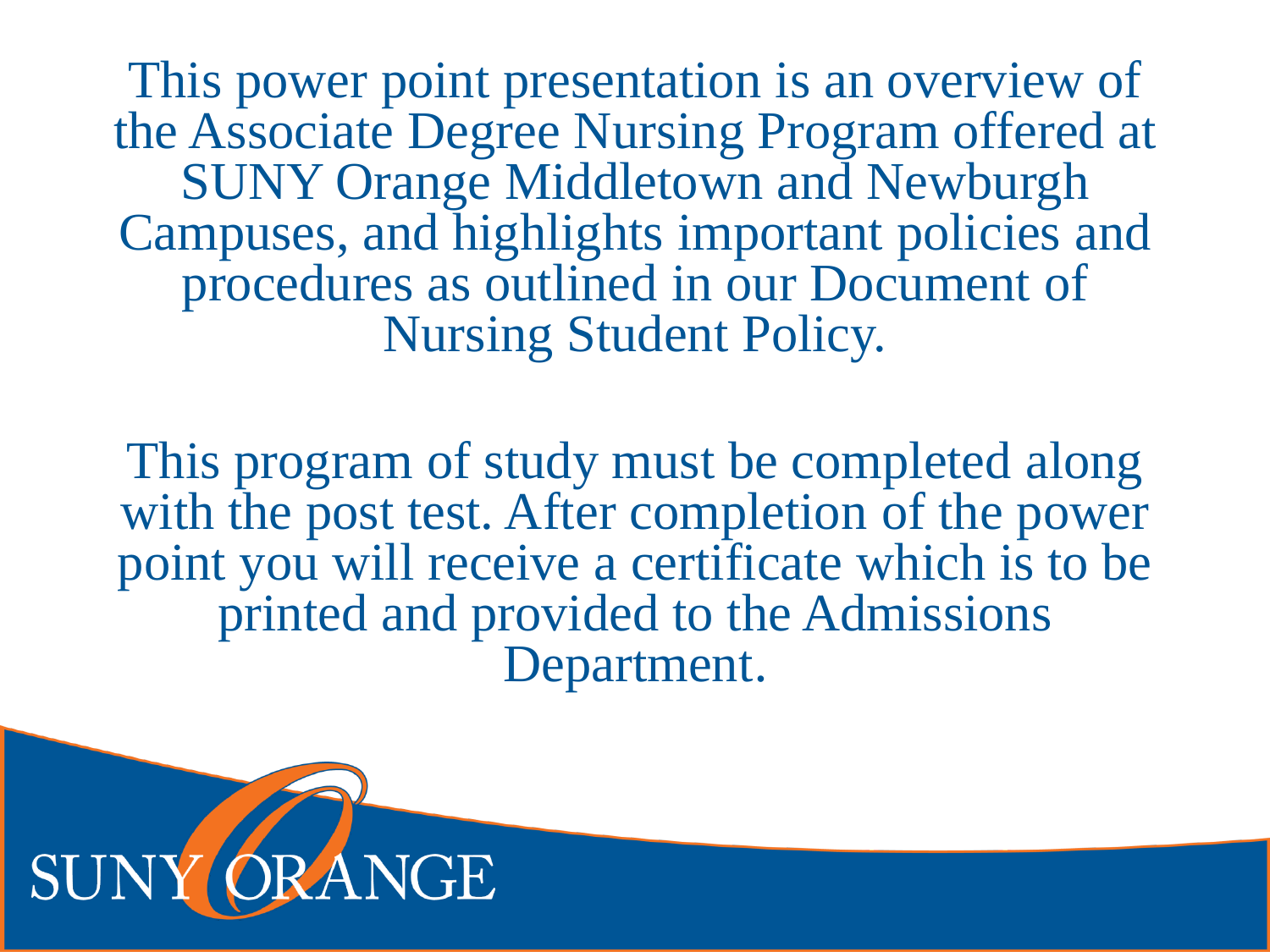## **INTRODUCTION**

- This Power Point presentation highlights the policies and regulations specific to the nursing program and supplements the general college policies for students. They strengthen the nursing program's goal to educate nurses who are knowledgeable and responsible in nursing practice.
- The nursing faculty developed this power point to fulfill several other purposes. It designates the polices and defines specific regulations governing students in the nursing program; helps assure that students will receive consistent and uniform consideration throughout the program; and serves as a guideline for nursing students.

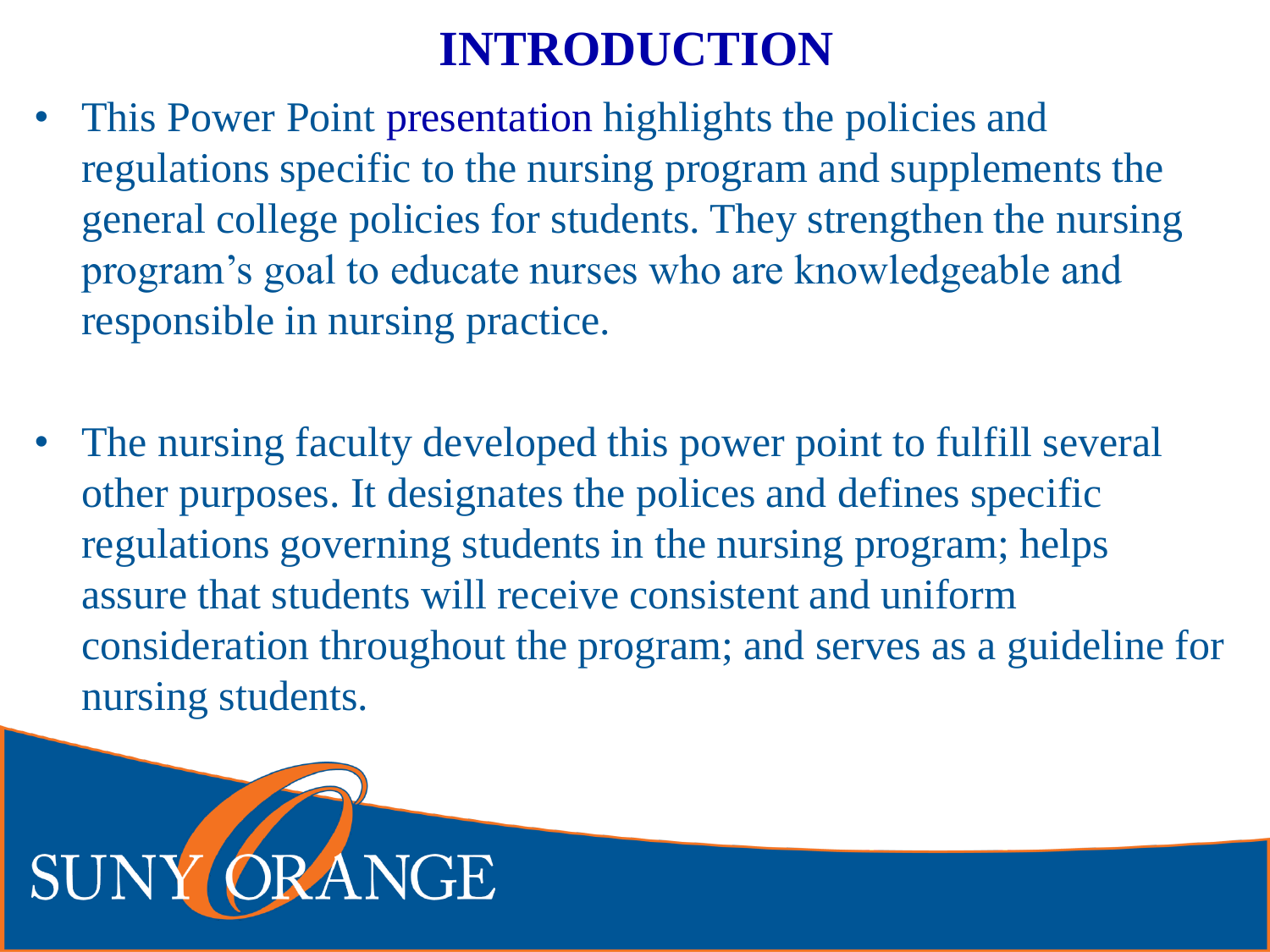## **INTRODUCTION**

- These policies and regulations also are in accordance with several other principles, codes and laws with which nurses and nursing students must comply. Unsafe, unethical, or disruptive behavior in the classroom or clinical setting is not only socially unacceptable, but it is not professionally permitted. Refer to your SUNY Orange Student Handbook booklet.
- All students will be expected to indicate, by reading of this power point and submission of the certificate of completion to the Admissions Department, their intent to abide by the policies as set forth. Each student will receive a copy of the most updated version of the Document of Nursing Student Policy upon beginning Nursing classes and each subsequent semester while enrolled.

![](_page_4_Picture_3.jpeg)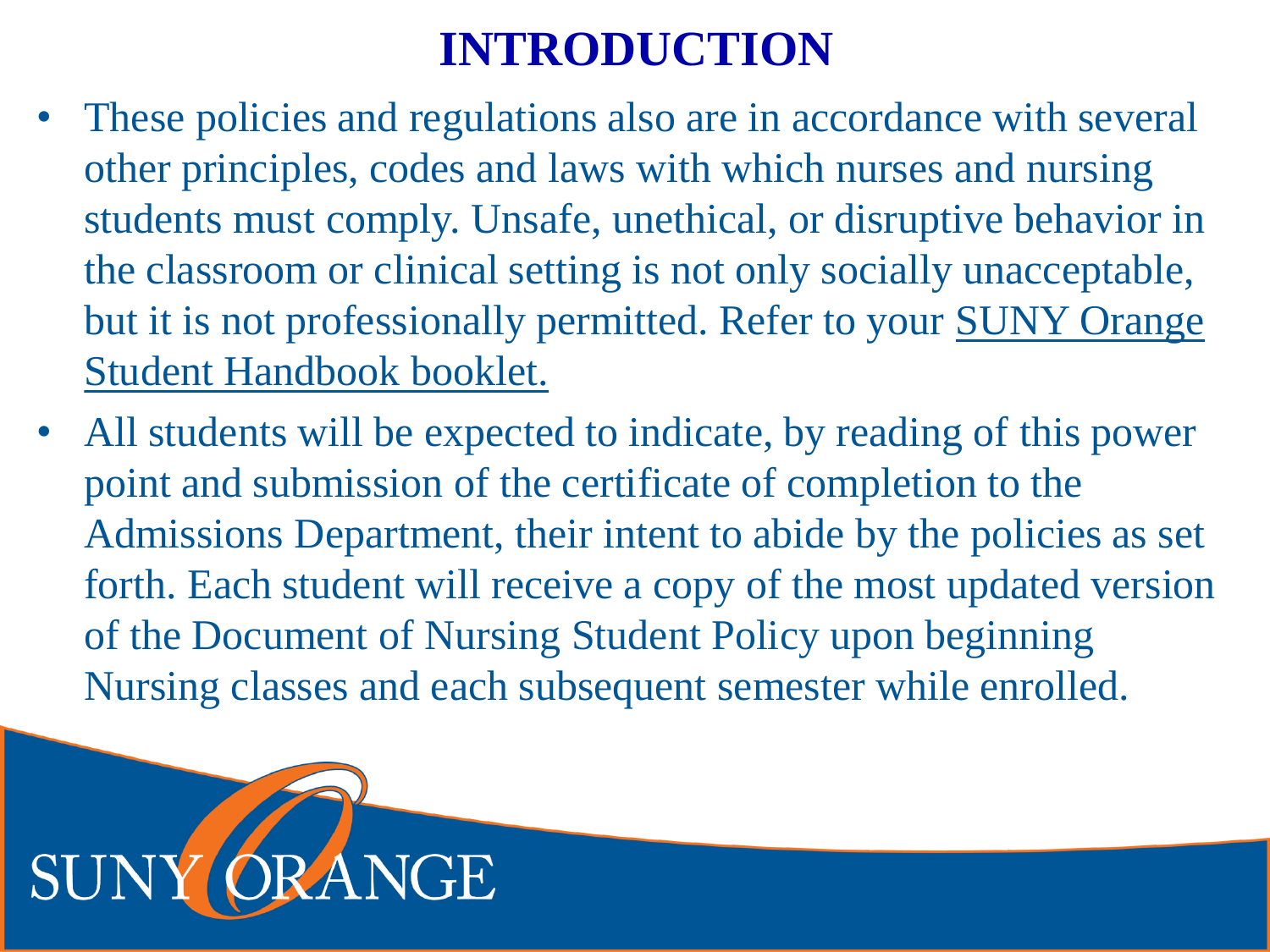## **INTRODUCTION**

- You are responsible for the information in this presentation, which reflects information contained in the Document of Nursing Student Policy (also known as the Pink Policy Book).
- By completing and signing the certificate at the end of the presentation you understand that you are responsible for abiding by the contents.
- The certificate is valid for two years.

![](_page_5_Picture_4.jpeg)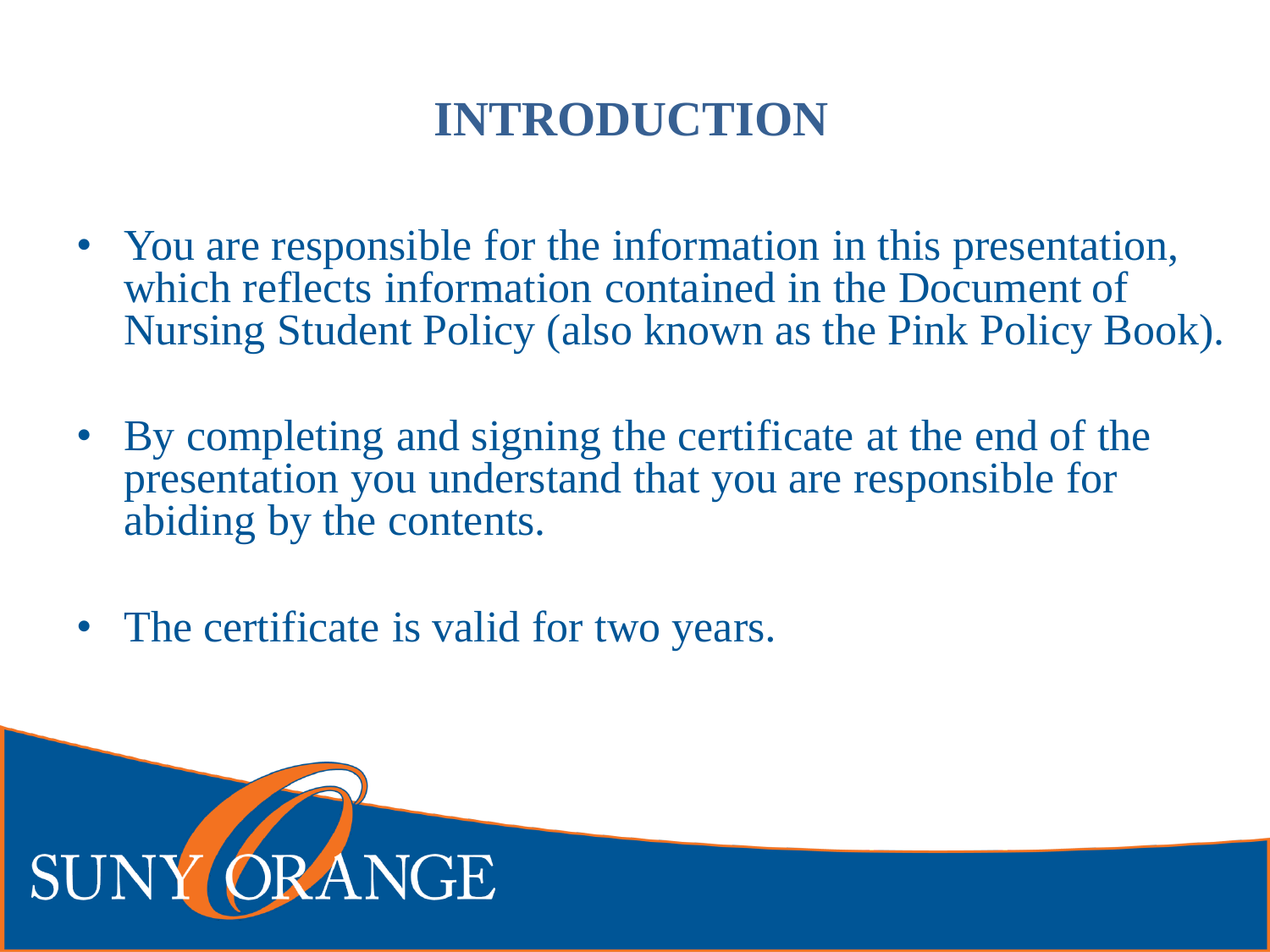# **Program Description**

- The Associate in Applied Science (AAS) degree program in nursing prepares students to become registered professional nurses.
- It provides for the development of those competencies expected of registered nurses in general nursing practice at the technical level.
- Emphasis is on direct client care within a career in nursing.
- Graduates of the program will have the necessary theoretical background and technical skills for an entry level nursing position.
- Graduates of the program are eligible to take the National Council Licensure Examination (NCLEX) for Registered Professional Nurse (RN).

![](_page_6_Picture_6.jpeg)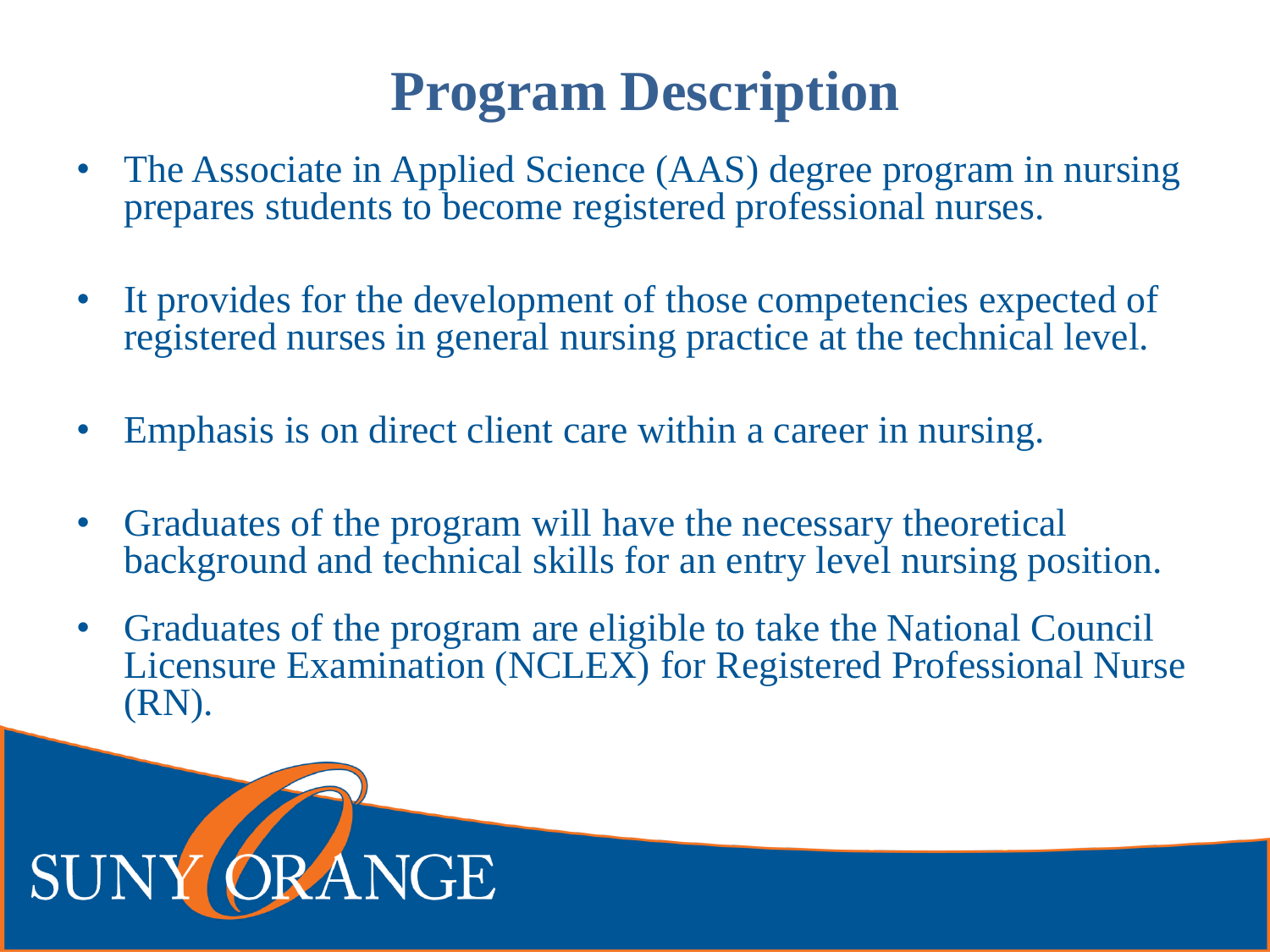# **Program Description**

- Through study in humanities, biological and social sciences, and the experience of academic life, the student gains an understanding of the value of the individual and his/her contribution to society.
- This curriculum combines general education courses and nursing courses with laboratory and clinical experiences, during which students have the opportunity to care for clients in a variety of healthcare settings, including long-term care, medical-surgical, maternal/child, mental health and critical/complex care units.

![](_page_7_Picture_3.jpeg)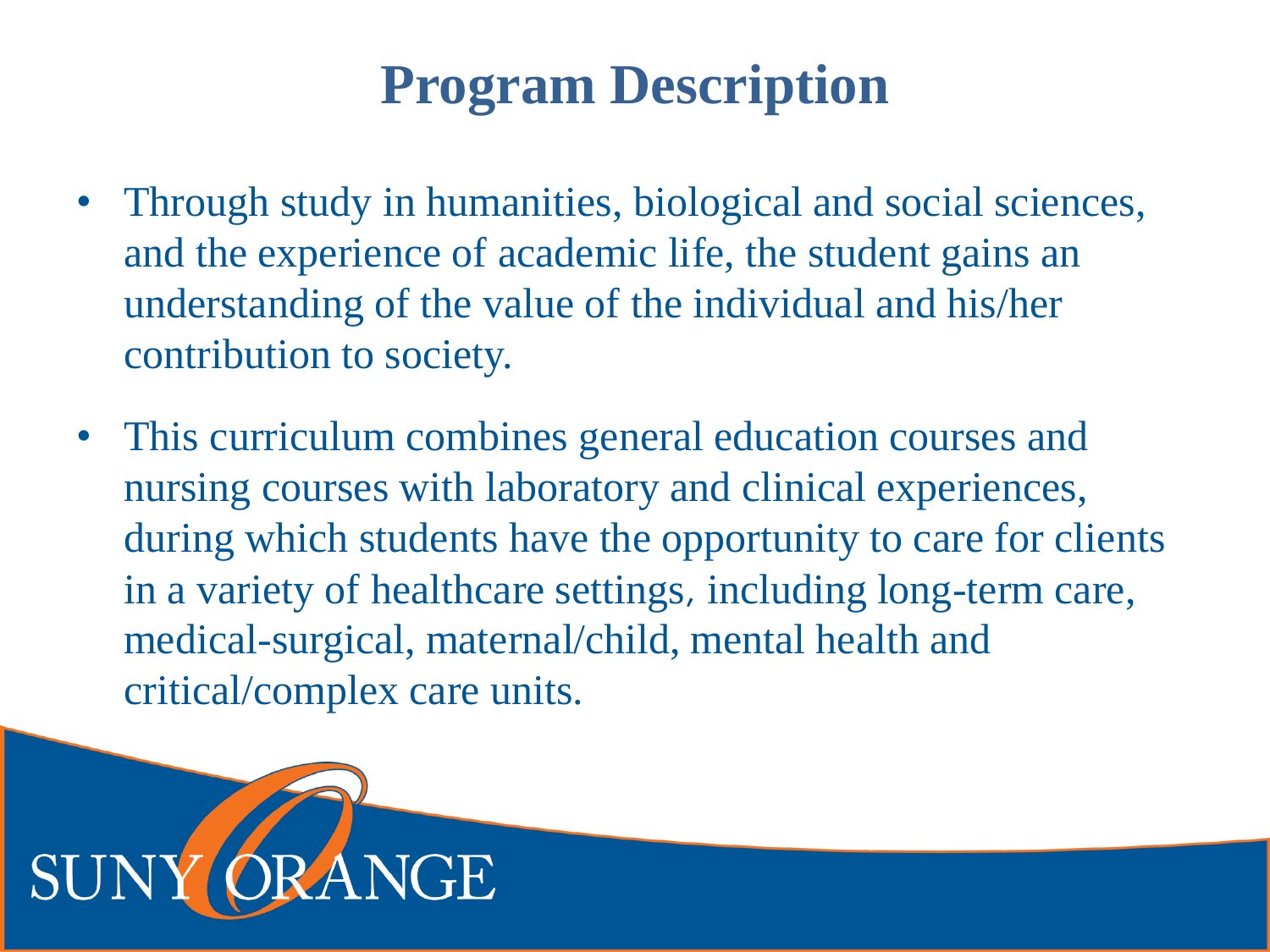# **Program Description**

- A variety of teaching methods are employed to integrate classroom learning with the clinical experience.
- The official method of communication within the college and the nursing department is through the use of the SUNY Orange email system [\(\\_\\_\\_\\_\\_\\_\\_\\_\\_\\_\\_\\_@sunyorange.edu\)](mailto:____________@sunyorange.edu)
- The Blackboard learning management system is used by all faculty to deliver all course documents and assignments.

![](_page_8_Picture_4.jpeg)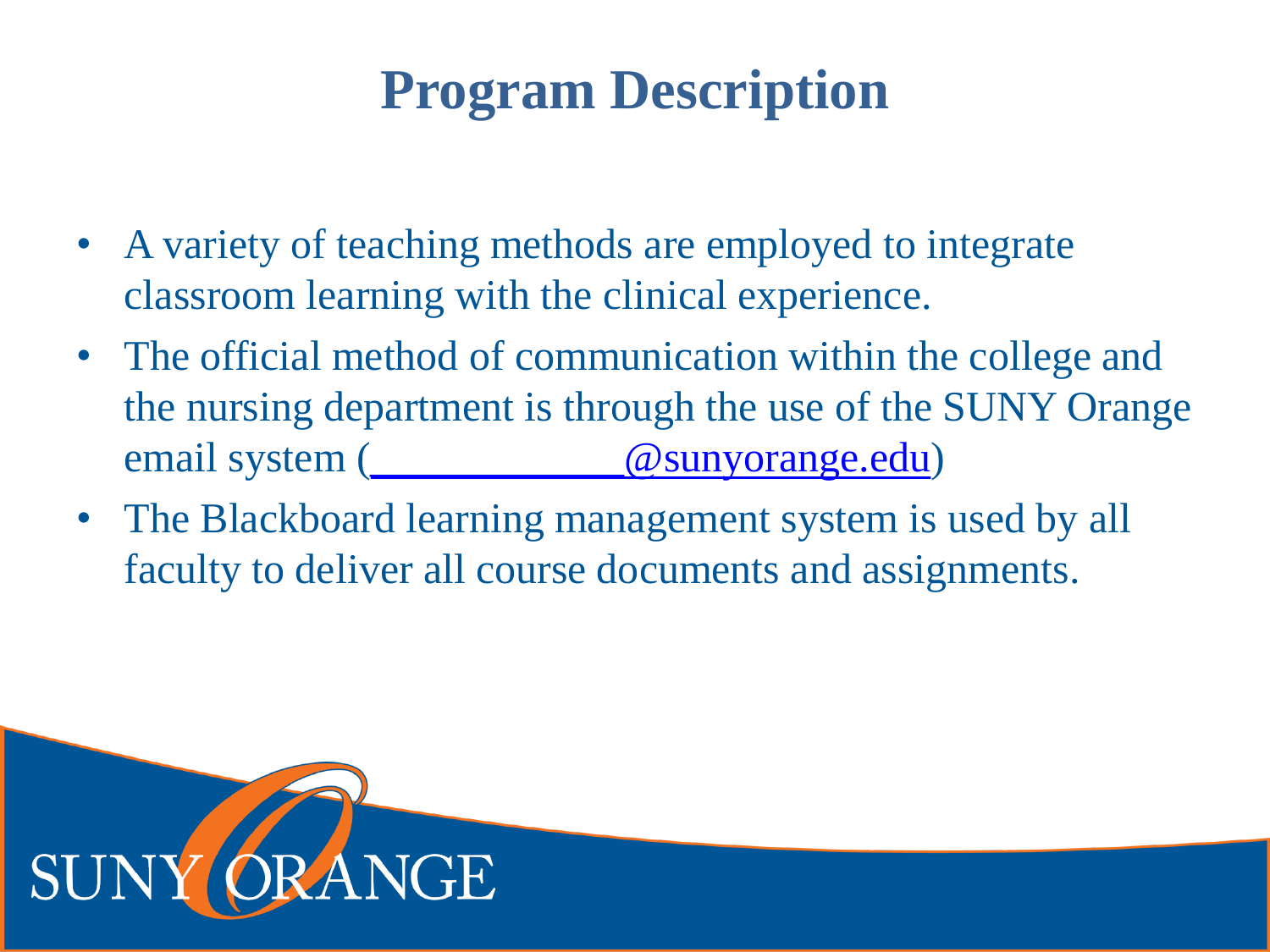### Philosophy

The nursing faculty of Orange County Community College embrace the values of human kindness, clinical expertise, openness to diverse backgrounds, and the provision of a caring presence to clients, colleagues, and student alike. The expression of these values promotes the goals of contemporary nursing:

- *Human Flourishing,* that allows for continuing growth of clients, students, self and the entire Orange County Community.
- Application of sound *Nursing Judgment*, based on quality-and-safety-driven care.
- Ongoing development of *Professional Identity,* guided by current evidence-based practice and providing *impetus* for our students to seek higher degrees.
- Instilling a *Spirit of Inquiry* in students by allowing opportunities for exploratory thought through the utilization of critical thinking, analysis of clinical experiences, and use of educational technologies.

![](_page_9_Picture_6.jpeg)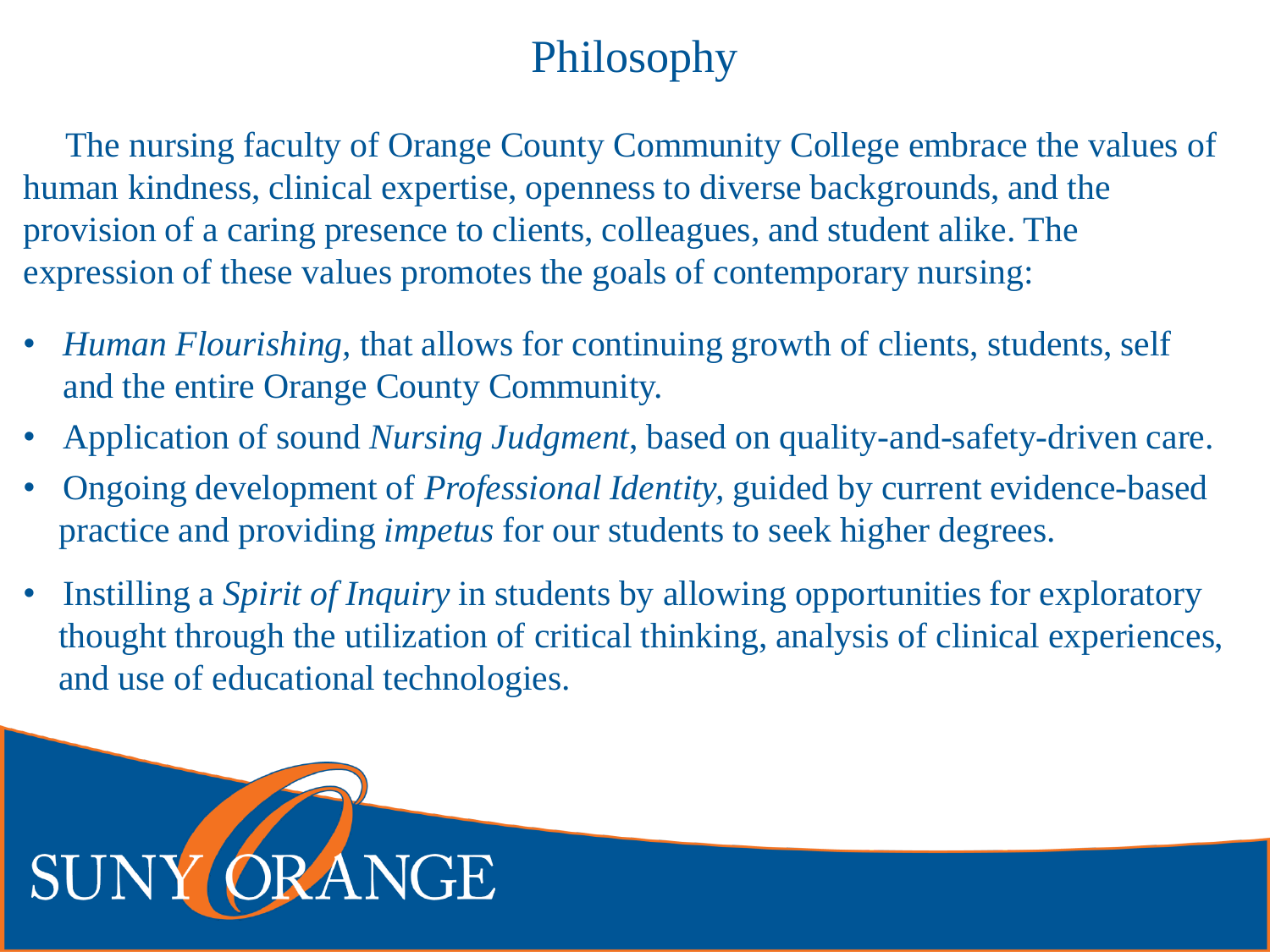### Philosophy (cont'd)

We at Orange County Community College nursing department consider people to be bio-psycho-social-spiritual beings whose basic human needs must be met across the lifespan as they strive towards self-actualization. People constantly influence, and are influenced by, their environment as they move towards optimal levels of physiological and psychosocial health. The faculty at Orange County Community College believes that striving towards the highest levels of health and well-being is consistent with the concept of Human Flourishing. Through the application of Maslow's Basic Human Needs Theory, Erikson's Stages of Development, and the Health-Illness continuum, students learn to assist people in attaining these aspects of flourishing.

The nursing process provides a scientific problem-solving method that the student uses to develop nursing judgment and demonstrate a spirit of inquiry. Adoption of the National League for Nursing Core Components and competencies provides guidelines for the development of personal identity with in the discipline of nursing.

![](_page_10_Picture_3.jpeg)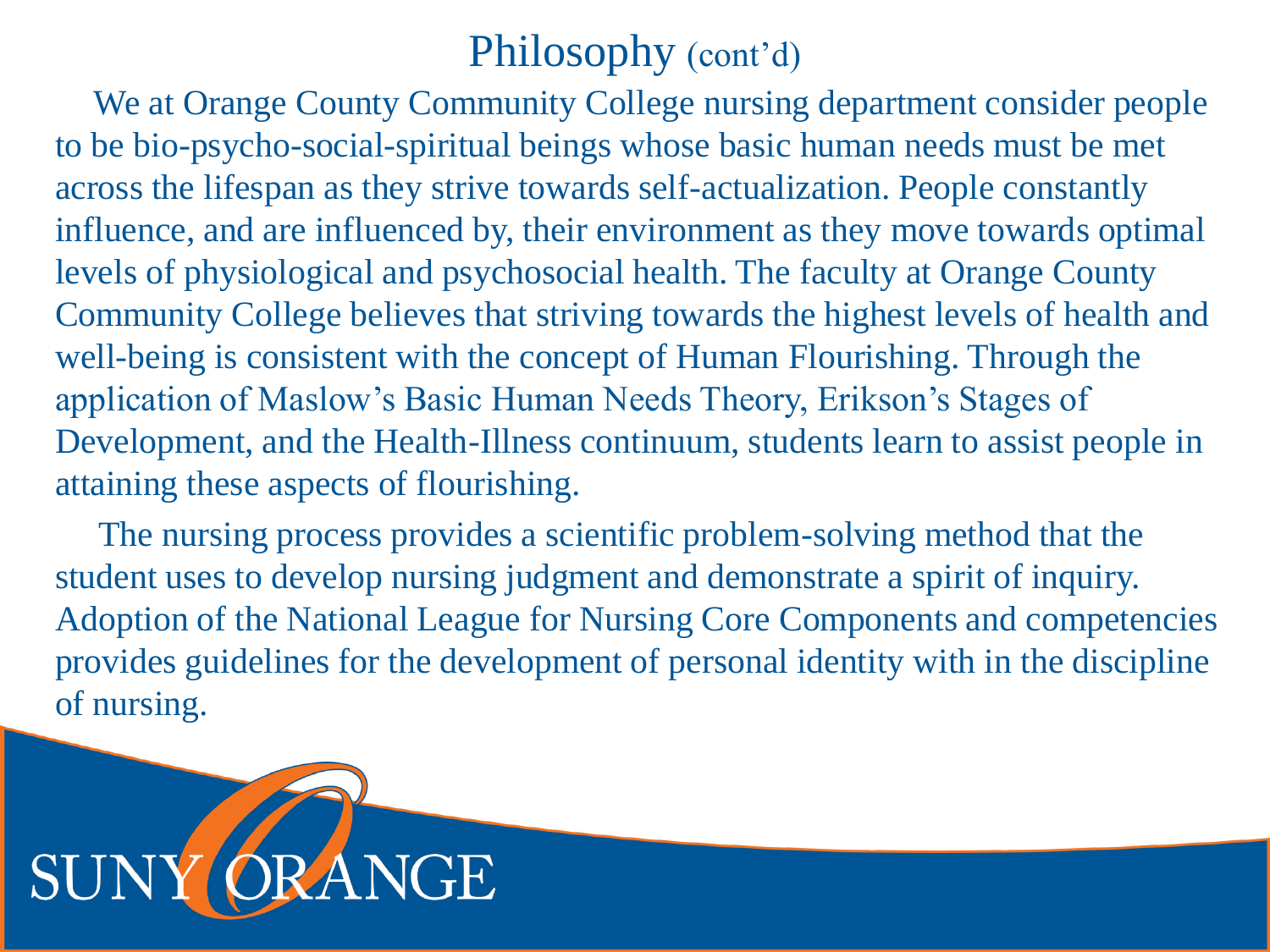### Philosophy (cont'd)

The philosophy of the Associate Degree Nursing Program supports, and is congruent with, the values and beliefs of Orange County Community College:

Mutual respect, commitment to the highest standards of excellence; and integrity in the rigorous and honest pursuit of academic inquiry. To accomplish the mission of the College, the nursing faculty provides five sequential courses, a Pharmacology course, elective support courses and non-nursing requisites that help develop a deeper understanding based on arts, sciences, and humanities.

![](_page_11_Picture_3.jpeg)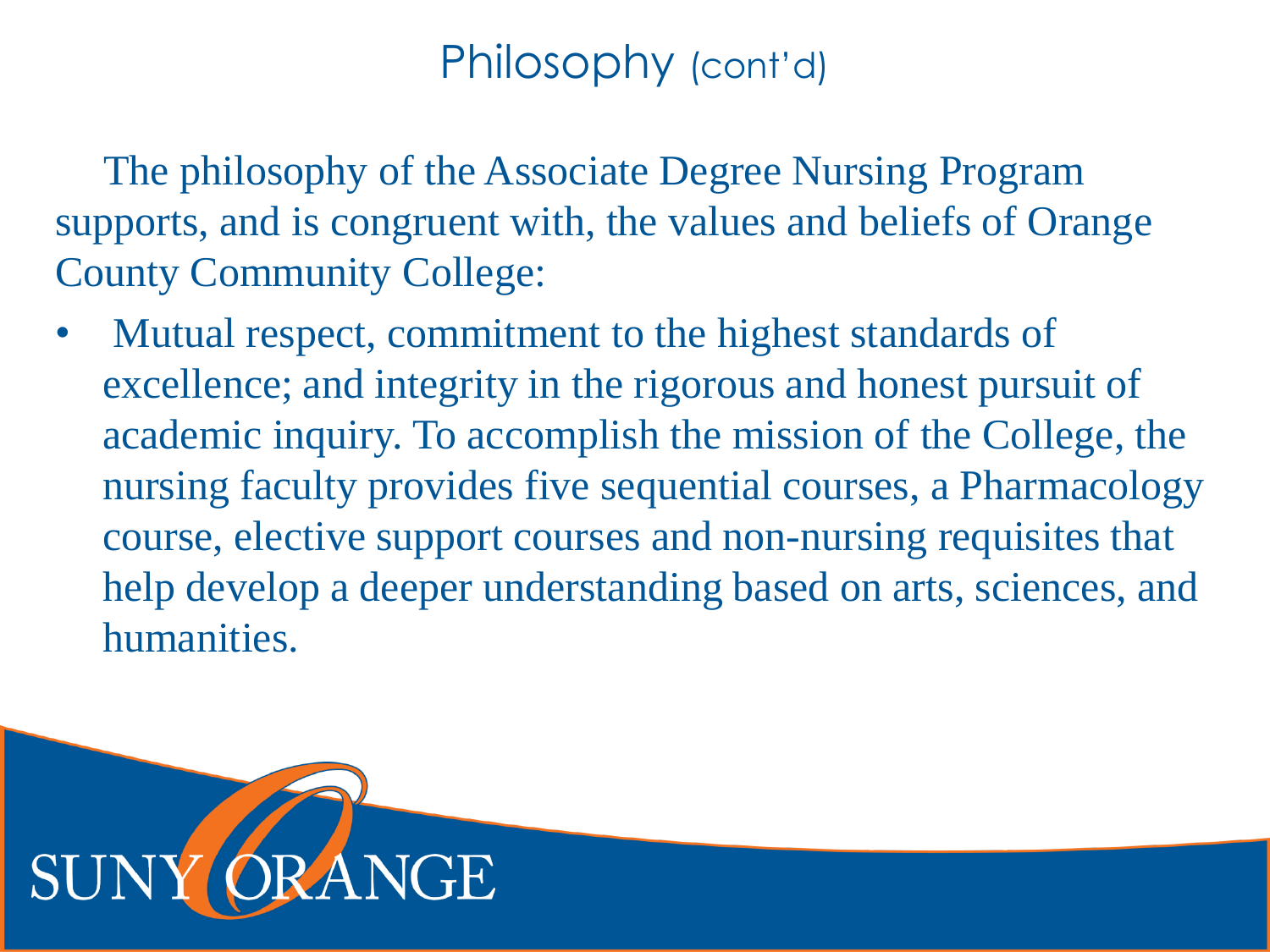### Vision Statement

Orange County Community College will be the leader in nursing education. We will prepare our graduate nurses to meet the challenges of health promotion and disease prevention in the  $21^{st}$  century, through the use of evidence-based practice, demonstrating effective teaching strategies, modeling professional behavior and expressions of caring. In response to an ever-changing healthcare system, our graduate nurses will embrace the interrelationship between ethnicity, race, and health; advance the newest technological applications in healthcare; appreciate the rewards of continuing education and aspire to seek higher-level nursing degrees; demonstrate the highest levels of professional integrity, and pursue the teaching and learning opportunities inherent in all contacts with clients, families, and communities.

![](_page_12_Picture_2.jpeg)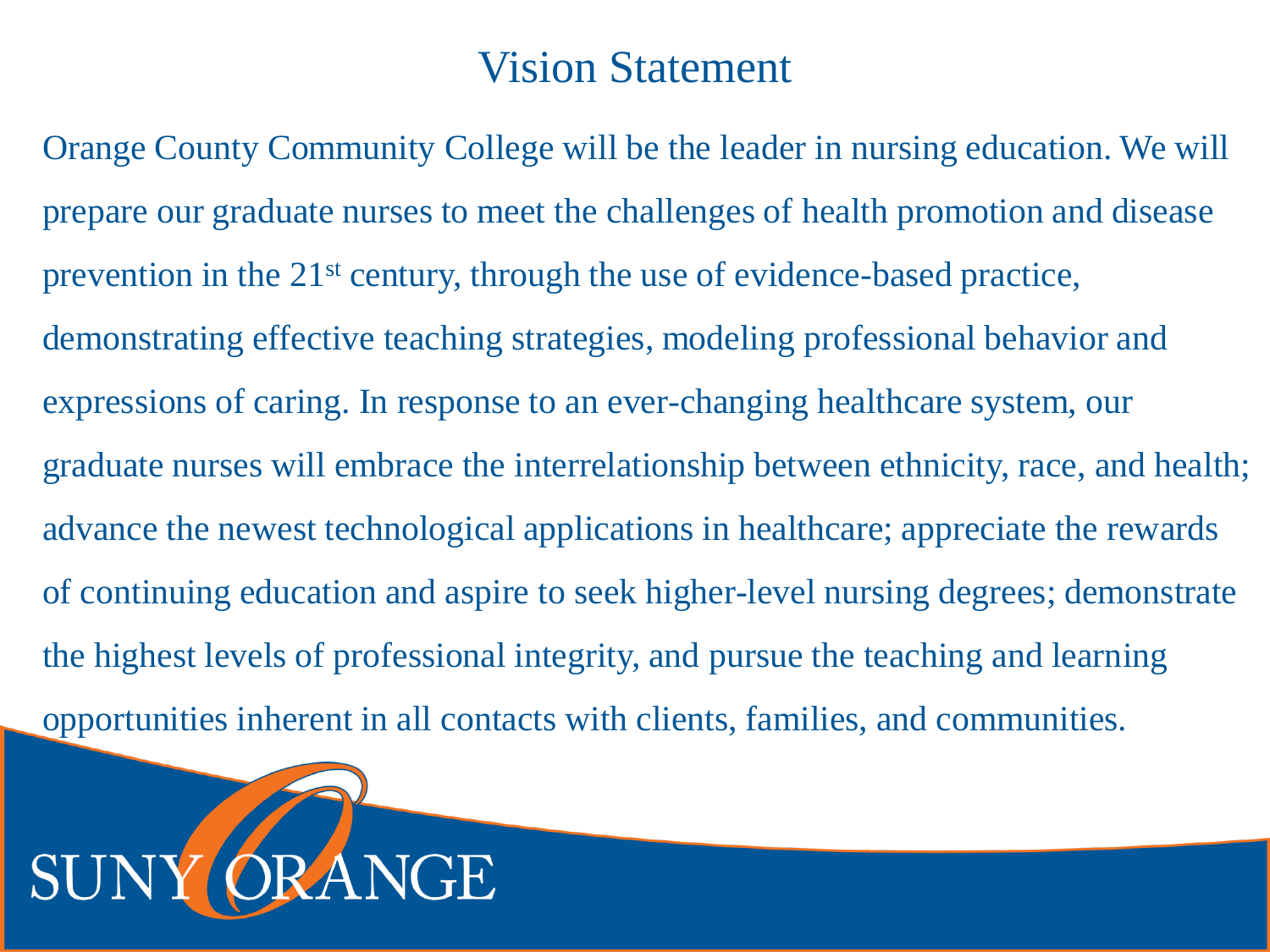### Mission Statement

The mission of the SUNY Orange Nursing Department is to facilitate a creative, innovative and supportive community for teaching and learning that values caring, healing, holism, integrity, excellence and diversity. The faculty instills in nurses a spirit of inquiry that propels them to lifelong learning and energizes them to remain contemporary in their practice. The nursing faculty facilitates learning and fosters the development of sound nursing judgment by advocating for quality and safety in nursing and healthcare. The nursing program prepares registered professional nurses to provide quality nursing care to individuals, families, groups, and communities with diverse health care needs.

![](_page_13_Picture_2.jpeg)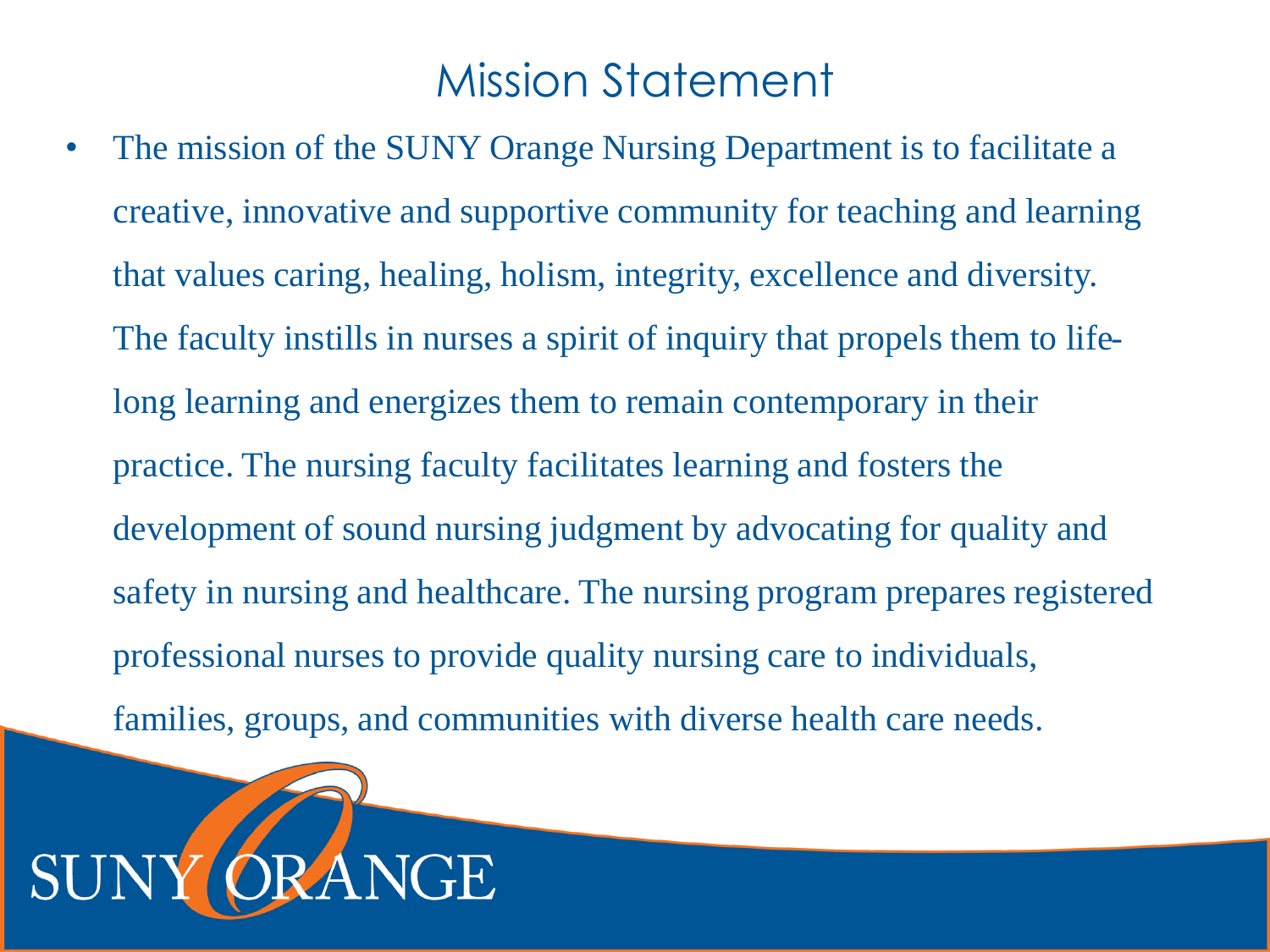# **Program Student Learning Outcomes**

Graduate will:

SUN

- Utilize the nursing process reflecting sound nursing judgment and critical thinking skills to resolve clinical and professional problems.
- Demonstrate effective use of interpersonal skills and informatics to ensure effective communication with patient/families and the members of the health care team

**RANGE** 

- Apply evidence-based standards of nursing practice to provide safe, quality care to a diverse population across multitude of settings.
- Demonstrate responsibility and accountability for selfgrowth with a commitment to the profession, exhibiting a spirit of inquiry and a passion for excellence.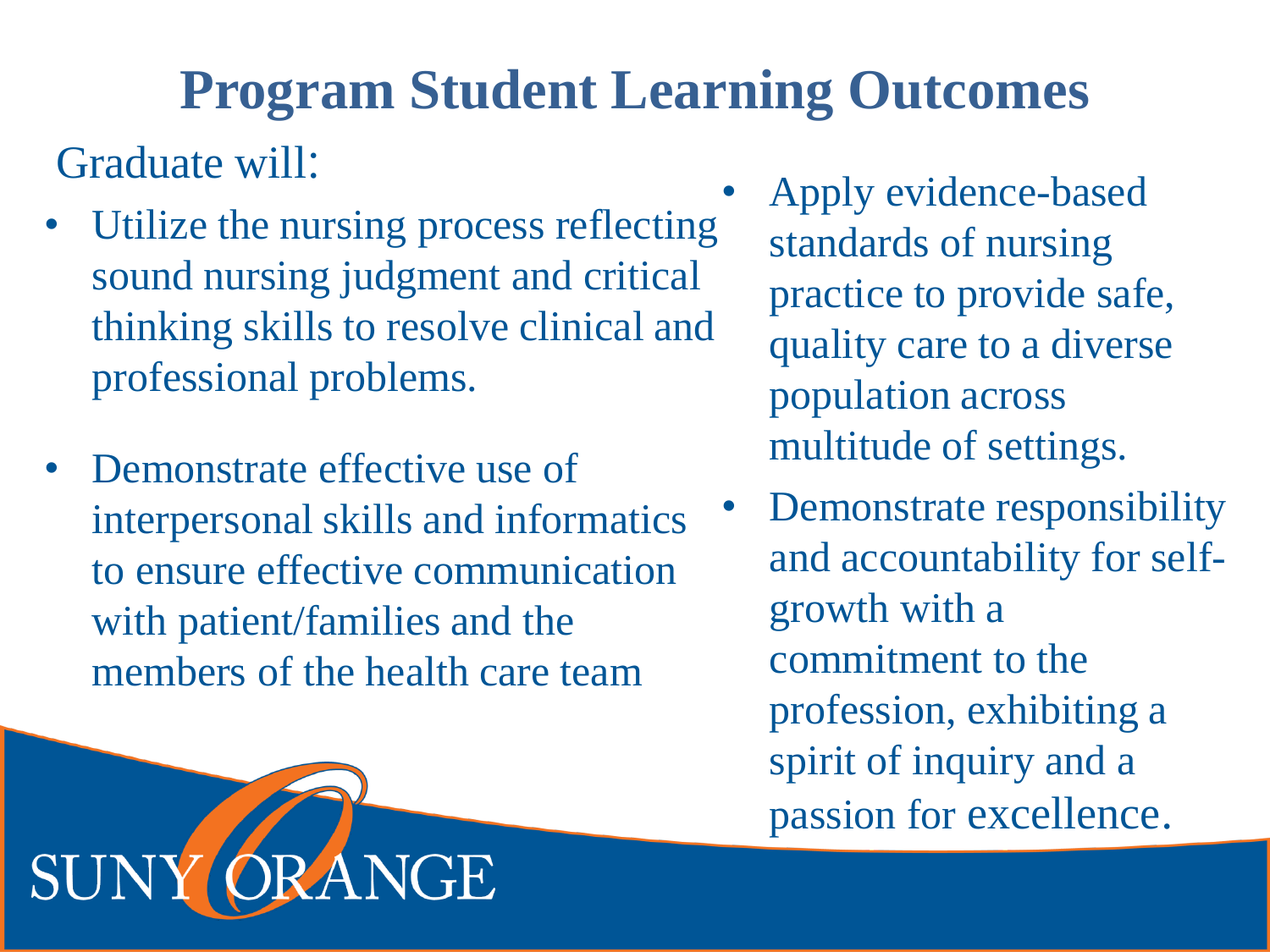# **PROGRAM OUTCOMES**

- **1. The NCLEX passing rate will exceed or be equal to the mean for New York State and the Nation.**
- **2. Program completion rate will be 70% within 3 years of the date of admission into the Nursing Program.**
- **3. At least 90% of the graduates responding to the graduate survey will report satisfaction with the Nursing Program.**
- **4. At least 90% of the alumni responding to the alumni survey will be employed in nursing within nine to twelve months after graduation.**
- **5. At least 90% of the alumni responding to the alumni survey will value lifelong learning as evidenced by their stated intention to be enrolled in a Bachelor of Science Nursing Program.**
- **6. At least 90% of the employers responding to the employer survey distributed one year after graduation will indicate satisfaction with graduate performance**.

![](_page_15_Picture_7.jpeg)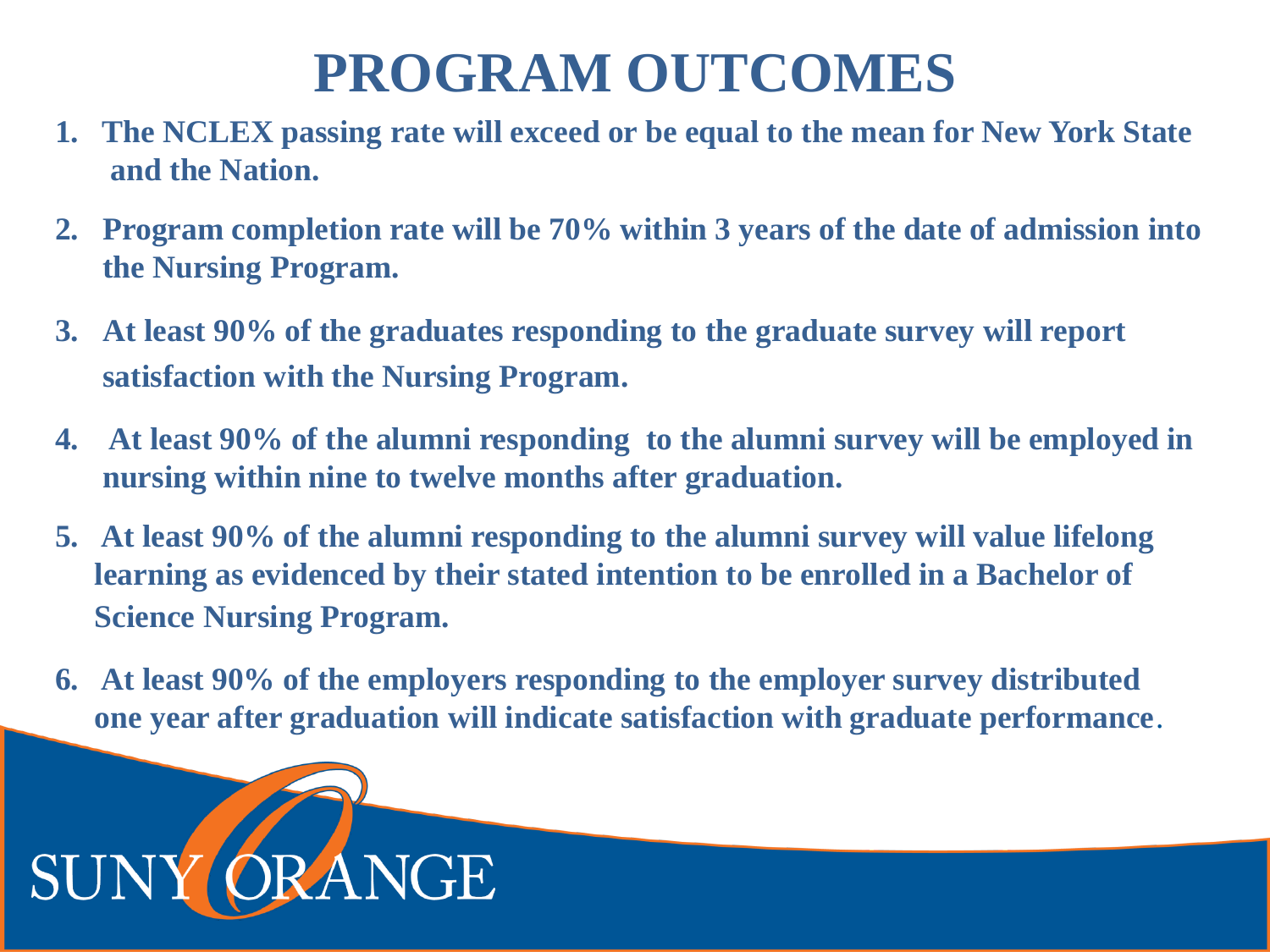- In addition to the "SUNY Orange Student Handbook" statements and policies relative to academic dishonesty, as outlined in the code of student conduct (https://sunyorange.edu/studentservices/docs/StudentHandbook2019-20.pdf), the Department of Nursing recognizes the strong link between honesty in academic work and professional integrity.
- Academic dishonesty will not be tolerated. Any act of academic dishonesty is considered incompatible with ethical standards of nursing practice.
- **Students who engage in academic dishonesty will receive a zero in test/quiz or an unsatisfactory in any other evaluative tool. This may result in dismissal or failure of a nursing course. In addition, if the integrity of an examination is ever in question, the faculty reserve the right to eliminate the exam in question and retesting of any or all students can occur without prior notice.**
- In addition, any instance of academic dishonesty may result in the referral to the Vice President for Student Services for appropriate disciplinary action pursuant to the College's Code of Student Conduct.

![](_page_16_Picture_5.jpeg)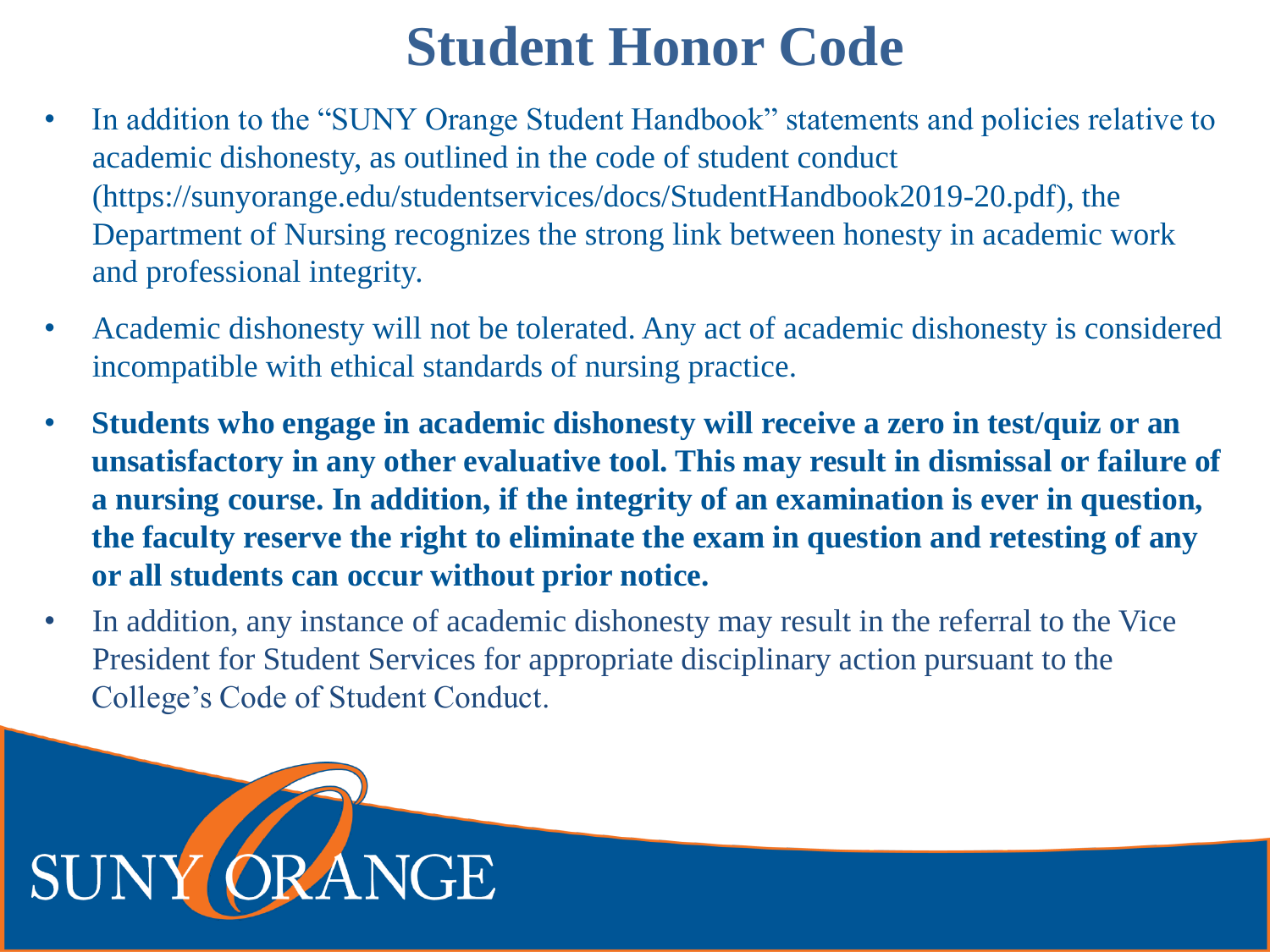- Academic dishonesty includes, but is not limited to:
	- cheating, including cybercheating
	- fabrication of reports or records of interactions with clients
	- facilitating academic dishonesty
	- plagiarism, including Internet plagiarism
	- forgery, bribery, or multiple submission (submitting the same assignment to more than one instructor without the permission of the instructors)
	- using prohibited study aids (accessing text book test banks which are a faculty resource from illegal website sources or otherwise obtaining a copy of a test/quiz)
	- sharing test/quiz content with another student verbally or in writing, recording in any form any part of a question or other assessment of learning for purposes of sharing such information with current or future students
	- giving or receiving unauthorized aid on test/quizzes/care plans/papers
	- abetting another student by allowing them to copy your answers or submit your work as their own.

![](_page_17_Picture_11.jpeg)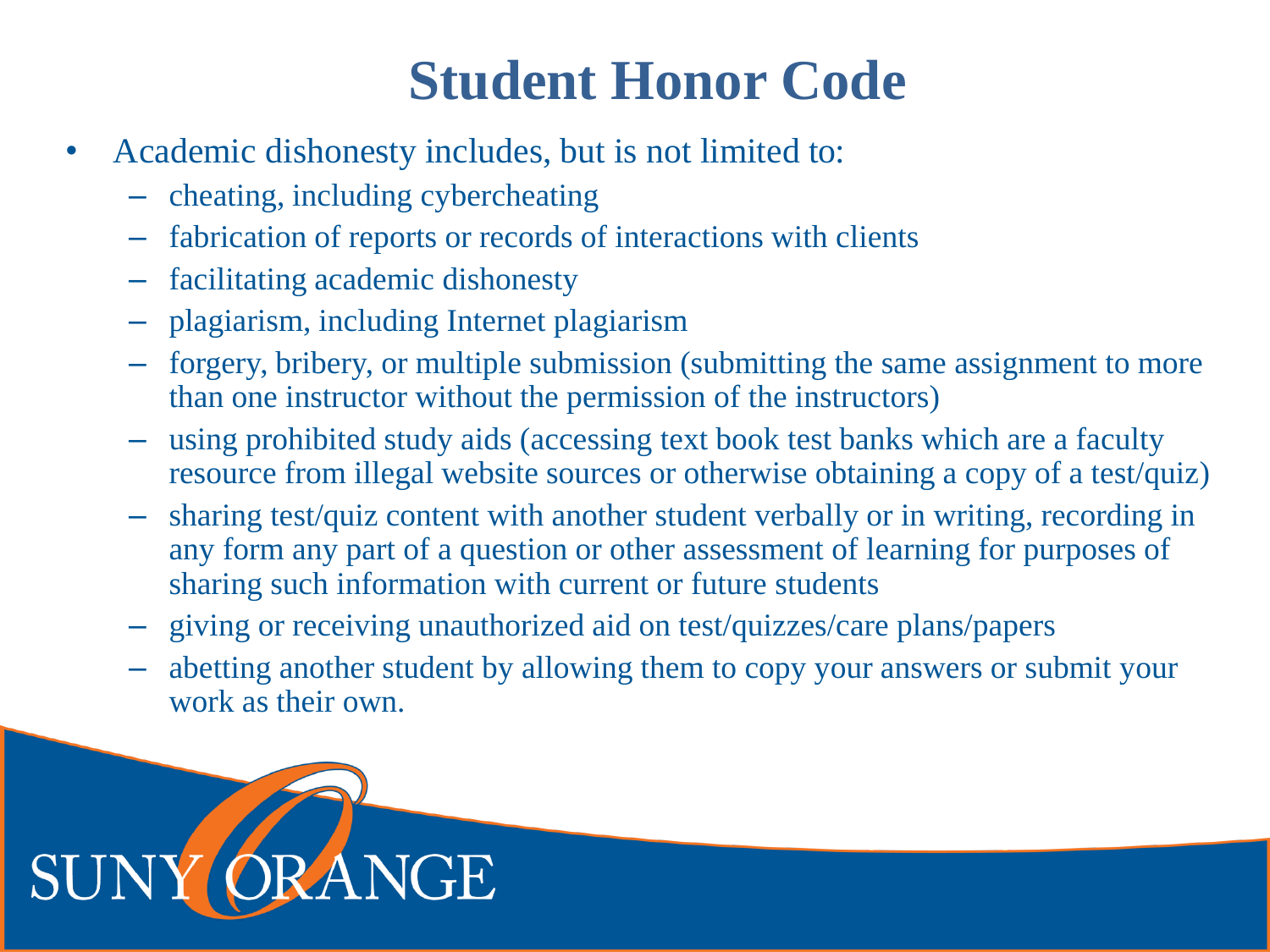#### **Academic Dishonesty**

- The active use of any device classified as a "communications device," including but not limited to pagers, cellular phone, smart phones, smart watches, and messaging devices, cameras, audio & video recorders is prohibited in classrooms and during tests, as well as in other areas where a classroom atmosphere is assumed (e.g. libraries, labs, theaters, faculty offices, off campus clinical sites in client care areas).
- Students may not have any electronic devices on their person during tests or quizzes.
- Students are to remove hats and heavy outerwear and may not have any food or drinks during tests or quizzes.
- Students who leave a classroom during a test will not be permitted back into the classroom until the test is completed by all students.

![](_page_18_Picture_6.jpeg)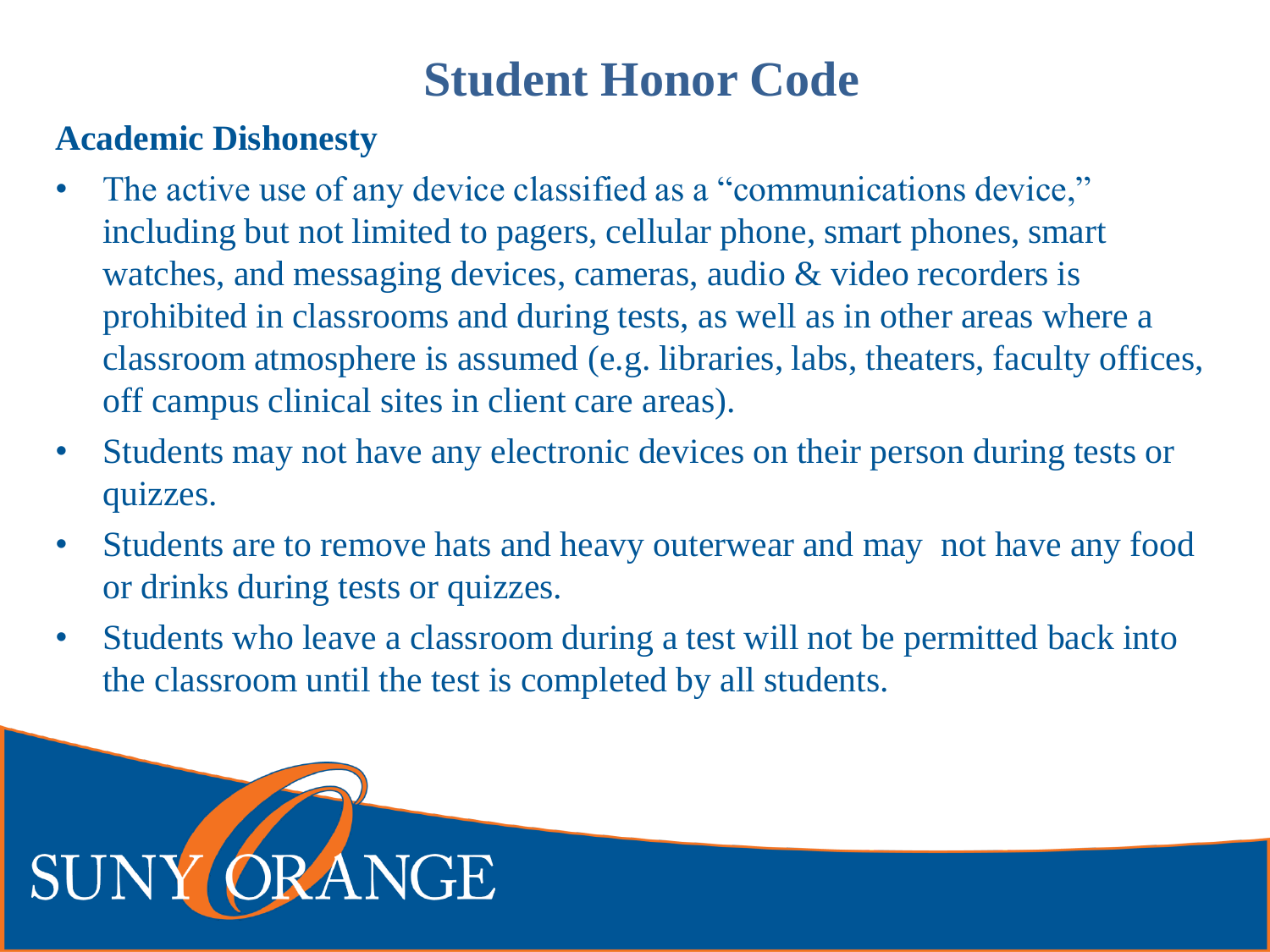At the college level, there is not excuse and no tolerance for plagiarism. Students at the college level are expected to know and demonstrate skills in paraphrasing, documentation, and academic research sufficient to practice academic honesty and to avoid plagiarism in any form. According to Jane E. Aaron's The Little Brown Compact Handbook (2nd ed., New York: HarperCollins, 1995), "Plagiarism…is the presentation of someone else's idea's or words as your own." (p.217)

Examples of Plagiarism include, but are not limited to:

Deliberate plagiarism:

• Copying a phrase, a sentence, or a longer passage from a source and passing it off as your own by omitting quotation marks and a source citation.

![](_page_19_Picture_5.jpeg)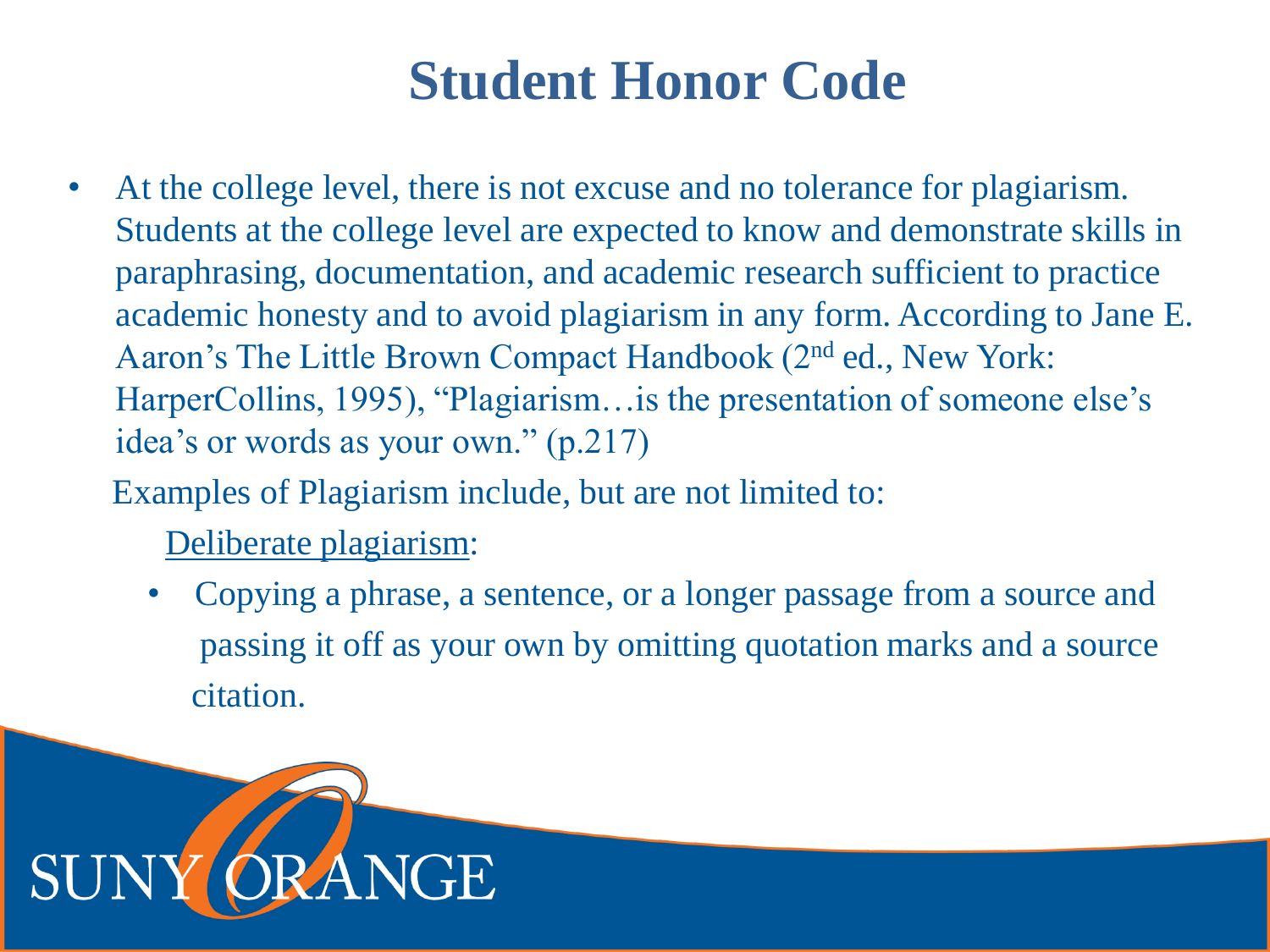- Deliberate plagiarism: (cont'd)
	- Summarizing or paraphrasing someone else's ideas without acknowledging your debt in a source citation.
	- Handing in as your own work a paper you have bought, had a friend write or copied from another student.
	- Self-plagiarism: Presenting one's own previously published work as though it were new.
- Accidental plagiarism:
	- Forgetting to place quotation marks around another writer's words
	- Omitting a source citation for another's ideas because you are unaware of the need to acknowledge the idea
	- Carelessly copying a source when you mean to paraphrase (Aaron, 1995).

Plagiarism can involve incidents as blatant as downloading a paper in whole or in part off the Internet, turning in a paper a friend wrote or having someone else edit and revise your paper, and as incidental as forgetting quotation marks around word or phrases copied from a source.

![](_page_20_Picture_10.jpeg)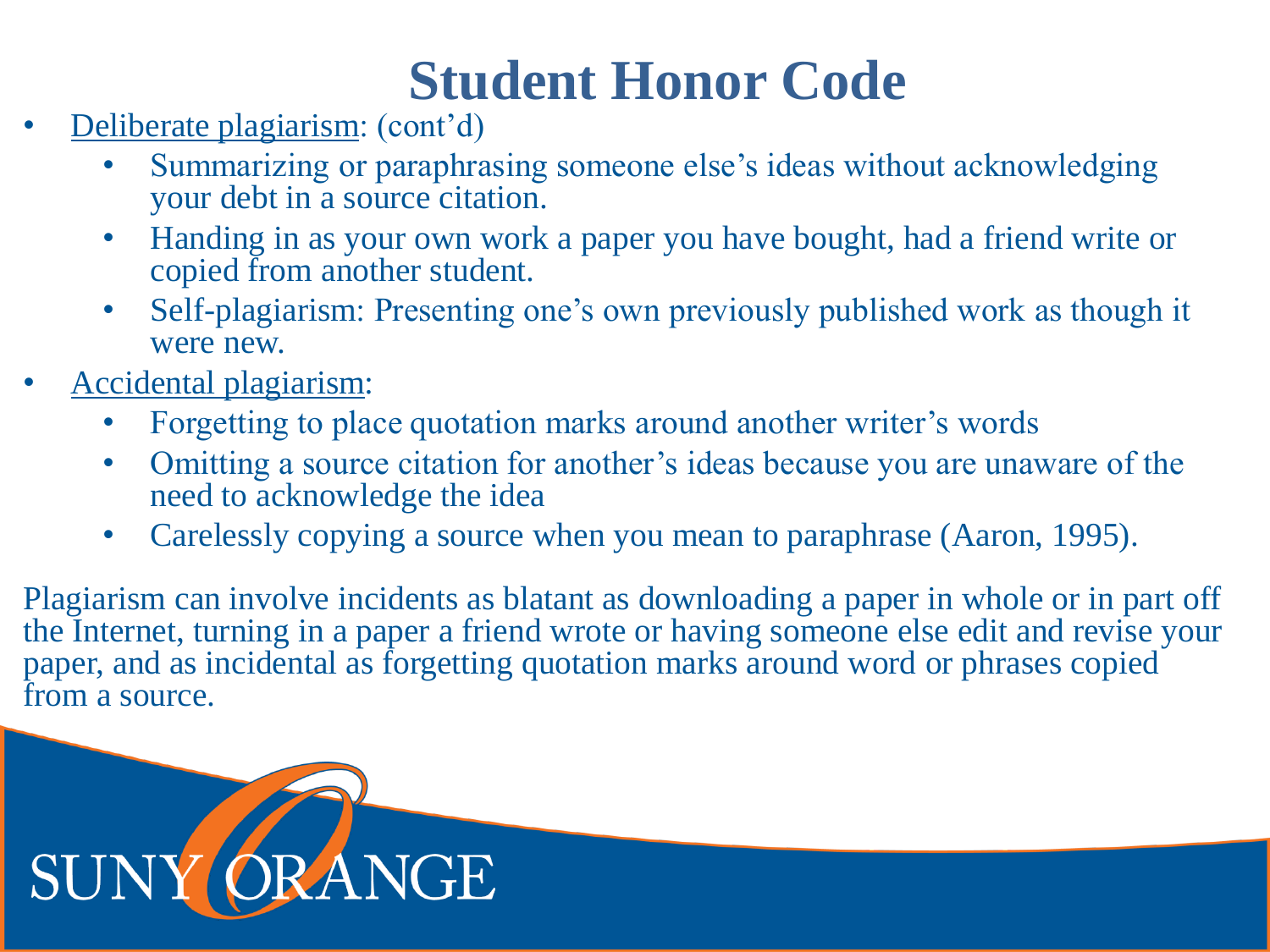## **Code of Ethics**

- The Code of Ethics of the American Nurse's Association (ANA, 2015) is used as the standard for ethical practice and is used to assure that clients will be protected in accordance with the New York State's Nurse Practice Act.
- The Code of Ethics is based on a body of moral and ethical principles. These principles have been translated into statements of standards which will guide the nursing students' integrity and their conduct while engaged in learning within the nursing program and later as a nurse in practice.
- Conduct violating these statements will constitute reason for departmental warning or for dismissal from the nursing program.
- **Adherence to the Code of Ethics also requires refraining from substance abuse, the use, possession, or distribution of illicit drugs, and other illegal activities or behavior deemed unethical by the Nursing Department or the College's student conduct standards.**

![](_page_21_Picture_5.jpeg)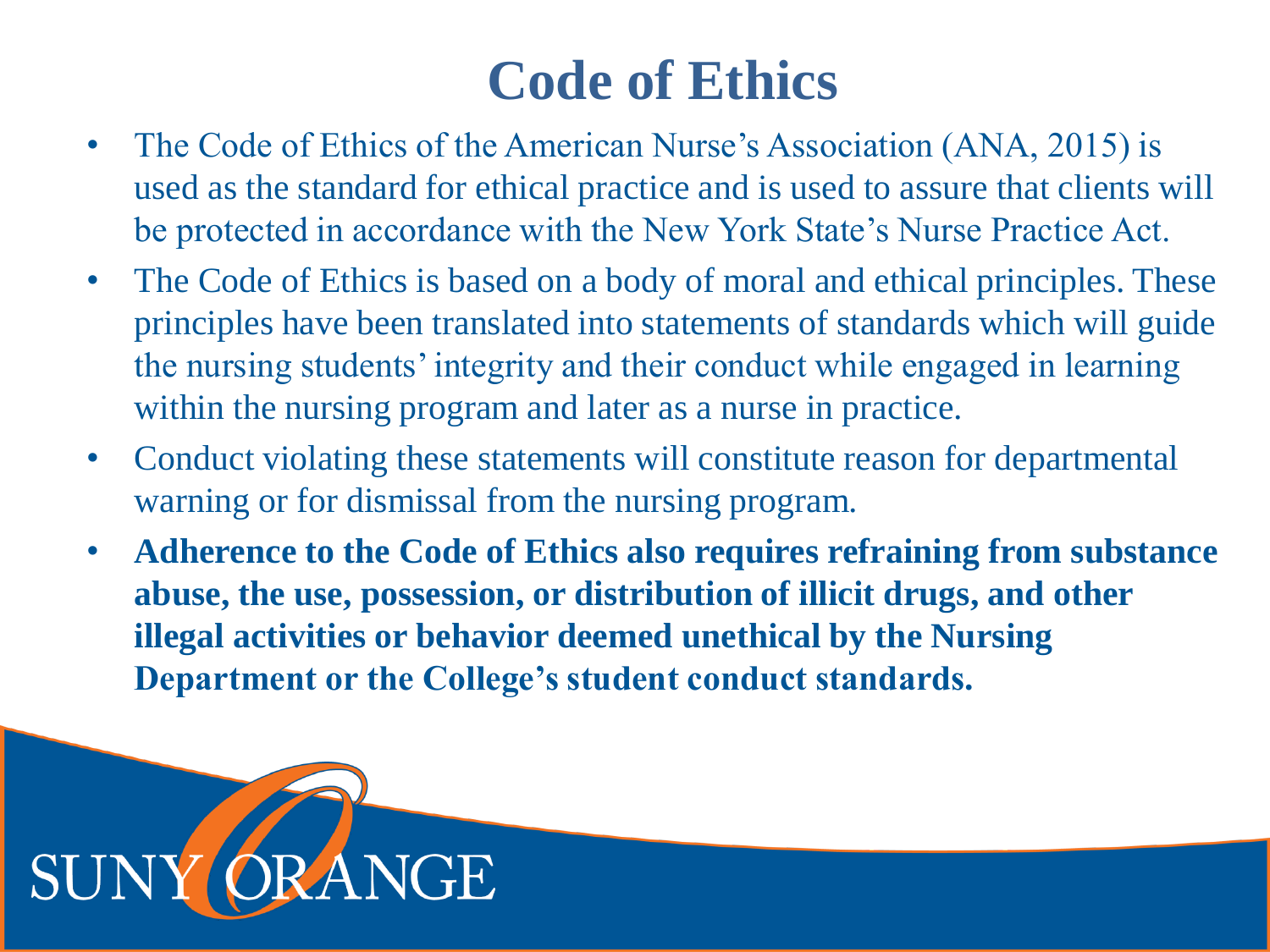#### **American Nurses Association Code of Ethics for Nurses (ANA, 2015)**

#### **Provisions**

- 1. The nurse practices with compassion and respect for the inherent dignity, worth, and unique attributes of every person.
- 2. The nurse's primary commitment is to the patient, whether an individual, family, group, community or population.
- 3. The nurse promotes, advocates for, and protects the rights, health, and safety of the patient.
- 4. The nurse has authority, accountability, and responsibility for nursing practice; makes decisions; and takes action consistent with the obligation to promote health and to provide optimal care.
- 5. The nurse owes the same duties to self as to others, including responsibility to promote health and safety, preserve wholeness of character and integrity, maintain competence, and continue personal professional growth.

![](_page_22_Picture_7.jpeg)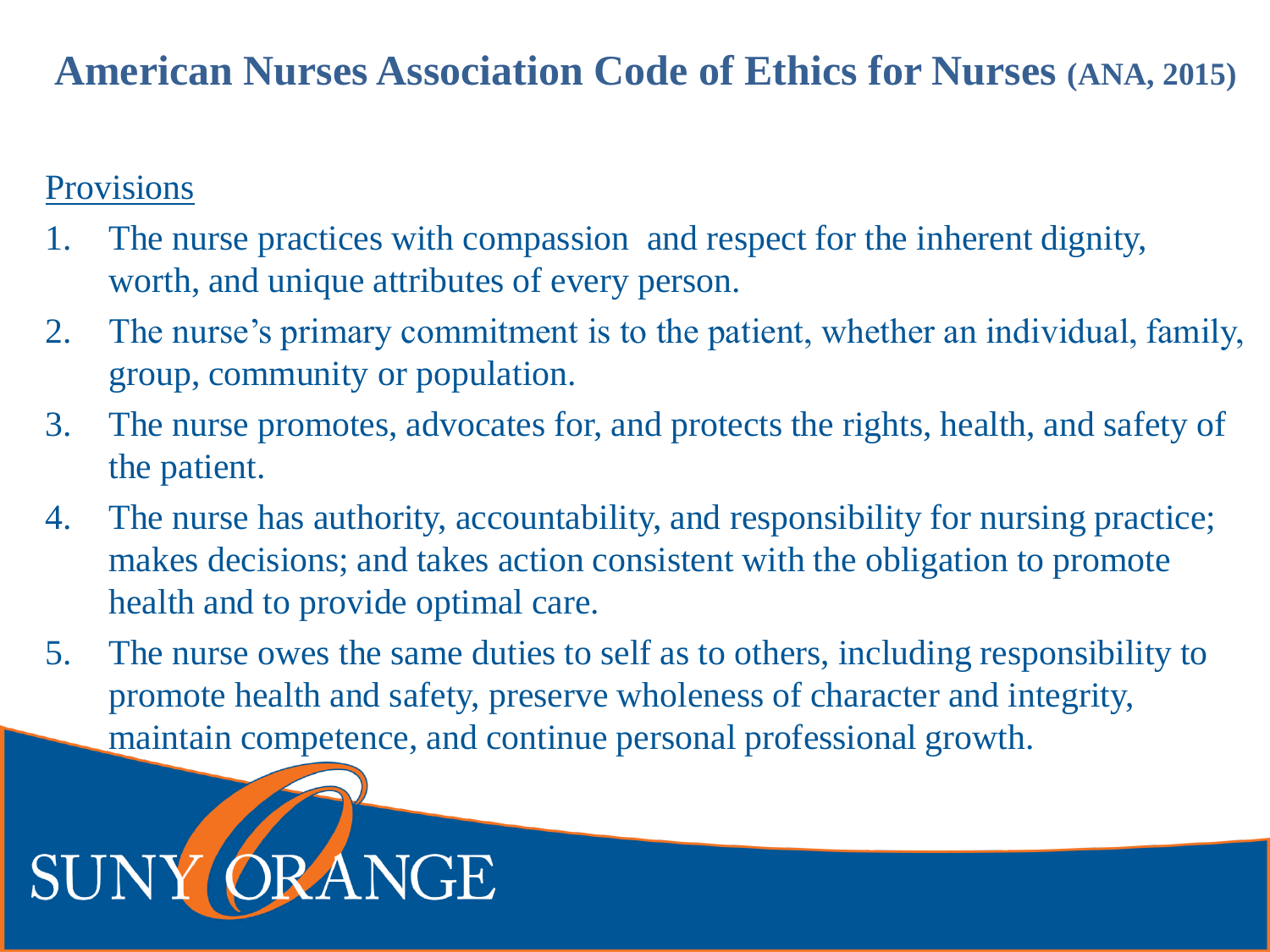#### **American Nurses Association Code of Ethics for Nurses**

Provision

**SUNY** 

- 6. The nurse, through individual and collective effort, establishes, maintains, and improves the ethical environment of the work setting and conditions of employment of the work setting and conditions of employment that are conducive to safe, quality health care.
- 7. The nurse, in all roles and settings, advances the profession through research and scholarly inquiry, professional standards development, and the generation of both nursing and health policy.
- 8. The nurse collaborates with other health professionals and the public to protect human rights, promote health diplomacy, and reduce health disparities.
- 9. The profession of nursing, collectively through its professional organizations, must articulate nursing values, maintain the integrity of the profession, and integrate principles of social justice into nursing and health policy.

RANGE

American Nurses Association (2015). Code of Ethics for Nurses. Retrieved from: http://www.nursingworld.org/codeofethics.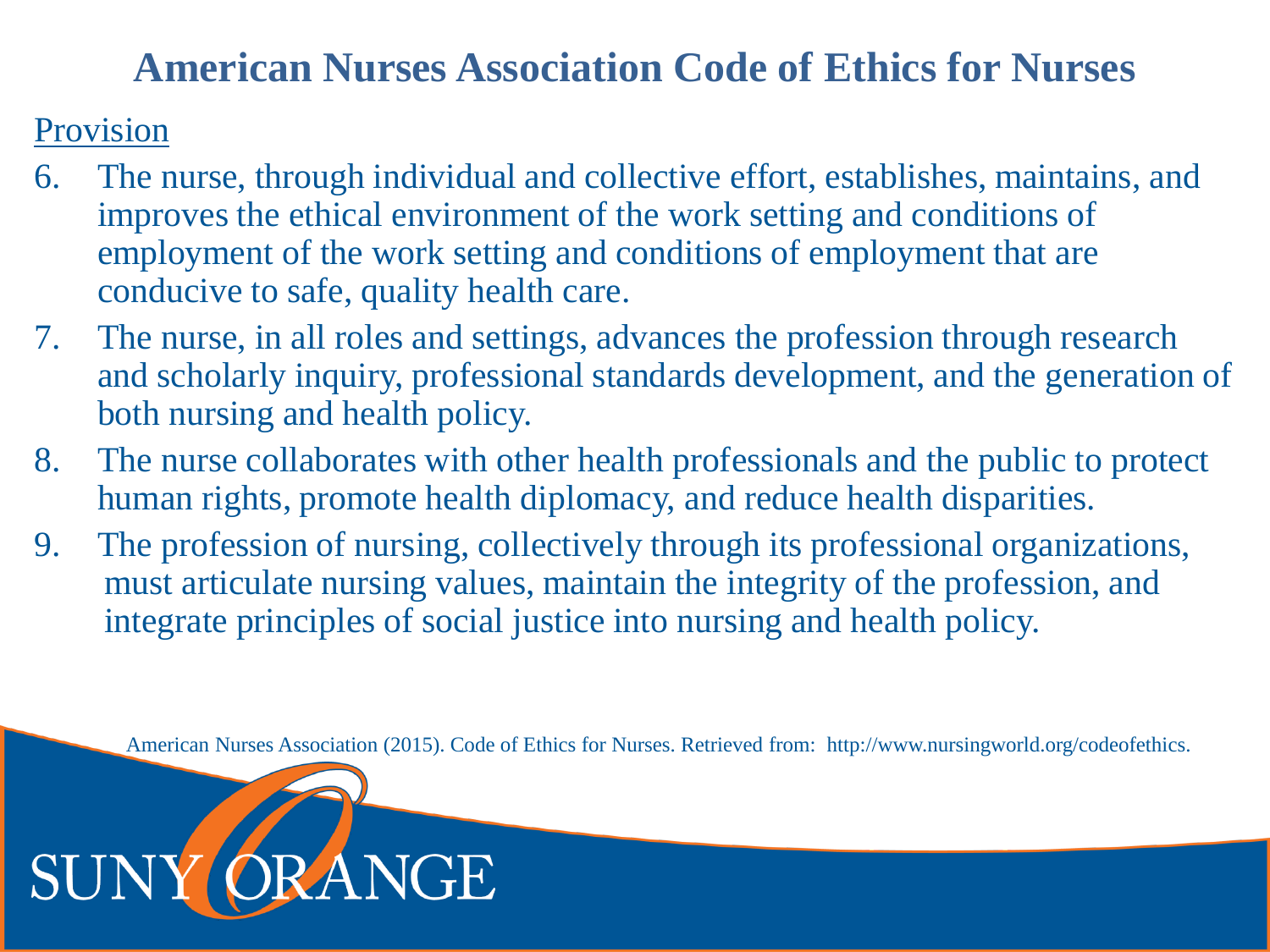#### **Student Honor Code (cont'd)**

Therefore, as a student in the SUNY Orange Nursing Program, you will be required to agree to the following:

- To abide by the ANA Code of Ethics, HIPAA Privacy Rules and College and Nursing Department's standards regarding academic and professional integrity.
- To demonstrate professional behavior at all times. This includes demonstrating civility and respect for faculty, staff, peers and self on and off campus, including all clinical facilities.
- To demonstrate professional behavior including, but not limited to behavior presented on social media forms such as Facebook, Twitter, Instagram and YouTube and other such electronic/social media forms capable of transmitting information-this includes but is not limited to recording, posting, and commenting activities.
- I recognize the strong link between honesty in academic work and professional integrity. I further understand that acts of academic dishonesty and/or unprofessional behavior will jeopardize my enrollment in the SUNY Orange Nursing Program.
- I pledge to abstain from dishonest, deceitful, or fraudulent academic conduct and to report suspected observations or knowledge of such conduct to faculty.
- **I** I understand that failure to follow these guidelines and/or noncompliance with the policies and procedures of the Nursing Program or affiliating agencies shall result in immediate removal from the clinical site and/or dismissal from the Program.

![](_page_24_Picture_8.jpeg)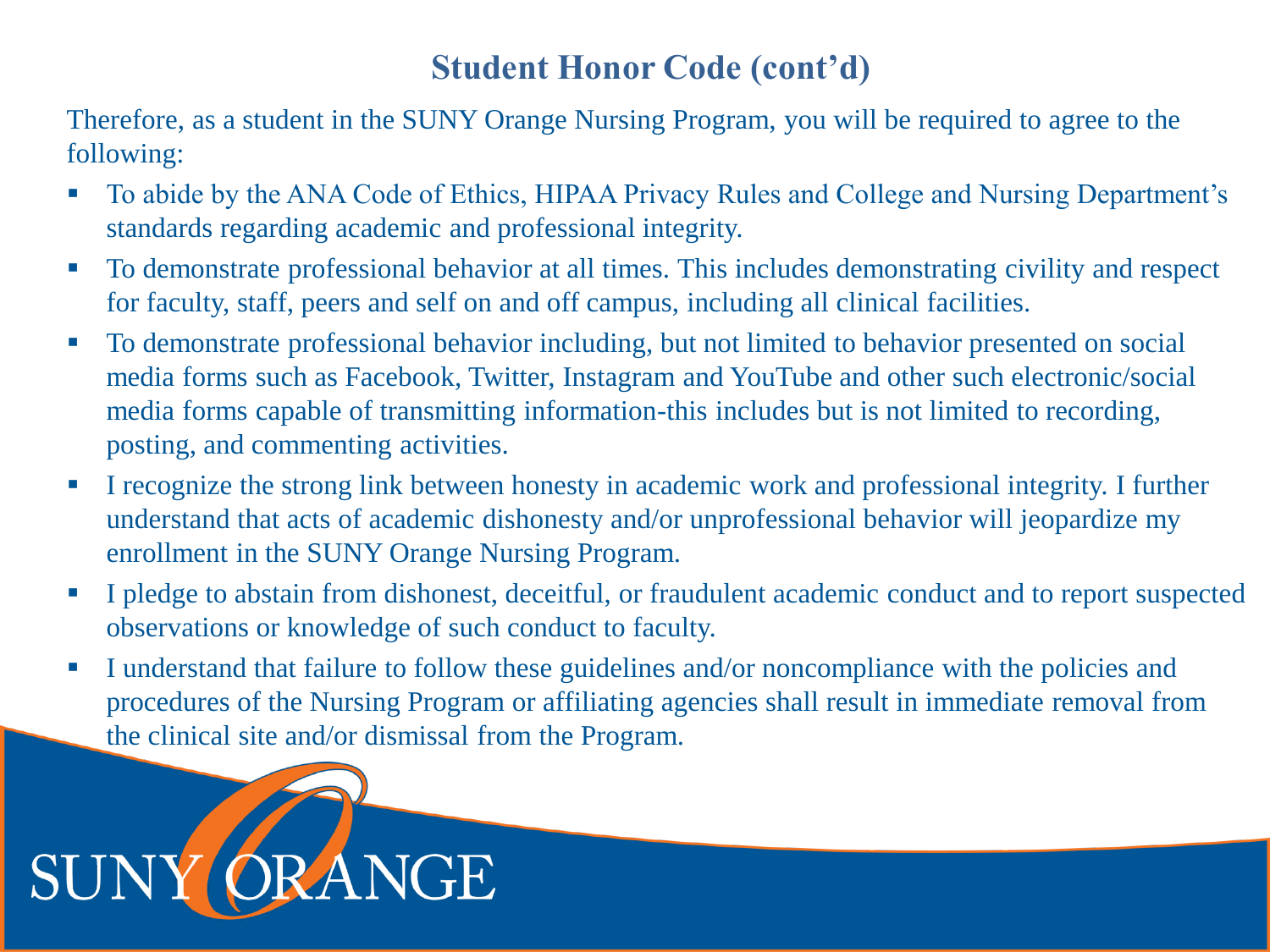### Academic Requirements – Pre-Admission

• High school diploma or GED

SUN

- Eligible to take Freshman English I (ENG 101)
- Eligible to take Intermediate Algebra (MAT 102) based on placement test, or have completed Elementary Algebra (MAT 101) or equivalent with a 2.0 or higher.
- Chemistry Within 10 years of Health Professions Application must have completed HS Regents Chem with a 75; or Chem 120/ other lab Chem course with a C or higher; or AP Chem with a 3,4 or 5; or pass the CLEP exam for Chem. If CLEP, credit will not be received for CLEP but will count toward the Chemistry requirement.

**NGE** 

- Eligible to take Anatomy and Physiology I (BIO 111) - may be met by successful completion of one of the following: Intro to Biology (BIO 110) with a C or higher; or High School AP Biology (score of 3,4, or 5); or a passing grade on the Biology CLEP examination.
- GPA of 2.75 or greater (program-specific)

\*\*Changes to nursing program beginning Fall 2017: Elimination of PES courses and social science elective. One of the remaining two elective courses must fulfill the liberal arts requirement.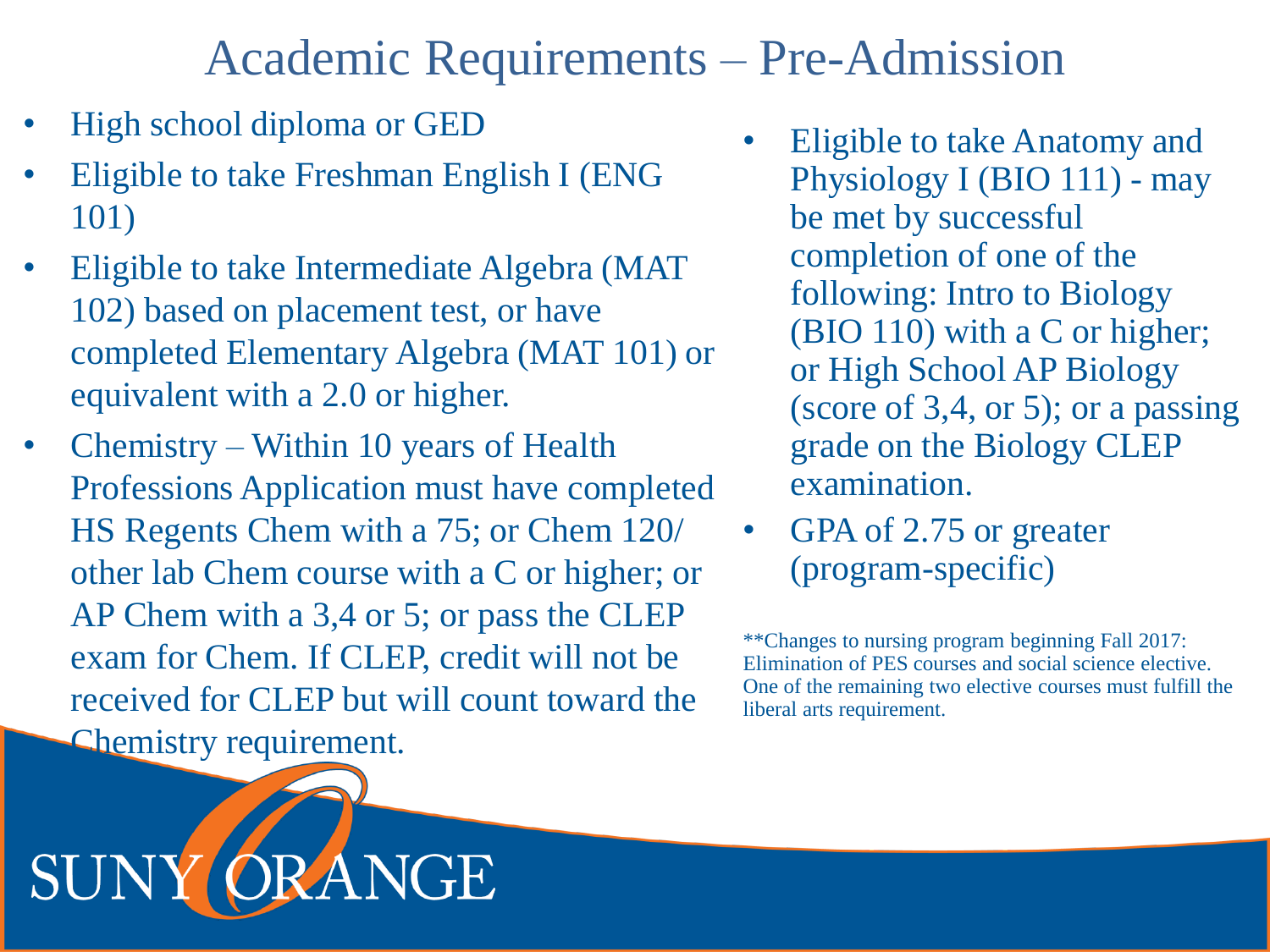#### **Standards for the Nursing Program at SUNY Orange**

Nursing at the Associate degree level includes several essential cognitive, physical, and psychosocial functions. Among the most important are providing direct care for individuals and applying verified knowledge in the skill performance of nursing functions. This includes being able to assess, treat, and report on client conditions. These conditions include but are not limited to wounds, exposure to communicable disease, and others involving blood and other body fluids.

In order to successfully complete program objectives, students must possess sufficient:

- **Visual Acuity** to accurately administer medications and for critical observation of the client.
	- Near clarity of vision at 20 inches or less (corrected)
	- Far clarity of vision at 20 feet or more (corrected)
- **Auditory perception-** to receive verbal communication from clients and members of the health care team at normal conversational tone, to hear sounds depicting changes in clients status, and to assess physiologic condition of the clients through the use of assessment equipment e.g., monitors, stethoscopes, and safety alarms.
	- **Ability to smell odors** that indicate a change in physiological status of the client, or

unsafe environmental conditions.

#### RANGE SUN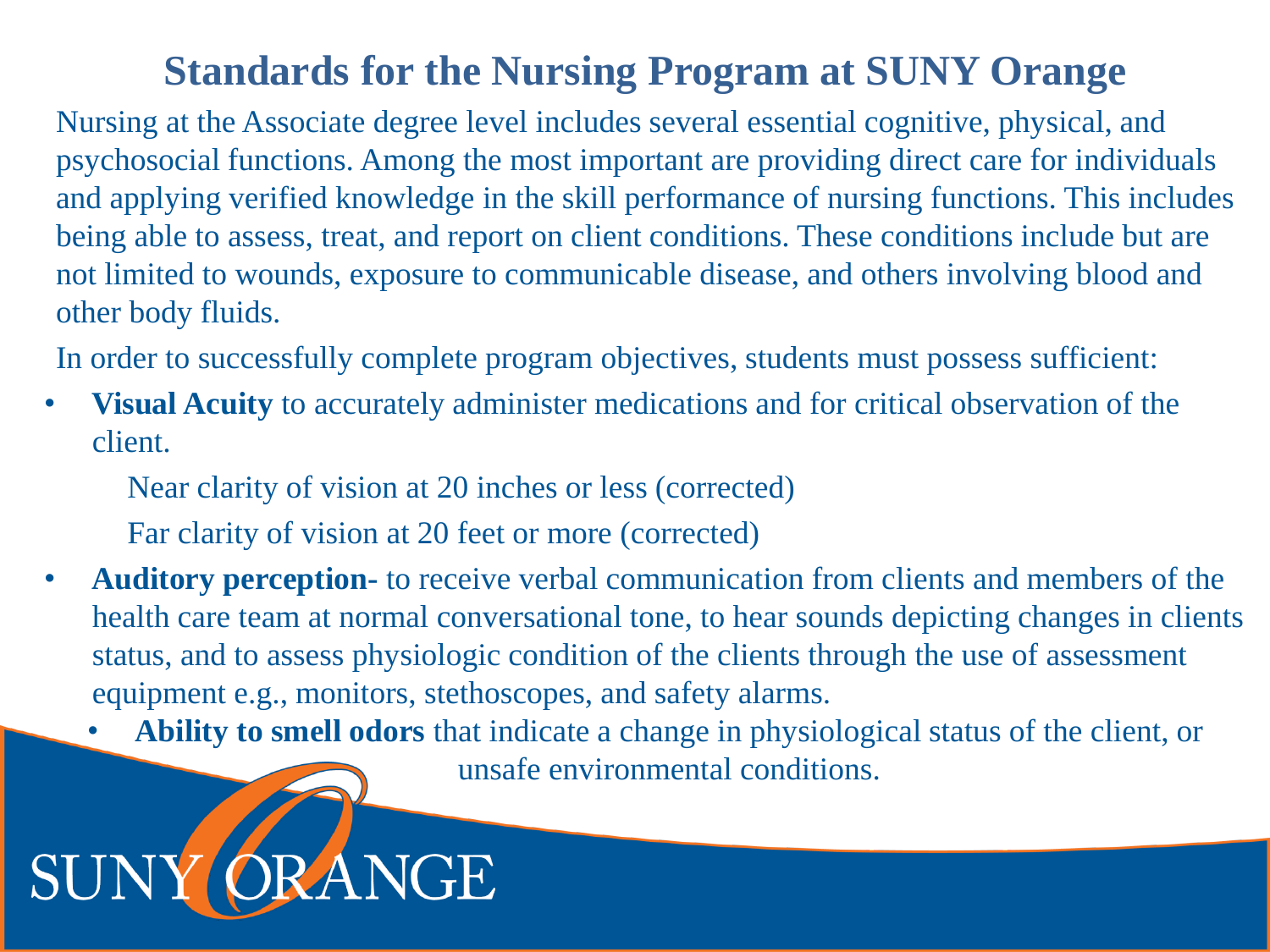#### **Standards for the Nursing Program at SUNY Orange**

- **Have fine and gross motor skills** to perform such functions as assessing a client's pulse, preparing to give an injection, maintaining asepsis, or other nursing skills.
- **Gross motor skills** to move freely while observing and performing client care.
- **Ability to lift at least 35 lbs**. in order to reposition and transfer clients safely.
- **Physical health** to maintain wellness at a level to promote functioning at maximum capacity that avoids placing clients and other health care workers at risk.
- **Ability to communicate:** Speak, read, and write clearly to communicate with members of the health care team.
- **Intellectual functioning, cognitive ability, and emotional capacity** to provide and care for individuals, implementing skills and new technology.
- **Psychological stability** to perform at the required levels in the clinical portions of the program. When students exhibit conduct and behavior which the nursing faculty determines to be inconsistent with providing safe and effective care, Faculty reserves the right to remove a student from the immediate setting. Follow-up actions will be consistent with department and/or college policies and procedures and may be grounds for dismissal from the Program.

![](_page_27_Picture_8.jpeg)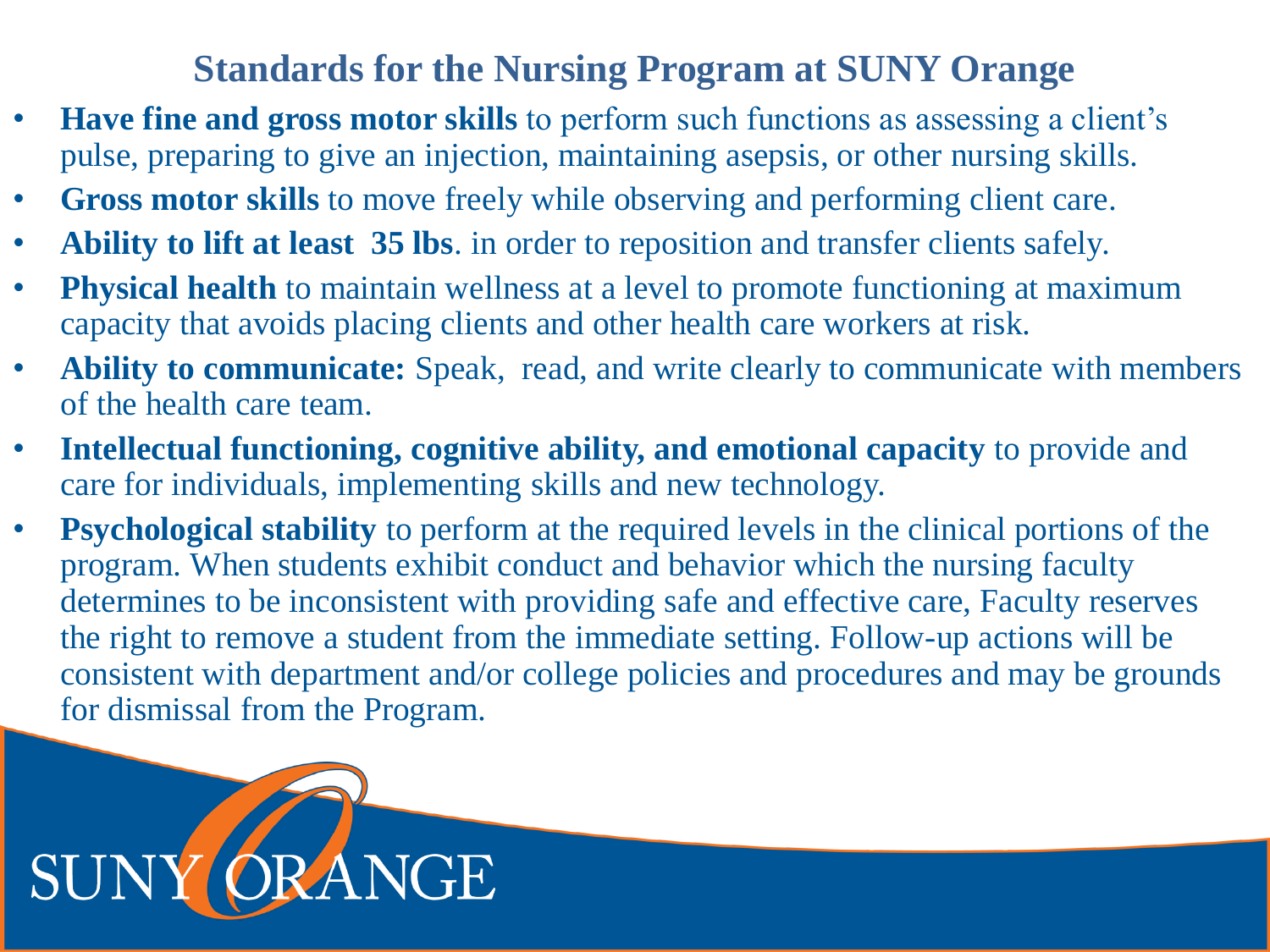## **Standards for Clinical Experience**

- Students must not be on clinical unit without instructor.
- Students musts have their own transportation.
- Students must abide by all policies of the facilities, including, but not limited to, use of electronic devices and smart phones and use of social media.
- Students must not leave clinical site without instructors permission.
- Personal cleanliness is essential.
- Chewing gum in not permitted.
- Smoking, including e-cigarettes, or any form of device that emit a vapor, any time on agency property or college property, or smelling of smoke is not permitted.
- Failure to notify instructor of tardiness or absence is considered unprofessional.
- College photo identification badge (and facility badge if required) is to be worn and be visible above waist level at all times.

![](_page_28_Picture_10.jpeg)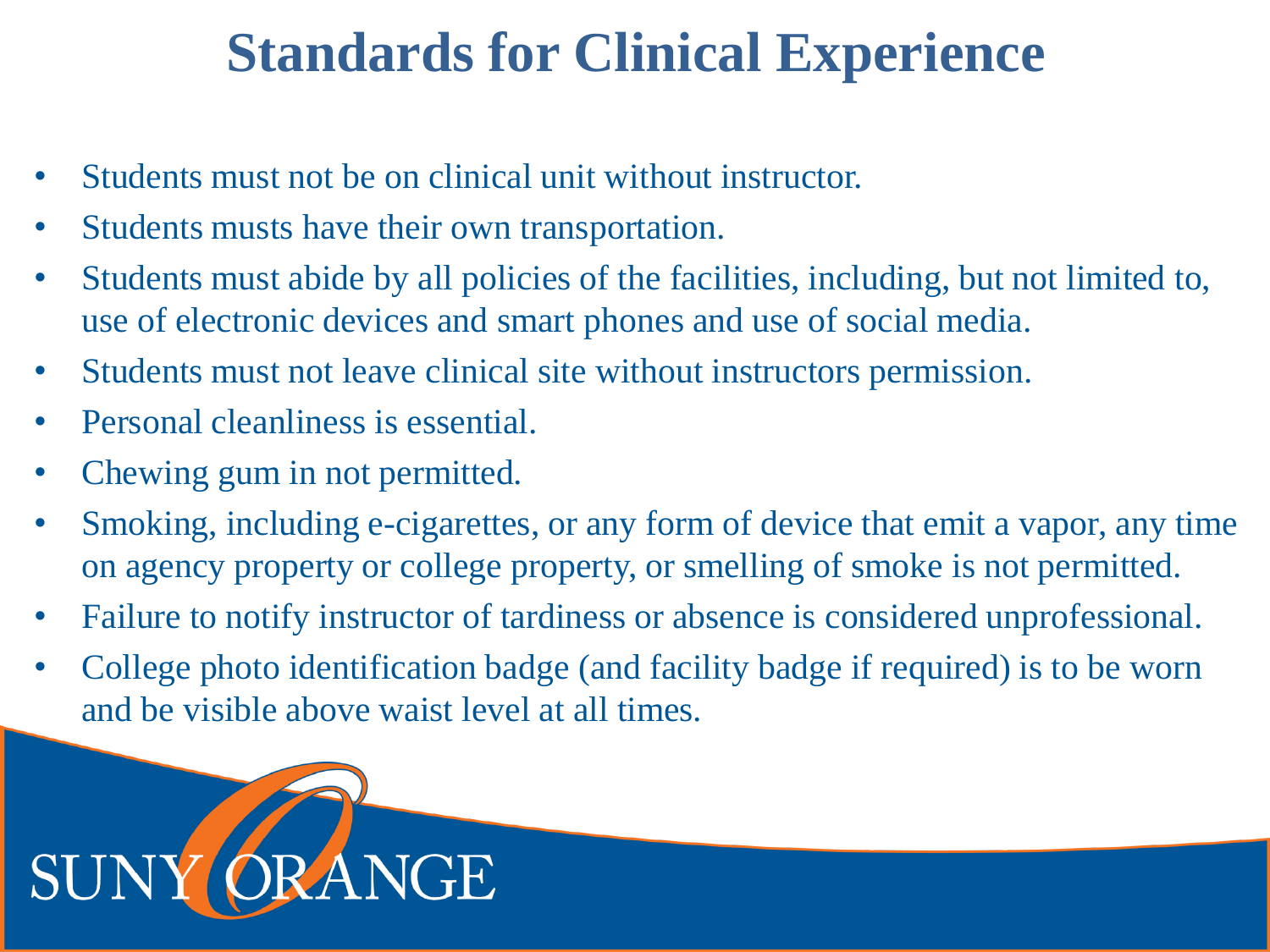# **Uniform Policies**

- Uniforms must be washed, clean and pressed each clinical day.
- Hair must be neat, clean, controlled, and off collar; use simple hair accessories to hold hair. Use conservative make-up; hair color should be natural-appearing. If a head covering is worn for religious reasons, it should be white.
- Nails are to be fingertip length and clean. No nail polish may be worn, including clear color. No artificial nails/wraps, gels or tips are permitted.

![](_page_29_Picture_4.jpeg)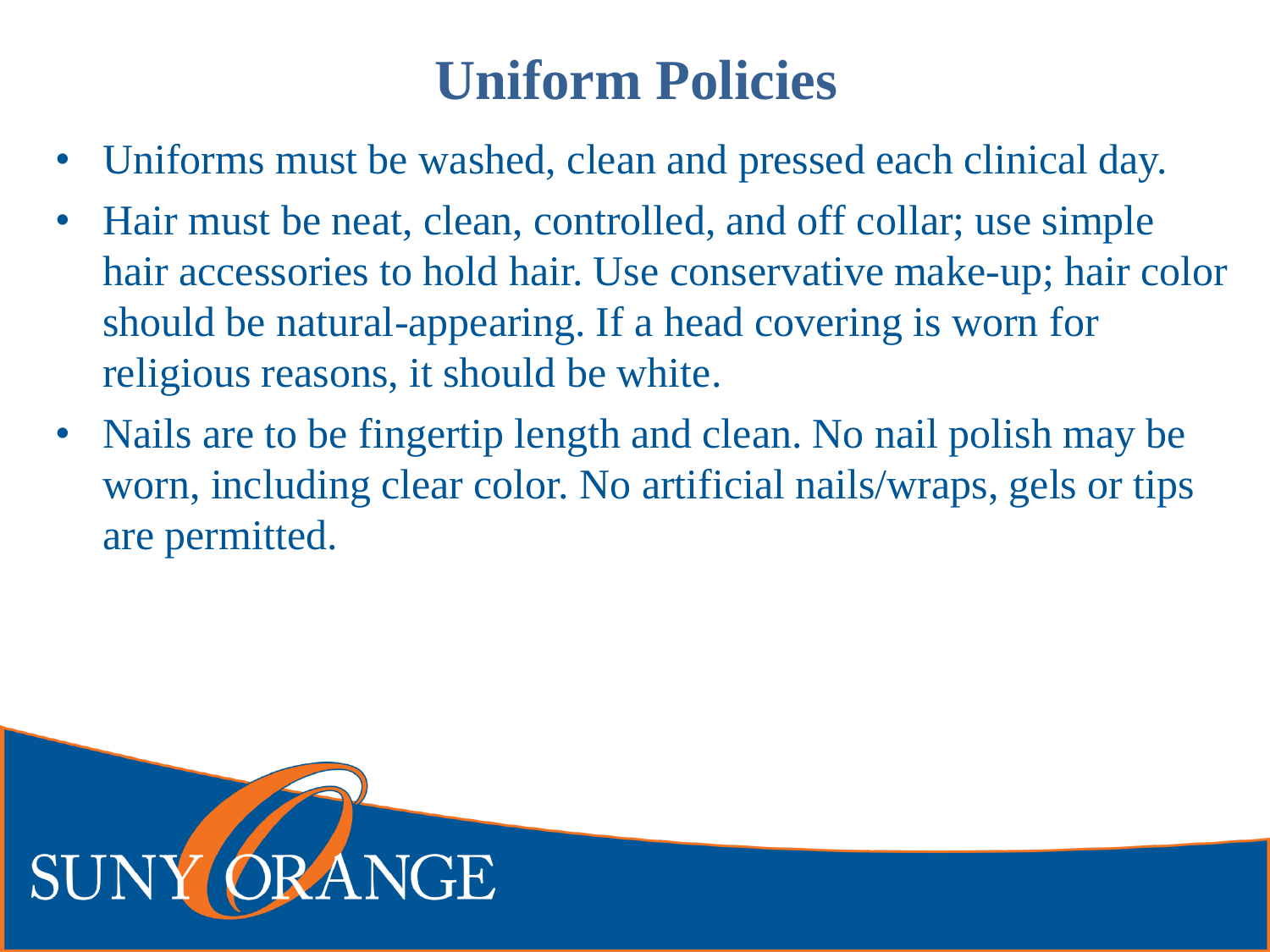# **Uniform Policies**

- Purses may not be brought into the clinical area.
- Beards and mustaches must be neatly trimmed. If no established beard or mustache, face must be cleanly shaved.
- Uniforms are not to be worn on college campus, except for the clinical simulation day on campus.
- If not properly attired, the student may be sent off the clinical unit.
- NO FACIAL PIERCING JEWELRY during clinical classes or during Simulation days on campus. Tattoos should be covered by clothing when possible.

![](_page_30_Picture_6.jpeg)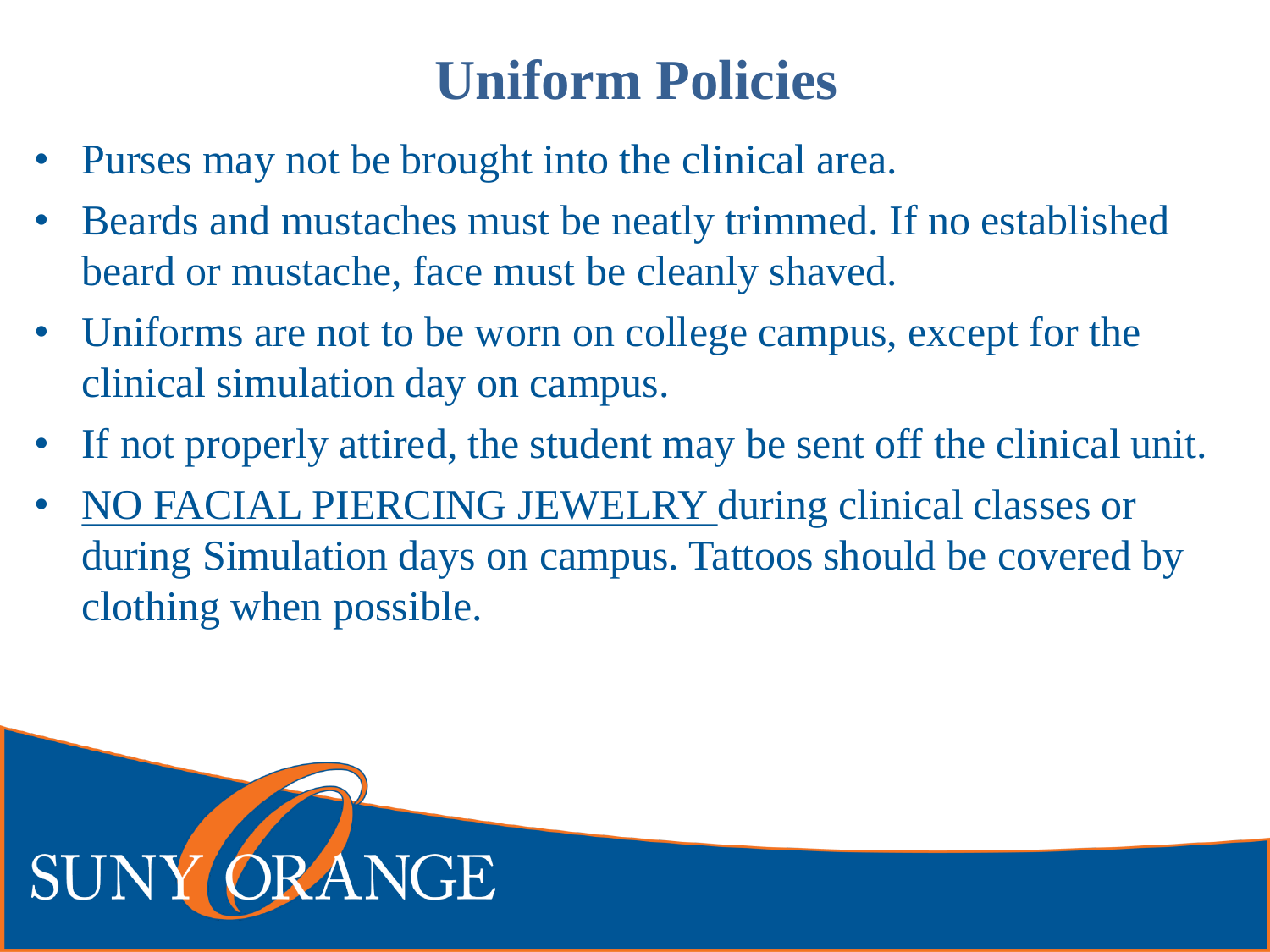# **Uniform Policies**

- Jewelry: only plain post earrings with a diameter no larger than shown here and only one earring per lobe; plain wedding bands without stones may be worn. No other jewelry is permitted including any body piercing jewelry.
- Teal tailored uniform pants, white top with SUNY Orange emblem on left sleeve (purchased from the department's contracted vendor) to be worn in the clinical units (must be fully zipped). A uniform skirt from the vendor may be worn for religious reasons and must reach at least 2 inches below the knee. If a shirt is worn under the white top, it must be clean, white and short or not longer than  $\frac{3}{4}$ length sleeve. No clothing can be worn over the uniform when in client care areas.
- Plain white stockings or white socks.
- White leather shoes (no nylon, mesh or canvas shoes), including shoes laces, should be clean and have white soles and no colored logos; no open-backed clogs, open toe shoes, or Crocs are to be worn to protect students from slip and falls, fluid seeping through, and other injury to feet in clinical.

![](_page_31_Picture_5.jpeg)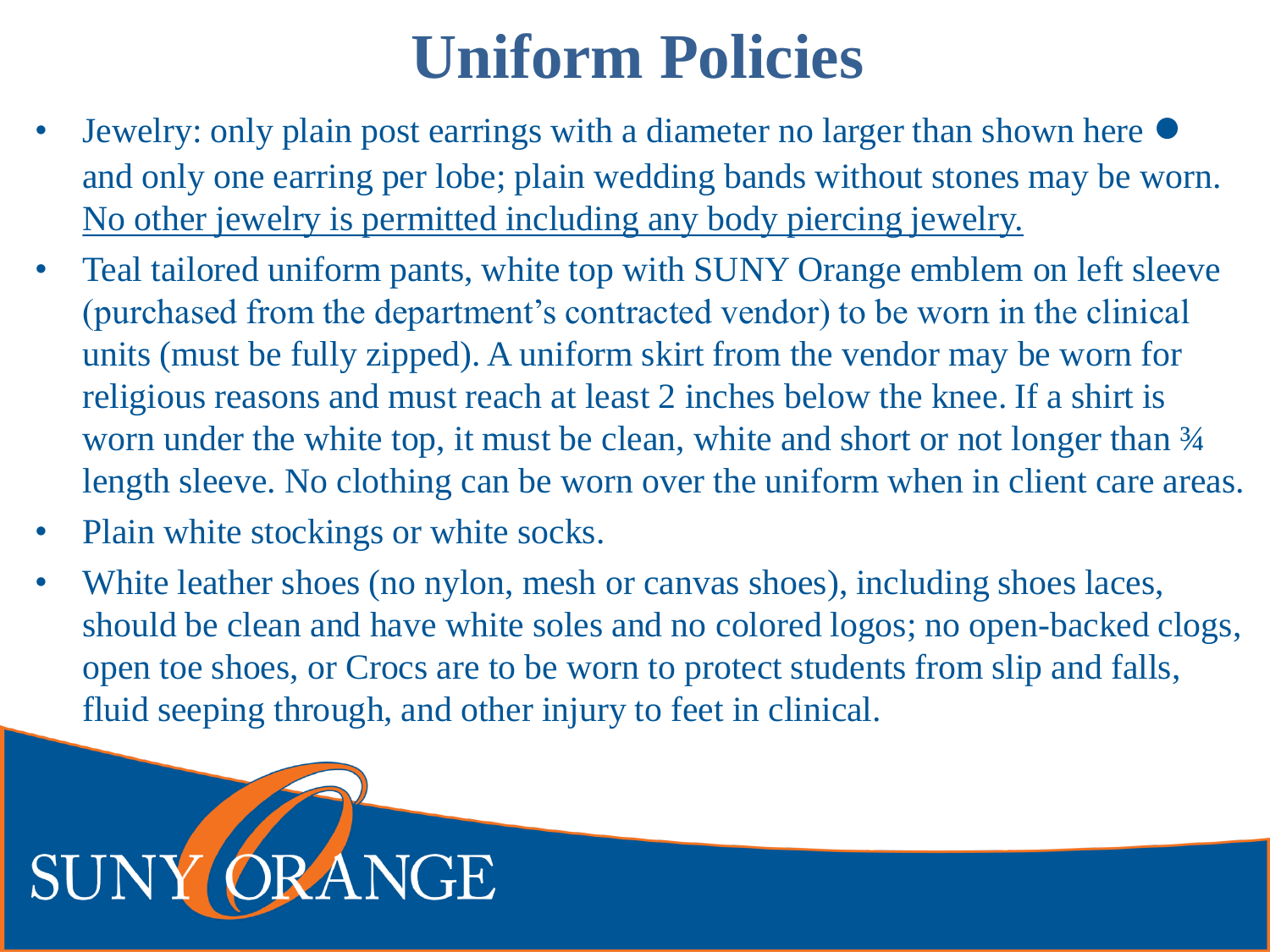### **Articles needed for clinical practice for all semesters**

- Skill Practice kit (available in bookstore)
- Wrist watch with second hand and narrow band (wide band not acceptable)
- Stethoscope
- Small note book
- Red and black pens (no blue pens)
- Pencil with eraser
- Pen light
- Surgical scissors
- College Photo Identification (and clinical ID if required)

![](_page_32_Picture_10.jpeg)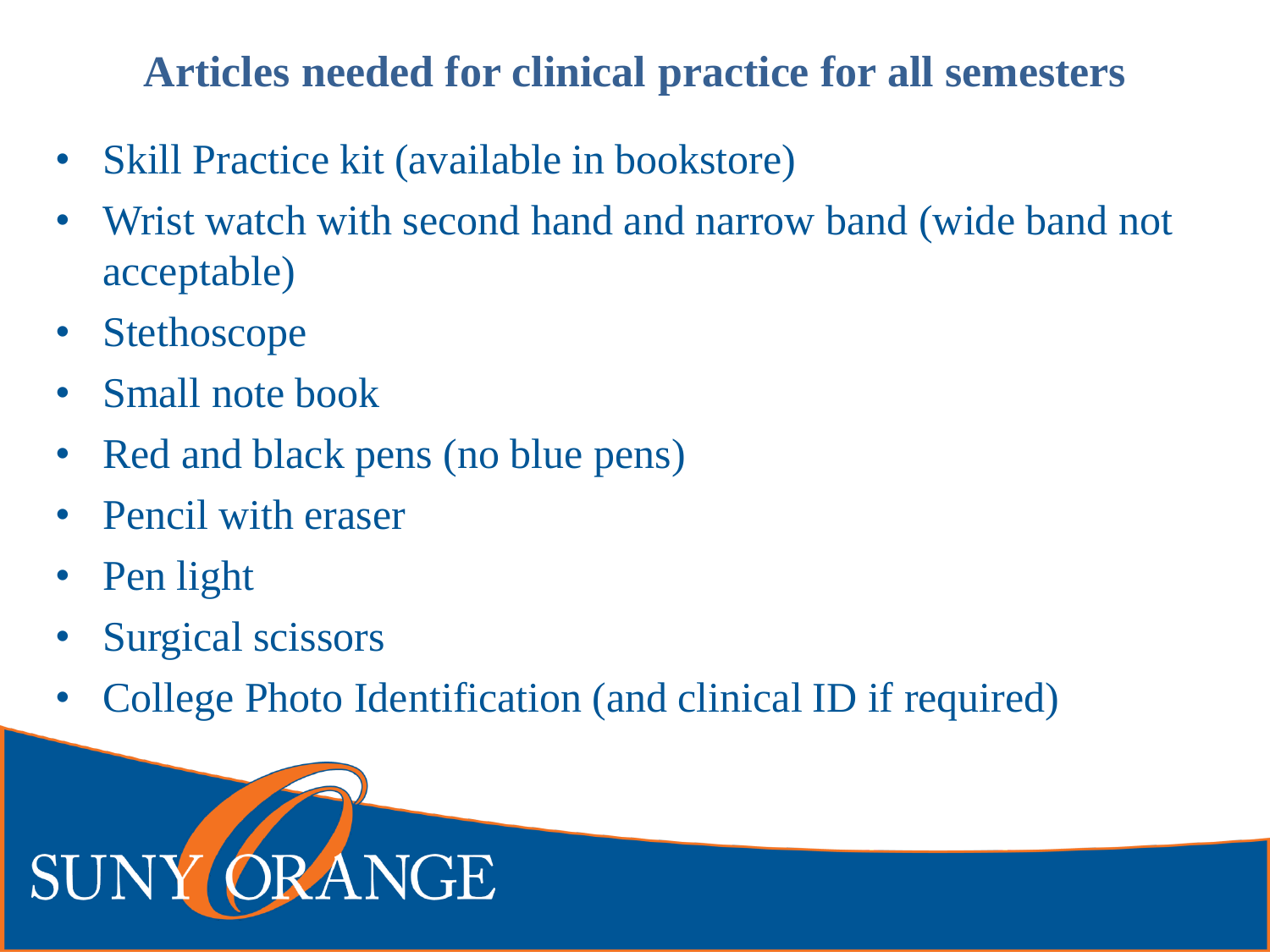### **INDIVIDUAL PROGRAM PLANNING**

• Planning a program of study for successful learning is important to all students. The average college credit hour load for undergraduate students is about 14 credits. Such a credit hour load requires at least 40 - 50 hours per week of a learner's time.

> 14 hours of class (if no laboratories) 28 hours of study/ homework (equates to grade of C)  $\_\_$  (Computed: 14 credit hours x 2 hours = 28 hours) 42 Minimum hours for success\* (+skill practice in college lab)

• Nursing students or students with laboratory credit hours require more hours for a similar credit hour load. For Example:

7 hours in liberal arts and sciences

- 4 hours of lecture or seminar (Nursing I)
- 9 hours of laboratory (Nursing I)
- 28 hours of study/ homework (equates to a grade of C)
- 48 minimum hours for success\*(+skill practice in college lab)

#### **NGE** SUN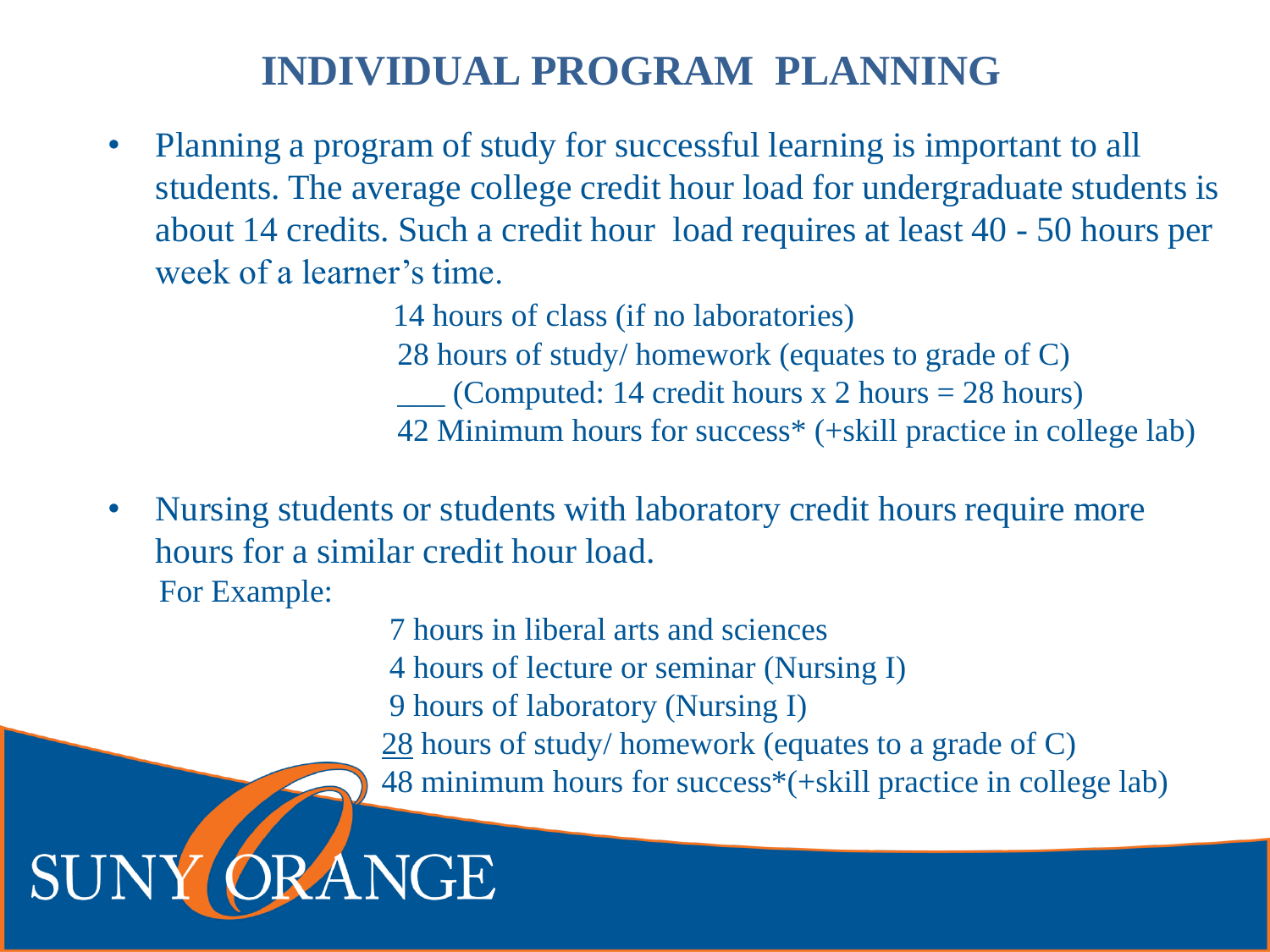### **INDIVIDUAL PROGRAM PLANING**

• Faculty advisors urge students to see them before registration to plan their semester course loads. Many students have out-of-college demands on their time; for example, employment, family responsibilities, and other stressful endeavors, problems related to learning or study habits, etc. Planning a course load which is realistic and balances college-going and outside commitments are important to success in college. For some, planning might mean carrying a credit hour load of 10-12 or even less credit hours in order to be successful.

#### **\*SKILL Development**

• **Faculty encourage students to devote enough time in the skills laboratory outside of class to ensure successful skill performance in the college laboratory and clinical setting. Psychomotor development is vital.**

![](_page_34_Picture_4.jpeg)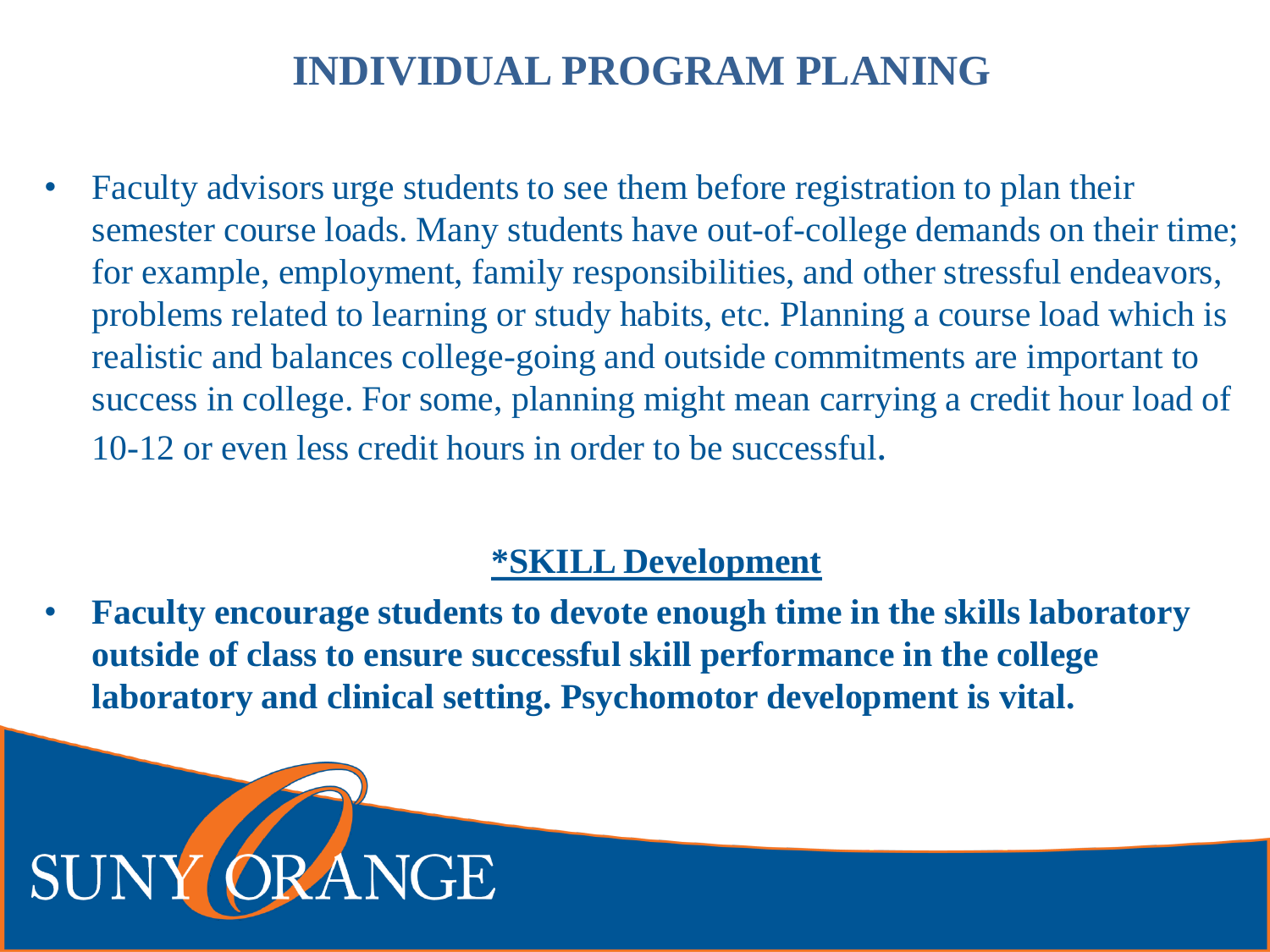#### **PROGRESSION POLICY Sequence of Courses**

To qualify for enrollment in:

- NUR 101\* Nursing 1: Fundamentals \*\*Co-requisites: BIO 111- Anatomy and Physiology 1++ MLT 106 – Microbiology
- NUR 102\* Nursing II: Fundamentals Pre-requisites: NUR 101<sup>\*</sup> BIO 111 Anatomy and Physiology  $I_{++}$ MLT 106 Microbiology \*\*Co-requisite BIO 112 Anatomy And Physiology II ++
- NUR 201<sup>\*</sup> Nursing III: Caring for the Growing Family Pre-requisites: NUR 102<sup>\*</sup> and courses listed above \*\* Co-requisites: PSY 111 Intro to Psychology NUR 205 Pharmacology & The Human Body
- NUR 202\* Nursing IV: Physical and Mental Illness<br>Prerequisites: NUR 201\* and courses listed at NUR  $201*$  and courses listed above General Elective (3 credits) and Liberal Arts Elective (3 credits)
- NUR 203\* Nursing V: Transition to Practice Pre-requisite: NUR 202<sup>\*</sup> and courses listed above

**++ A minimum grade of C is required in all lab science courses**. **\* \*\* You may not withdraw from a co-requisite and remain in the nursing course. If you withdraw from a co-requisite, you must also withdraw from the nursing course.**

#### ORANGE SUN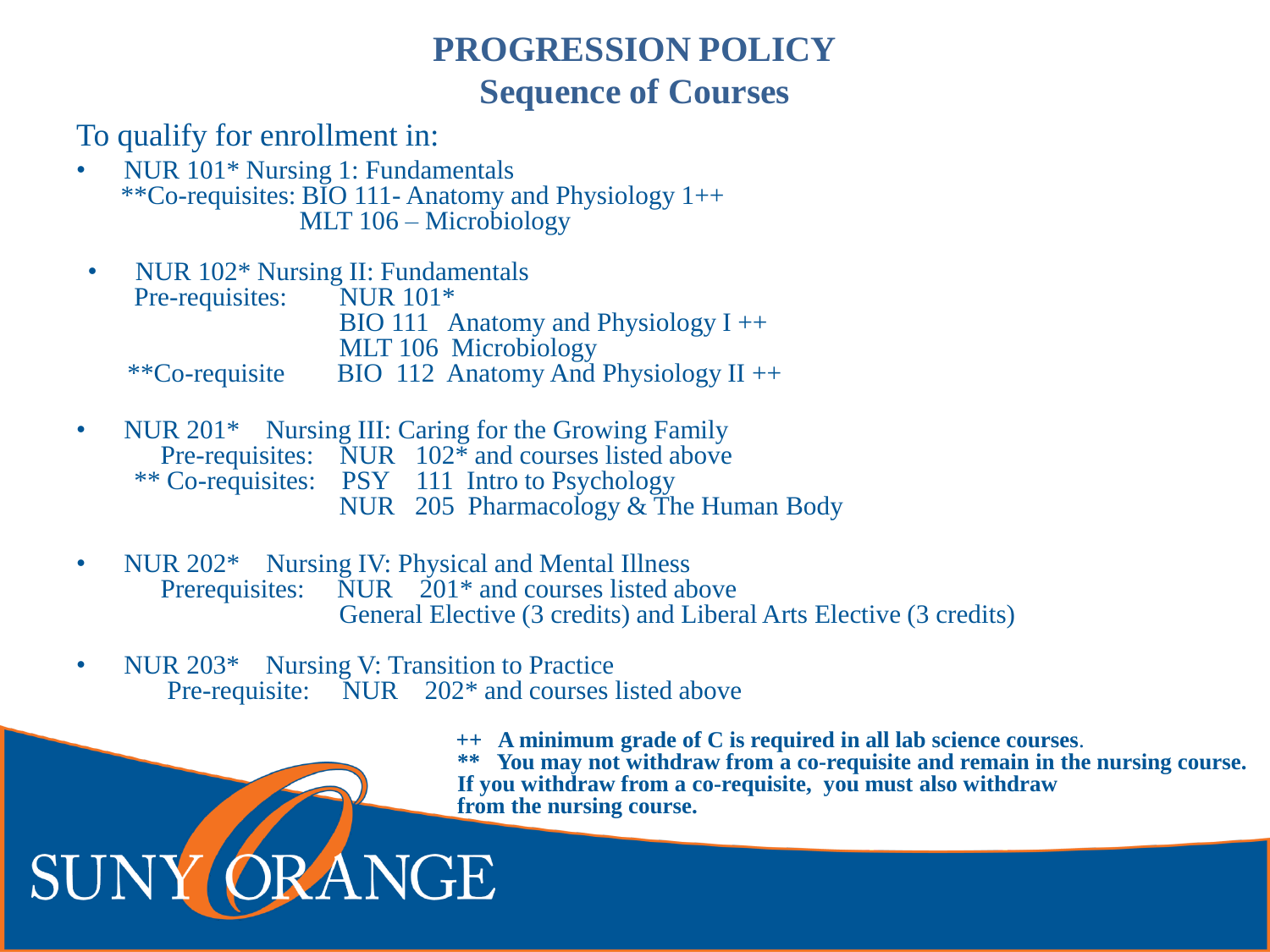## **NOTE:**

Students transferring courses from other colleges or applying prior SUNY Orange course work to the degree of nursing need to be aware that all science courses (except chemistry) must be within 5 years of program entrance and Intro to Psych<sup>\*</sup> (PSY) 111) within 10 years of program entrance. The chemistry preadmission requirement is to be within 10 years of entrance.

In general, no more than 30 semester hours of credit are acceptable from another college and credits more than ten years old (except those stated above) will be evaluated by the college registrar on an individual basis.

\*General Psych 1 will be accepted until 2026 if already taken

![](_page_36_Picture_4.jpeg)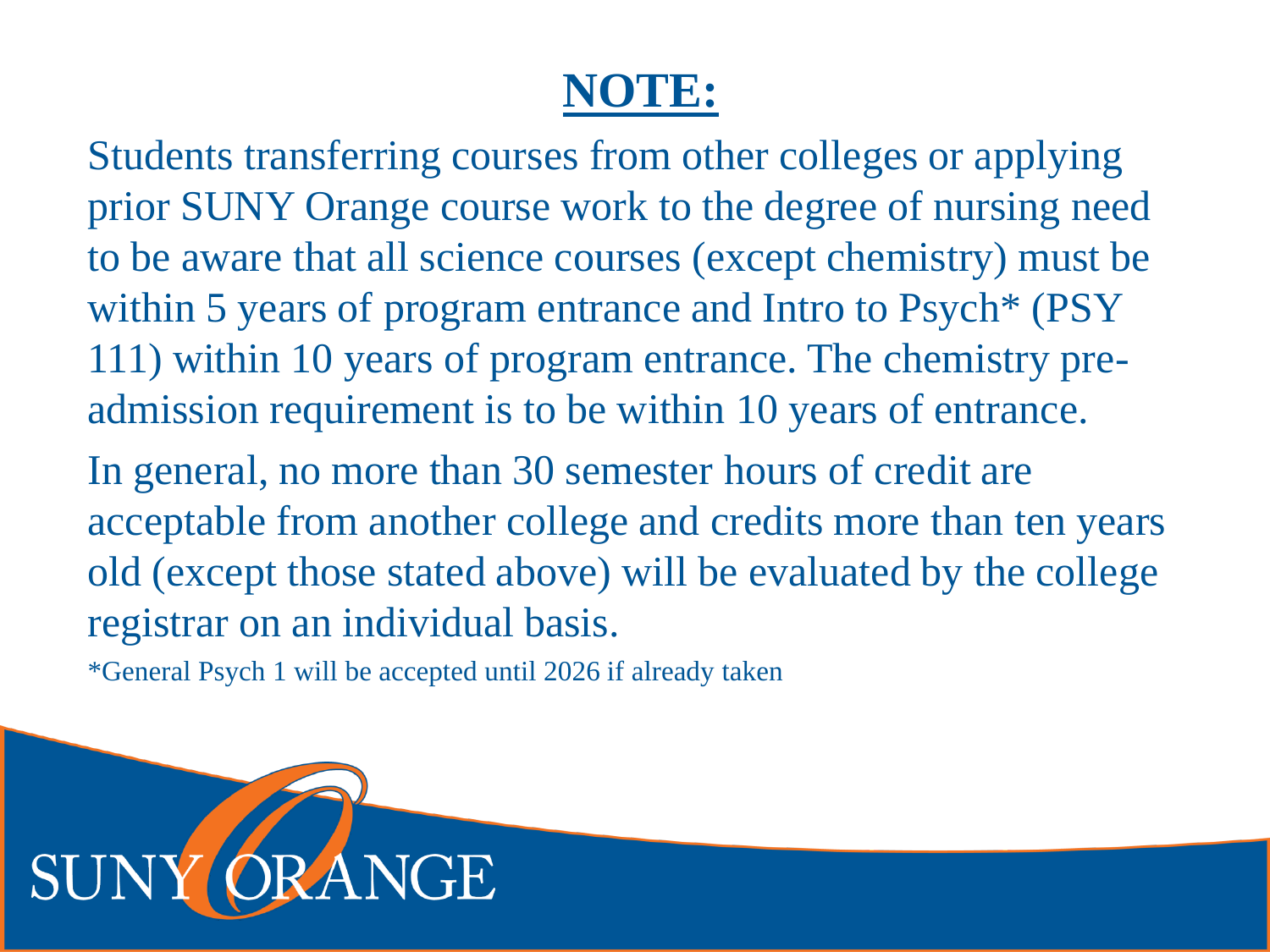#### **Progression and Graduation**

- Students must earn a grade of "C" (75%) or higher in each nursing course to progress or to graduate from the nursing program. Students are strongly advised to maintain a GPA of 3.0 or higher upon graduation in order to continue their education into a BSN program.
- An AAS degree in nursing is required for certification to take the National Council Licensure Examination (NCLEX) for Registered Professional Nurse (RN).
- **Basic Life support (BLS) is required for NUR 101.** Students must present documentation of completion of the course during the first week of the semester in order to attend clinical classes and care for clients. The course must include infants, children and adults. The ONLY acceptable course is the **American Heart Association Basic Life support (BLS) for the Healthcare Provider, which includes information on infants, children and adults.**

**(***The CPR course provided by the American Red Cross is not acceptable)*

• **BLS must remain valid throughout Nur. 101 --Nursing V: NUR 203**

RANGE

SUN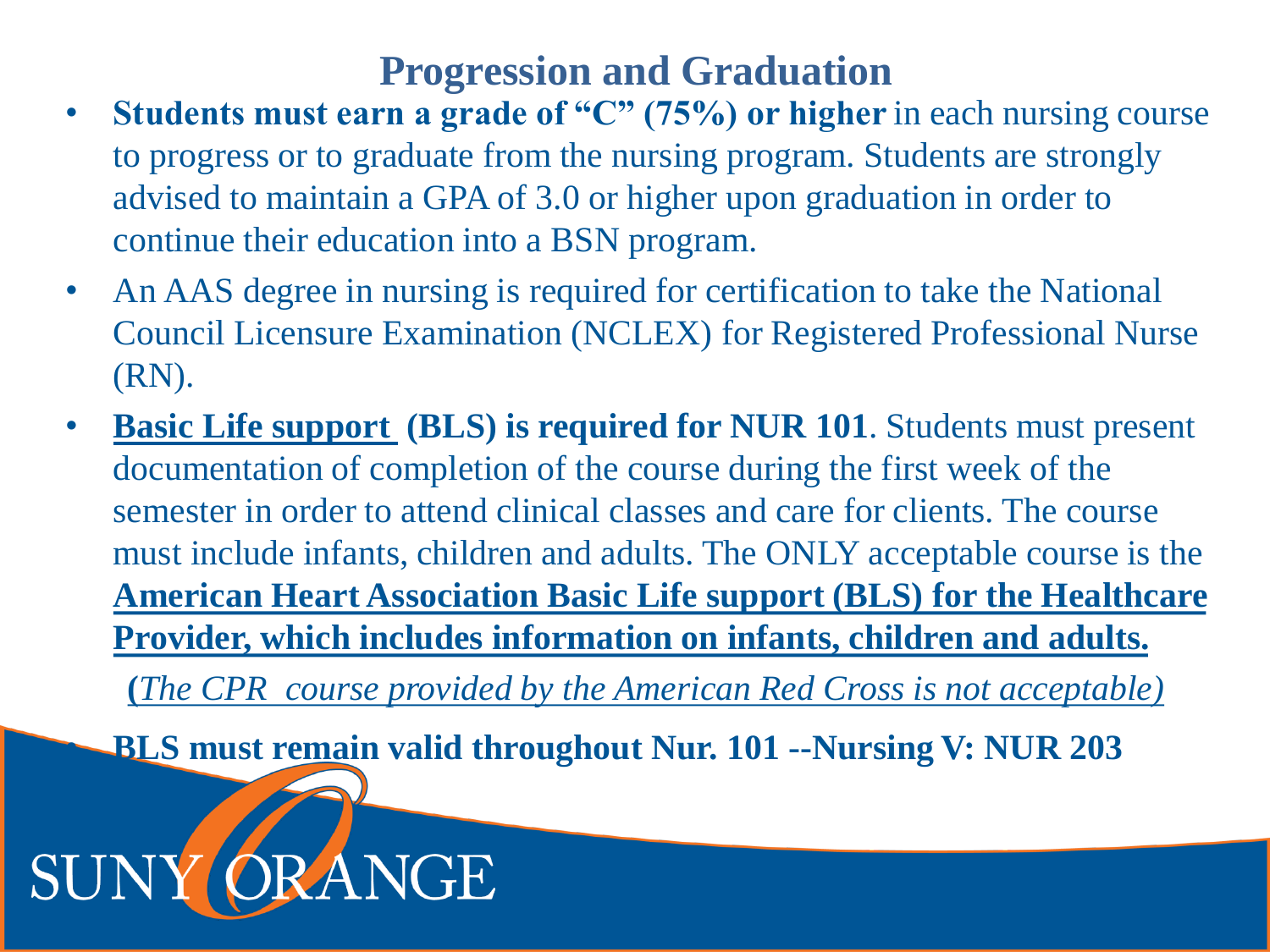#### **Program Requirements**

- Physical Examination: All students are required to meet New York State Hospital Code requirements and agency requirements prior to admission to clinical sites. **All students must have**:
- ✓ Annual physical **Physicals submitted late will be subject to a late fee. Submission dates are determined by the Campus Wellness Center.**
- Annual seasonal Flu vaccine (by Oct 1<sup>st</sup> for Fall admits, or submit along with physical form prior to start of semester for Spring admits).
- 2 Step PPD (tuberculosis) test (if first year) and single PPD each year thereafter; or a Quantiferon TB Gold blood test may be submitted.
- $\checkmark$  2 doses of MMR on or after 12 months of age and 2 Varicella doses; OR titers for Measles, Mumps and Rubella and Varicella; Proof of Hepatitis B Vaccine (series completed or started), or signed declination of the Hepatitis B vaccine
- All students who have a change in their health status which may affect their fitness to continue in clinicals, including the condition of pregnancy, after the submission of their physical must inform their lead instructor and the Department Chairperson. The student must submit medical clearance in the form of a signed "Change in Health Status" form at the beginning of each clinical rotation stating the student has no clinical restrictions. Students who have a latex or other serious allergy must establish an allergy action plan.

![](_page_38_Picture_7.jpeg)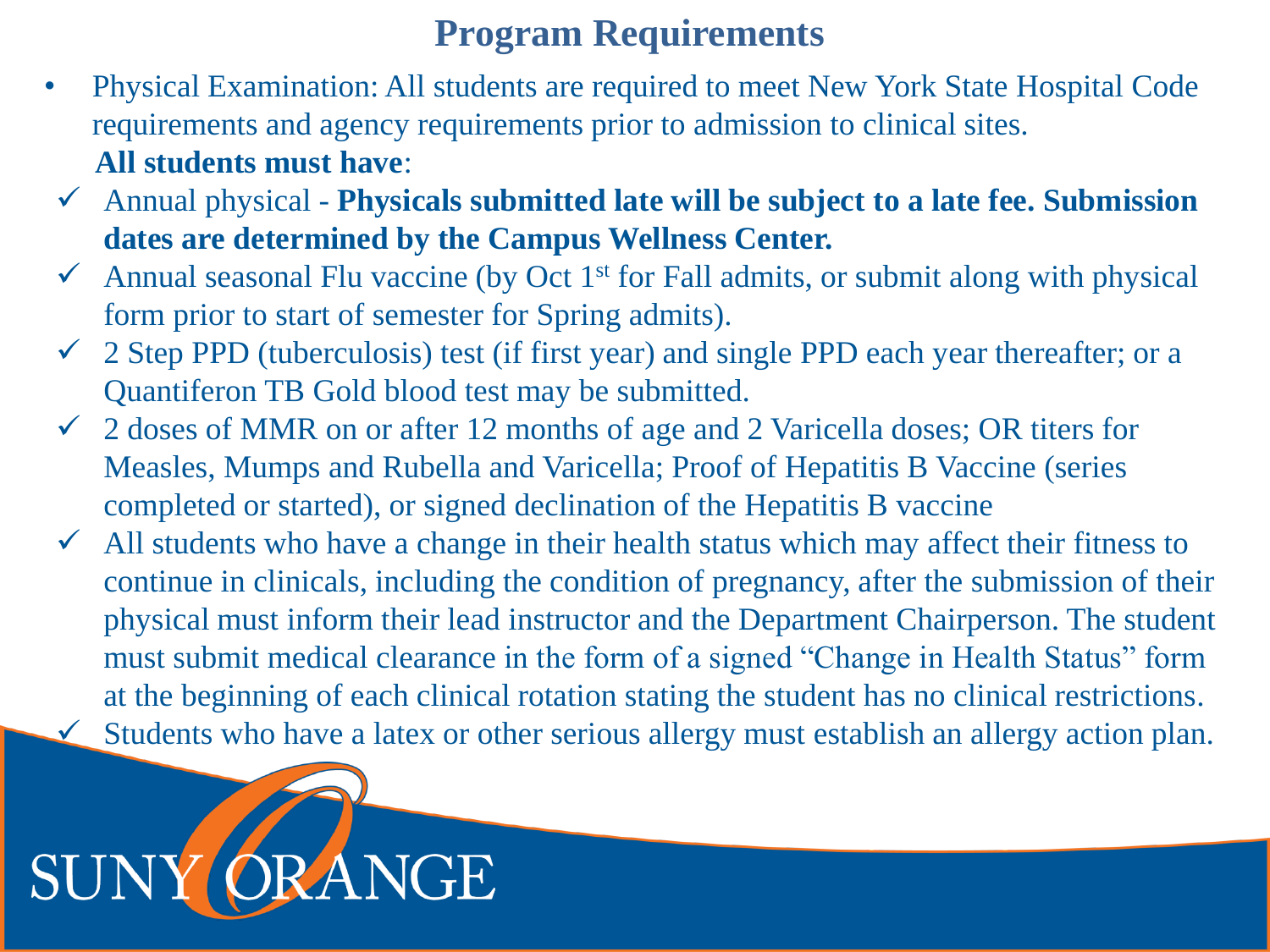### **Program Requirements**

- Students must submit a negative urine drug screen as part of the initial admission or readmission physical.
- $\checkmark$  Random alcohol/drug testing may be required during enrollment in the nursing program. A student who refuses to submit to the alcohol and drug test or one who tests positive for the presence of alcohol, any illegal drug(s), unauthorized controlled substance(s) or prescribed medications that could interfere with judgment or motor coordination, will not be admitted into the nursing program and/or will not be allowed to continue in the program.

#### • **Criminal Background Policy**

An individual who has charges pending or has been convicted of a felony or misdemeanor and/or has been found guilty of professional misconduct or negligence may not be eligible to be licensed as a Registered Nurse. These matters should be discussed before applying for admission or during the enrollment in the Nursing Program, at the Office of Professional Discipline, New York State Education Department. Students seeking admission to the nursing program will be subject to the SUNY Orange-Health Professions Division: Criminal Background Check Policy. All students must undergo a criminal background check prior to admission or readmission.

![](_page_39_Picture_5.jpeg)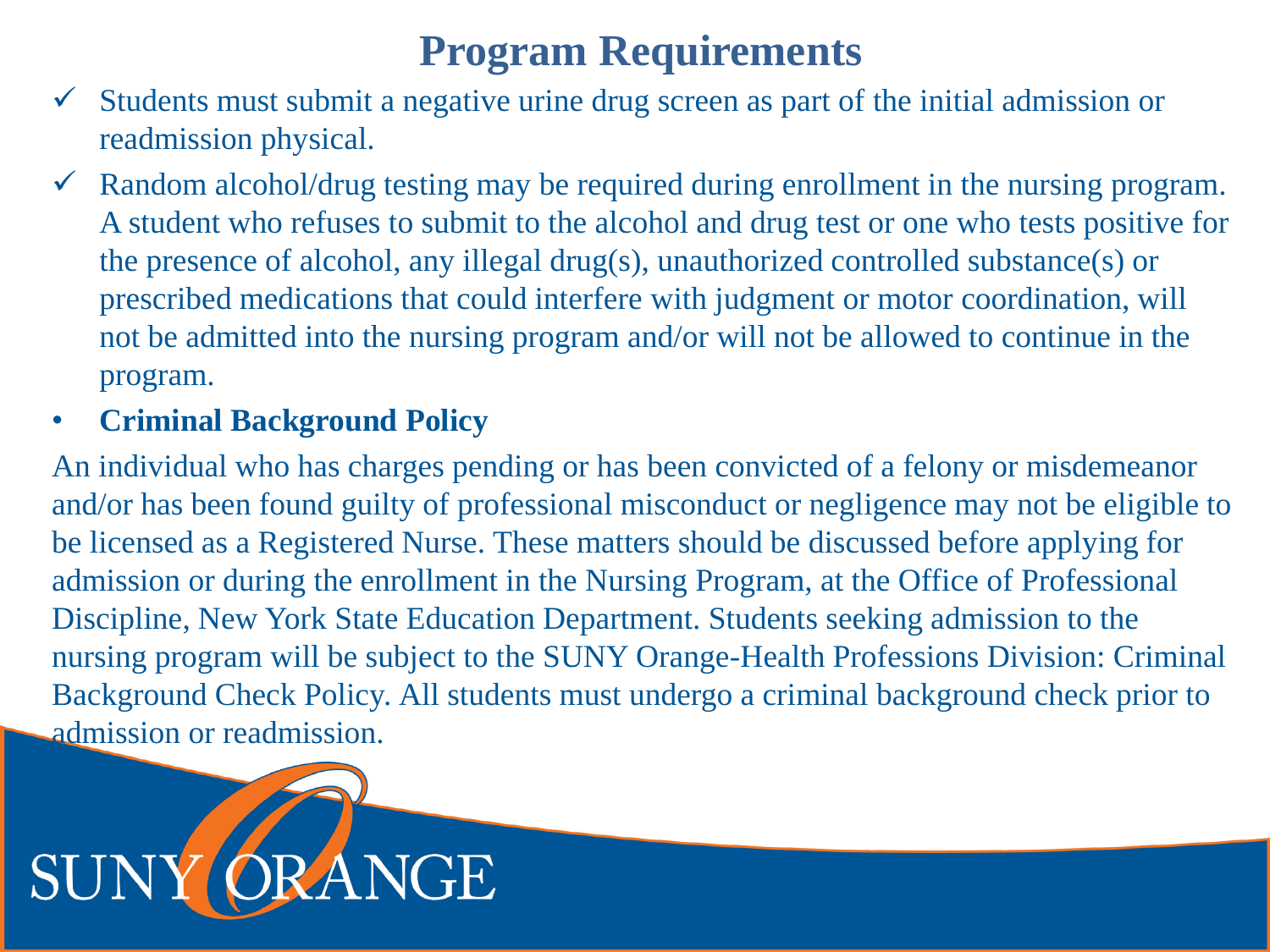#### **Procedure of drug/alcohol/substance testing**

- 1. If a student is suspected of being impaired, he/she will immediately removed from the area of occurrence.
- 2. Student will be required to report immediately for witnessed drug/alcohol testing.
- 3. Student are responsible for expenses accrued with transportation (if location of witnessed testing is different than location of occurrence) and drug/alcohol testing expenses.
- 4. The faculty member will notify the chairperson immediately and he/she will notify the Wellness Center.
- 5. The refusal to be drug/alcohol tested is deemed to be the equivalent of a positive test and will result in immediate dismissal from the Program.
- 6. The results of drug/alcohol testing will be forwarded to the Wellness Center and the Chairperson of the Nursing Department will be notified. Student will meet with appropriate parties to discuss results and further actions. A positive test (drug or alcohol) will result in dismissal from the program. In addition, the presence of a prescribed medication that may interfere with judgment or motor coordination, may be grounds for dismissal from the Program.
- 7. The Nursing Department recognizes its responsibility to provide a safe and effective environment conducive to learning on the College's premises and at all affiliated clinical agencies.

![](_page_40_Picture_8.jpeg)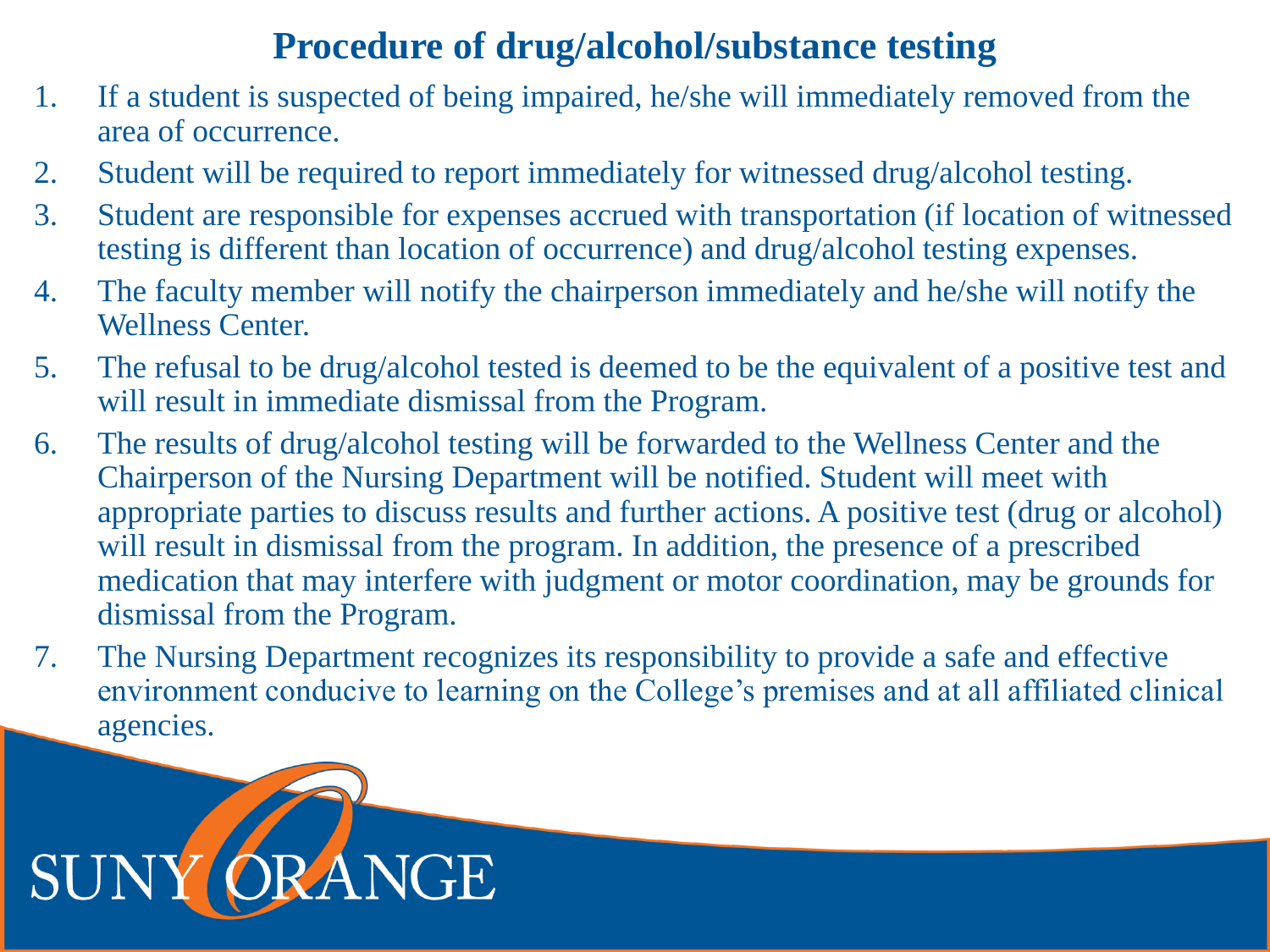#### **Clinical Facility Requirements**

- Clinical facilities have a responsibility to ensure that caregivers are "fit for duty" and provide the highest quality healthcare possible. We must adhere to all of the clinical facilities policy and procedures, accreditation requirements, NYS Department Health and HIPAA regulations. Students who are dismissed from one facility will not be assigned to any other clinical facility for that semester and will be unable to continue in the program.
- A student will not graduate from a program in the Health Professions without passing all clinical courses.
- In addition, when registering for nursing courses with a clinical component, please be advised that the day and time are subject to change prior to the start of the semester and potentially during the semester. Our goal is to provide all students with a clinical experience that meets course outcomes. Every effort will be made to notify the student in a timely manner.

![](_page_41_Picture_4.jpeg)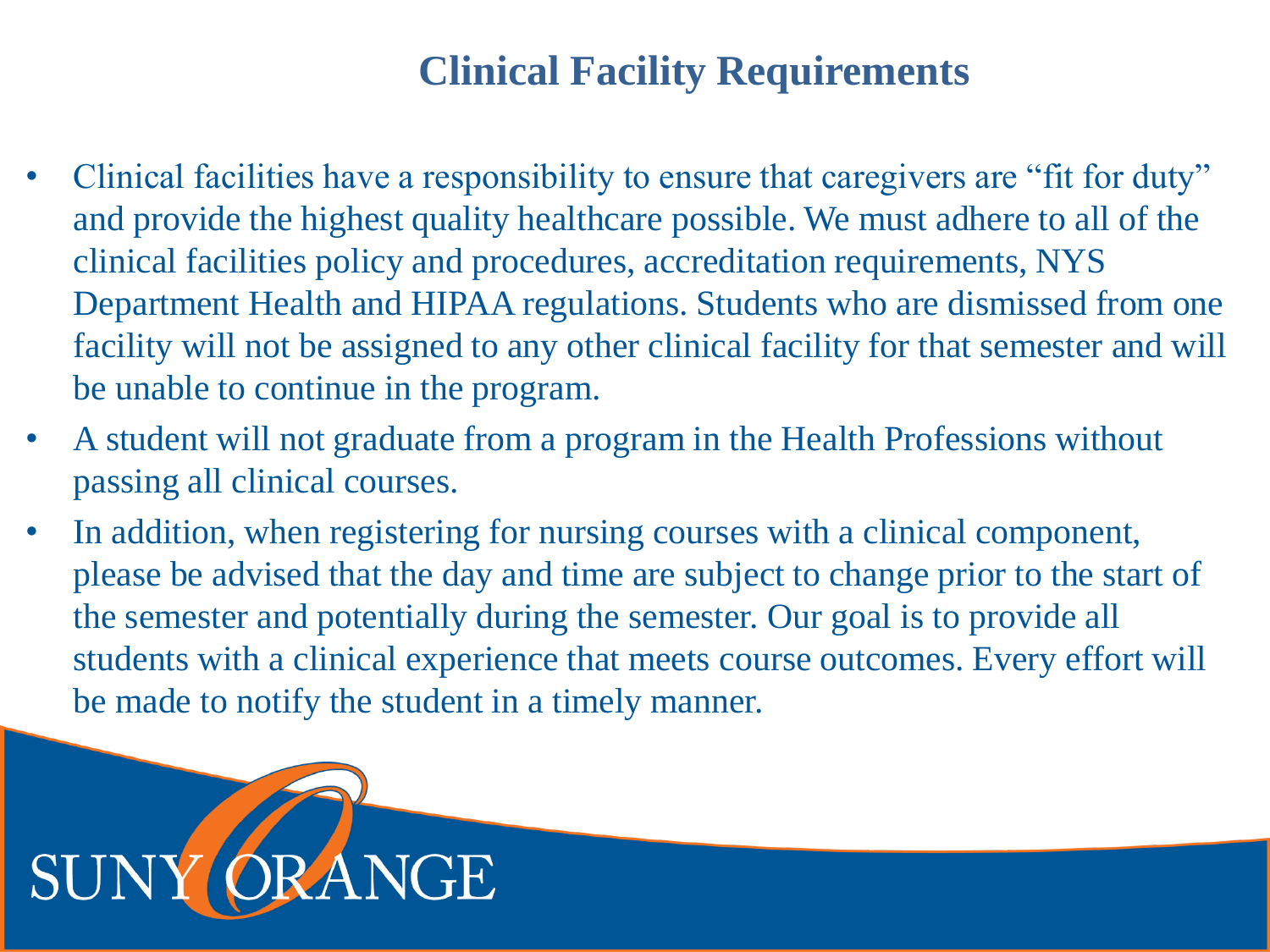## Clinical Facility Requirements

- SUNY Orange must follow all of the requirements that are requested by our community clinical facilities. Beginning in the Fall of 2016, a new credentialing requirement was added at some of our clinical sites that our faculty and students must follow. Registration with Symplr ®, a third party credentialing service, is now required for students to attend clinical at Garnet Health facilities. This may require an additional background check and drug screening, as well as uploading of a special immunization form signed by one's medical provider, prior to the student being allowed to attend clinical. This additional screening is done at the student's expense and must be renewed with an additional fee each year.
- As soon as the student receives notification that they must complete the process, attention must be directed to completing it as soon as possible so that clinical attendance is not hindered. Your acceptance packet will provide you with further information.
- Students who are current employees of Garnet Health facilities are exempt from this process as long as they remain employed.

![](_page_42_Picture_4.jpeg)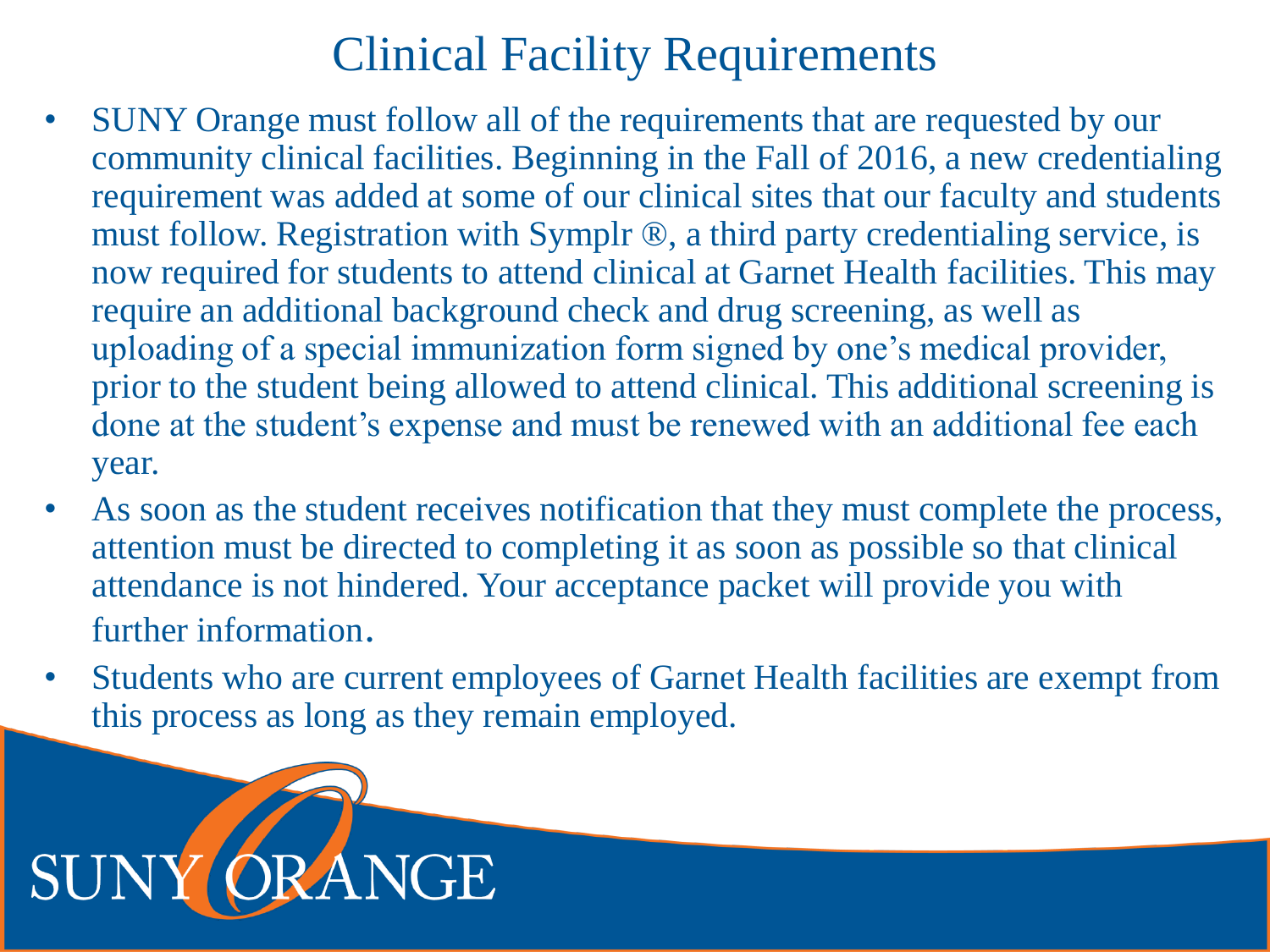### **Evening Part-Time Nursing Program**

- The evening program is <u>only</u> for part-time students taking 11.5 credit hours or less. It is strongly recommended that all General Education courses be completed before admission to NUR 101. You may move to a day schedule during subsequent semesters if there is seat availability and with the permission of the Department Chairperson.
- Evening students may be required to attend clinical on two consecutive evenings (for Nursing 2 and Nursing 4), or on a weekday or Saturday during daytime hours, based on availability of clinical sites and instructors. This may result in the student having a 5-day per week schedule or one that is not completely conducted during evening hours. Evening hours for the program are considered to be  $4 \text{ pm} - 10 \text{ pm}$ .

![](_page_43_Picture_3.jpeg)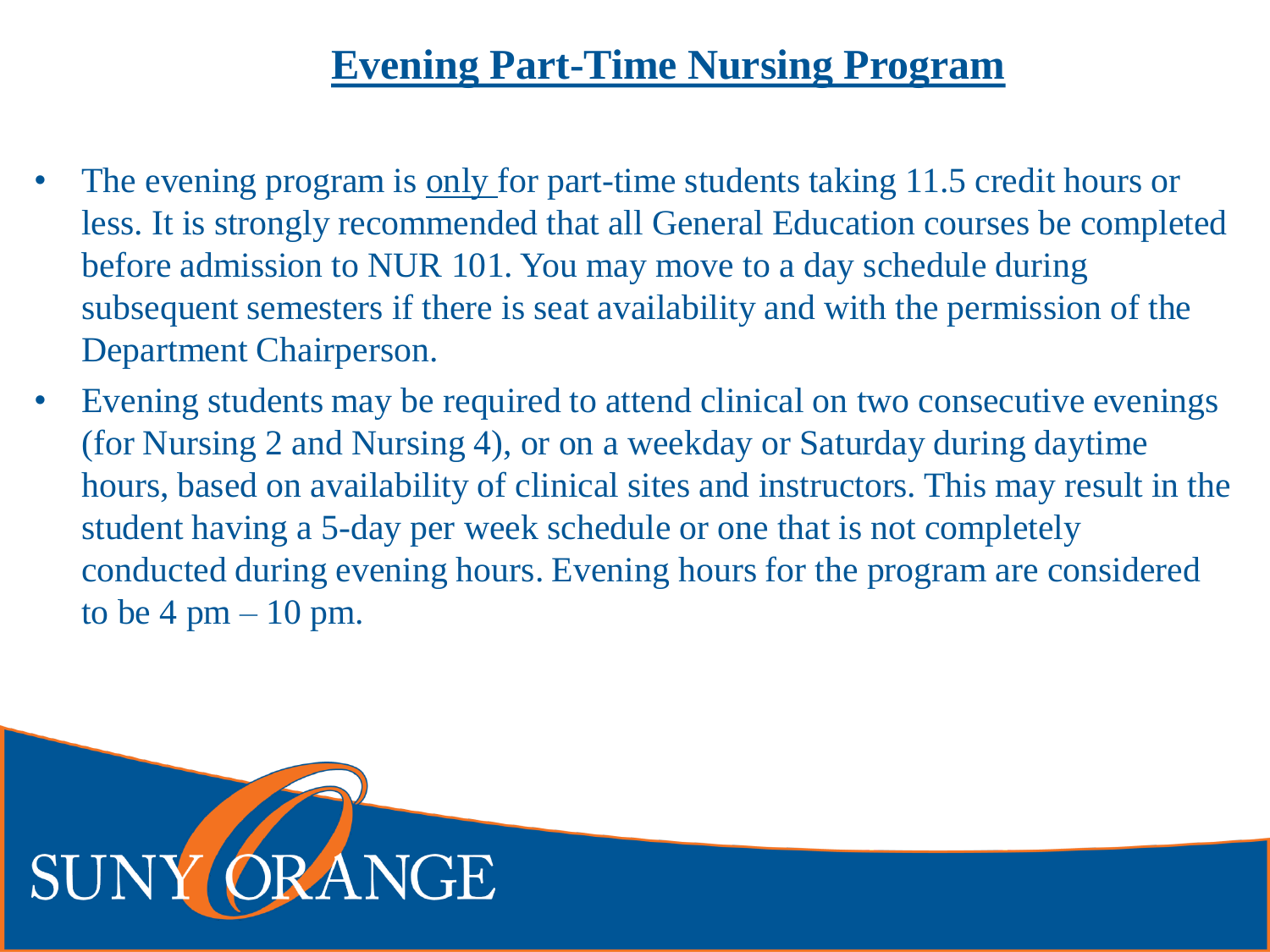## **Student Withdrawal from Nursing Course**

- The Nursing department follows the college policy for withdrawal. Students are to discuss withdrawal policies with their lead instructor and to follow deadlines for withdrawals as presented in the college catalog.
- When a student withdraws from a clinical nursing course, they must also withdraw from all elective nursing courses that are designated as requiring concurrent/co-requisite enrollment.
- If you are no longer enrolled in nursing courses, an official change in curriculum/major must be completed to either Liberal Arts, Math & Science (220N) or to another eligible curriculum.

![](_page_44_Picture_4.jpeg)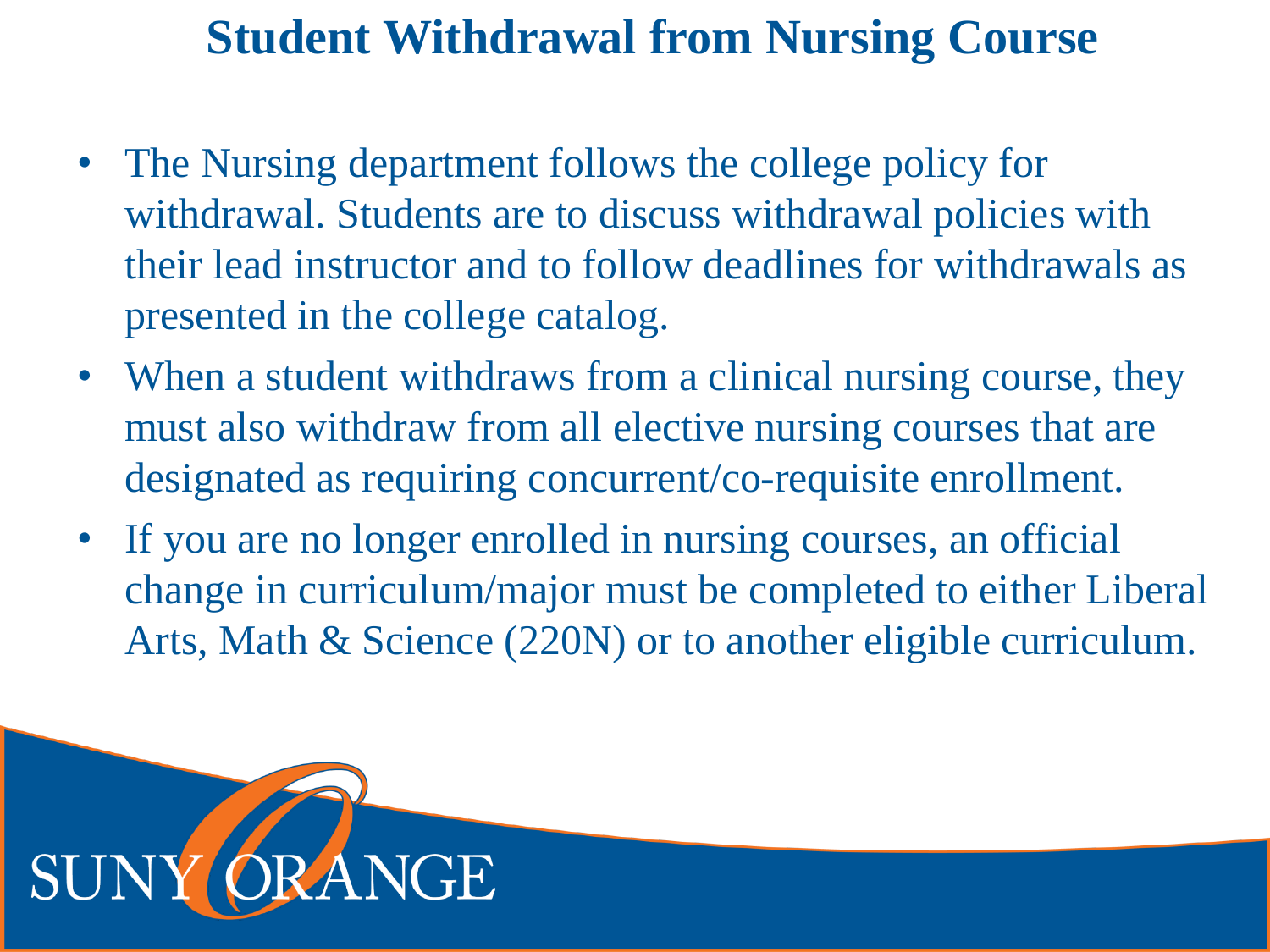## Readmission to Nursing Courses

- After withdrawing or failing a Nursing course with a clinical component, students may only repeat one course one time (NUR 101, NUR 102, NUR 201, NUR 202, & NUR 203). Refer to college catalog for policy statement.
- Repeating a required clinical nursing course is taking a course after having received a C-, D, F, W, MW, or Z grade.
- Students wishing to repeat Nursing 101 will follow the usual procedure for admission to the program (the same as their original application).
- Students wishing to repeat NUR 102, 201, 202, or 203 after failing or withdrawing must attend an exit interview, as well as submit a letter to the department chairperson outlining what steps the student will take to ensure success should they be given a seat back into the program.
- Readmission is not guaranteed and depends on seat availability and a variety of student factors. Applicants will be considered on an individual basis through review by a Nursing Faculty Readmission Committee. Refer to the Document of Nursing Student Policy for more information.
- The program must be completed in no more than 3 consecutive years of enrollment in the first nursing course.

![](_page_45_Picture_7.jpeg)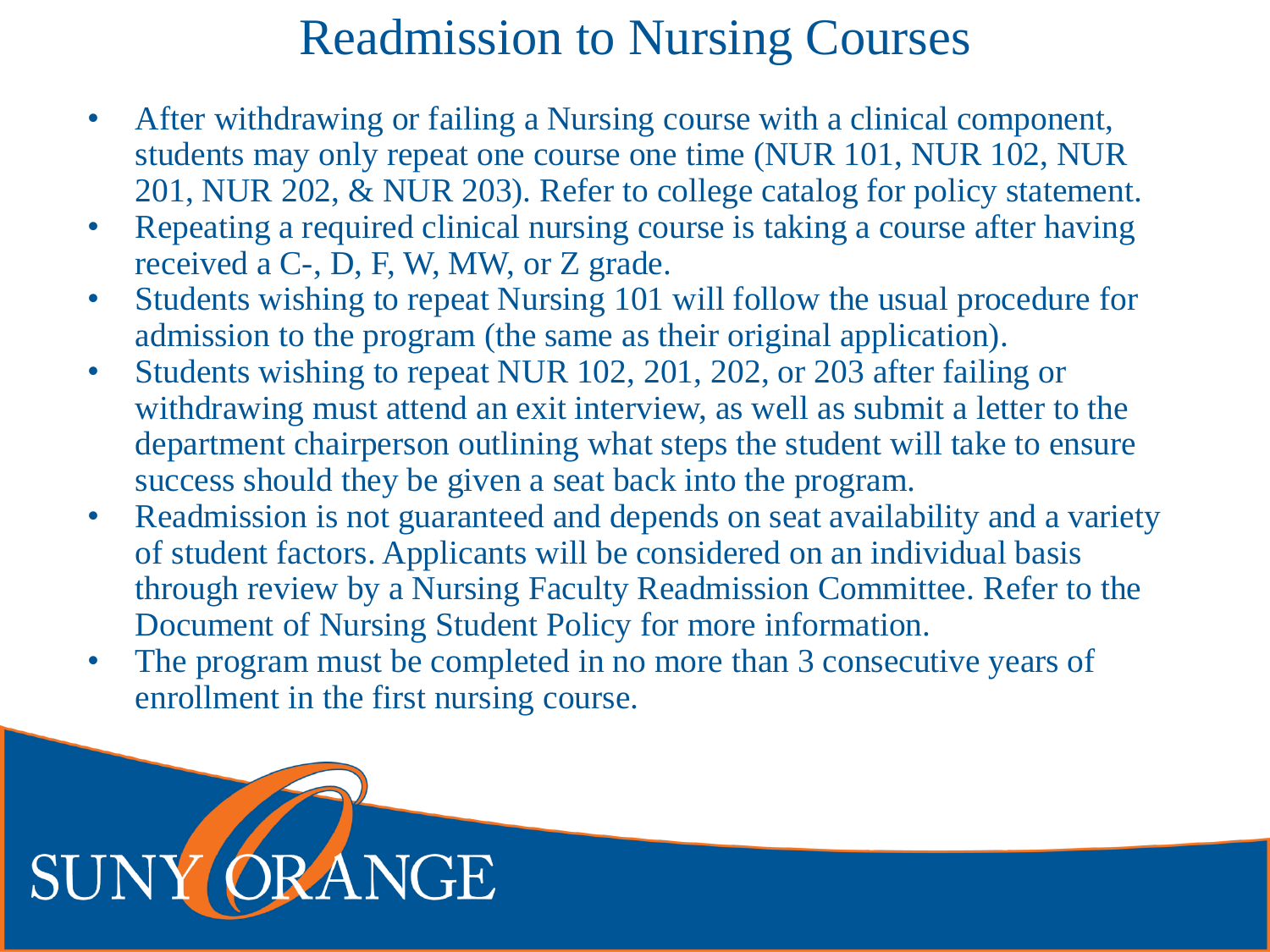#### **Rights and Responsibilities**

Students can communicate their complaints and concerns as outlined in the SUNY Orange Student Handbook and the student grievance procedure outlined in the SUNY Orange Catalog. Students may also use the option of contacting the Accreditation Commission for Education in Nursing (ACEN), 3343 Peachtree Road NE, Suite 850, Atlanta, GA, 30326 (404) 975-5000.

#### **Professional Integrity**

Students must conduct themselves in a professional manner as to reflect favorably upon themselves and the program they represent. Students are expected to assume responsibility for their actions and will be held accountable for them. If at any time a student behaves in a manner which is inappropriate, unprofessional, disrespectful, argumentative, or endangers the health or safety of fellow students, instructors, clients and the health care team, they will be disciplined for unprofessional conduct which may lead to immediate dismissal from the Program.

![](_page_46_Picture_4.jpeg)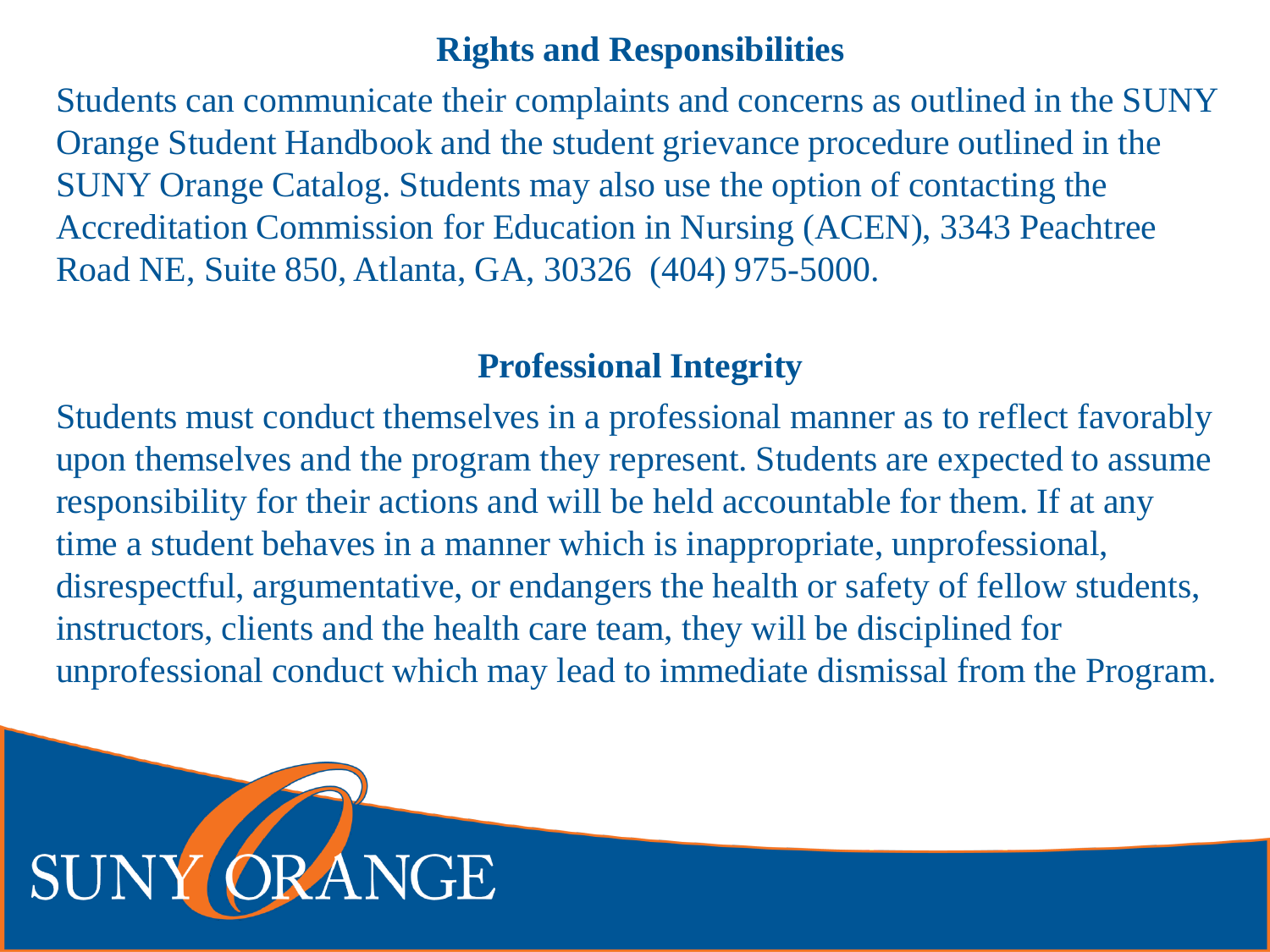### **Americans with Disabilities Act (ADA)**

• SUNY Orange is committed to making reasonable accommodations to assist individuals with disabilities in reaching their academic potential. If you have a disability which may impact your performance in this course and require accommodations, you must first register with the Office of Accessibility Services. Accessibility Services is responsible for coordinating classroom accommodations and other services for students with disabilities. Please note that classroom accommodations cannot be provided prior to your instructor's receipt of an Accommodations Notice, signed by the Office of Accessibility Services. You can reach the Office of Accessibility Services at the Middletown Campus at (845)341-4077 and at the Newburgh Campus at (845) 341-9034 or my email at:

• accessibilityservices@sunyorange.edu

![](_page_47_Picture_3.jpeg)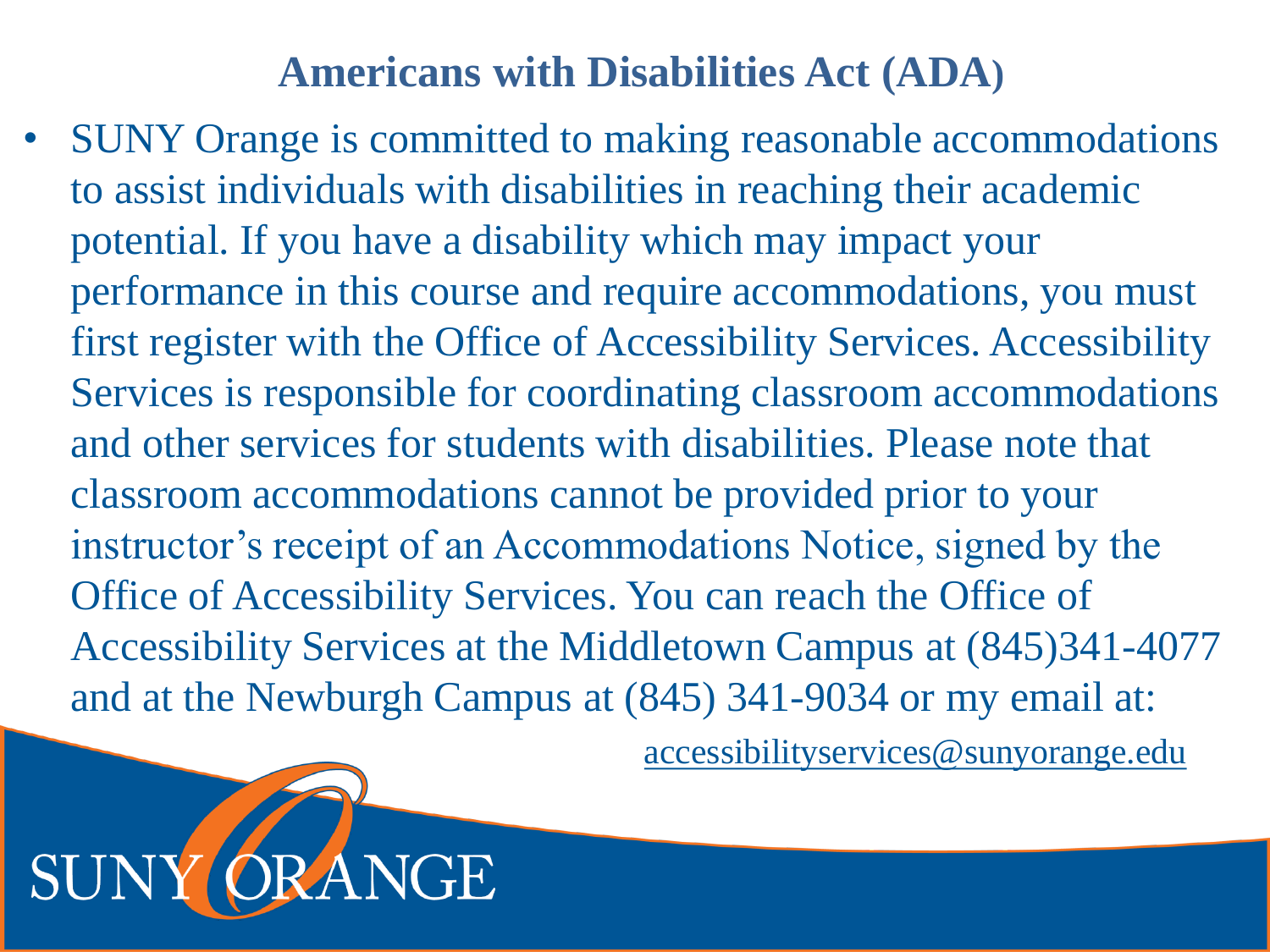## **Attendance Policy**

- As in all professional circumstances, unprofessional behavior such as excessive absence and tardiness **will have** a negative effect on the final evaluation of your academic and clinical performance.
- Classroom, laboratory, or clinical tardiness of 15 min constitutes an absence for the entire class period. If 30 min or more late to clinical, the student will be sent home.
- Clinical objectives must be met in order to receive a satisfactory clinical evaluation. Attendance is mandatory. **Arrangement for clinical make-up is not possible.**
- Students who miss a college laboratory may ask instructor permission to attend another scheduled lab for that week if available. The absence is recorded but no points are deducted. A student may only do this one time. If the student is unable to attend another scheduled lab, they are **required** to make up the missed material and skills in the skills lab with faculty or staff within one week of the absence. The absence will be recorded and points may be deducted as per the absence policy.
- In case of an unavoidable absence the student must contact the instructor and then provide a note explaining the reason, e.g., bereavement or illness (with MD note) within one week.
- **Absences in excess of 6 hours per semester for all nursing courses (NUR 101-NUR 205) are subject to a point deduction from the final grade. For every 3 hours of absence in excess of 6 hours, one point will be deducted from the final grade.**

#### RANGE SUN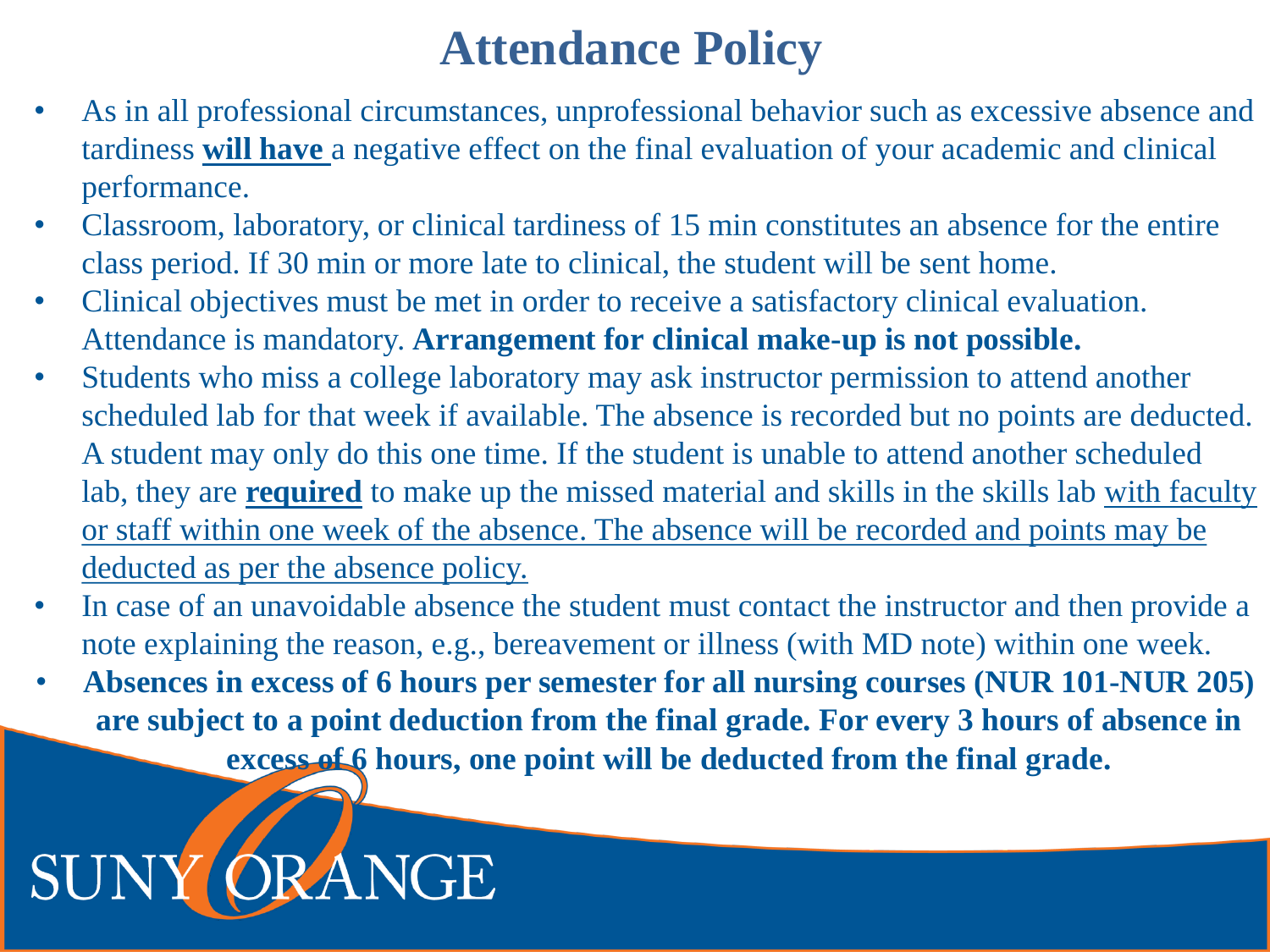### **Attendance Policy**

Two (2) or more occurrences of tardiness of between 1 and 15 minutes for a particular class or clinical will be considered an absence for the entire class period. NO CALL/NO SHOW WILL BE CONSIDERED AN UNEXCUSED ABSENCE. EXCESSIVE ABSENTEEISM WILL RESULT IN LOWERING OF YOUR FINAL GRADE. ABSENCES ADDING UP TO ONE OR MORE WEEKS OF CLASSROOM, LABORATORY, OR CLINICAL WILL BE REPORTED TO THE DEPARTMENT CHAIPERSON AND A CONFERENCE WILL BE REQUESTED TO REVIEW STUDENT'S PROGRESSION IN THE PROGRAM.

*When a change in grade may result due to excessive absences, the student's attendance record will be referred to the nursing department attendance committee for review.*

*In accordance with college and department policies, a faculty member has the prerogative to lower grades for absences and tardiness. See the SUNY Orange Student Handbook, College Catalog, & Nursing Course Syllabus.*

Instructors shall not penalize students for absences for religious observance, military obligations or jury duty. You should inform the instructor when you anticipate an absence for any of these reasons so that arrangements can be made for make-up examinations or other work.

![](_page_49_Picture_5.jpeg)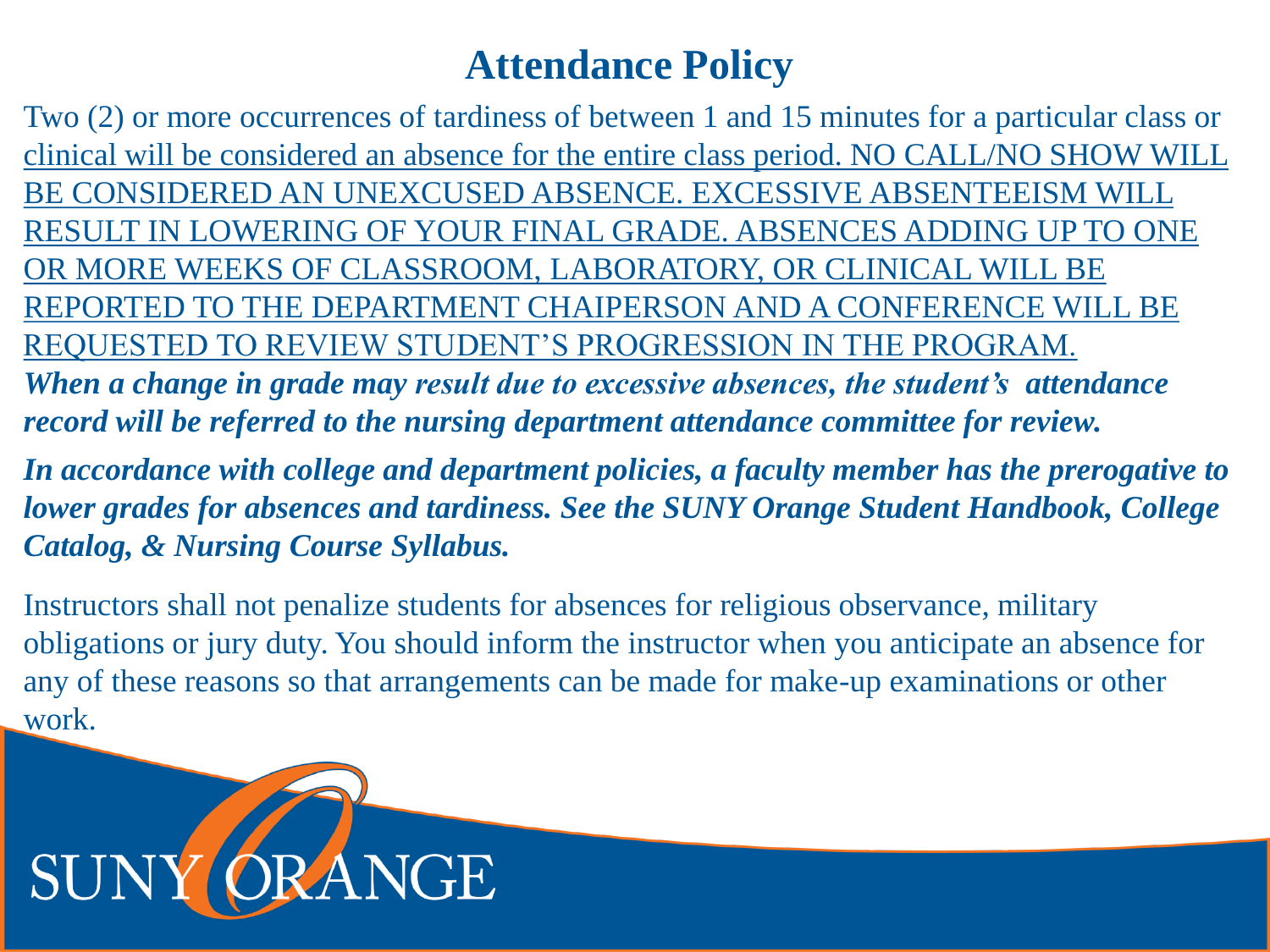### **Grading Requirements**

- A grade in any nursing course will be based on knowledge and skills acquired in the classroom, clinical setting, and college laboratory. A minimum theory grade of C (75%) or above **without rounding up** (i.e., a grade of 74.8 would not be passing as it does not reach the threshold of 75% without rounding) must be obtained in NUR 101, NUR 102, NUR 201, NUR 202, and NUR 205. In addition, a final clinical evaluation of satisfactory must be obtained in the following five nursing courses: NUR 101, NUR102, NUR 201, NUR 202, and NUR 203.
- Tests must be taken as scheduled. Tests missed must be made up within one week. The highest grade that can be received on a make-up test is **80.**
- Standardized, nationally normed tests will be administered via the Kaplan Nursing online product throughout the nursing curriculum. **Students are required to purchase the Kaplan Nursing Product prior to the start of each Nursing Course: NUR 101, 102, 201, and 202**. This product is only available in the College Bookstore. Failure to purchase the Kaplan Product will result in the inability to complete the tests, an incomplete grade for the course and inability to progress in the Nursing Program.
	- Grades entered in the Blackboard program are theory grades only and may not accurately reflect a student's final grade, which takes into account attendance, lab and

clinical performance.

#### **RANGE** SUN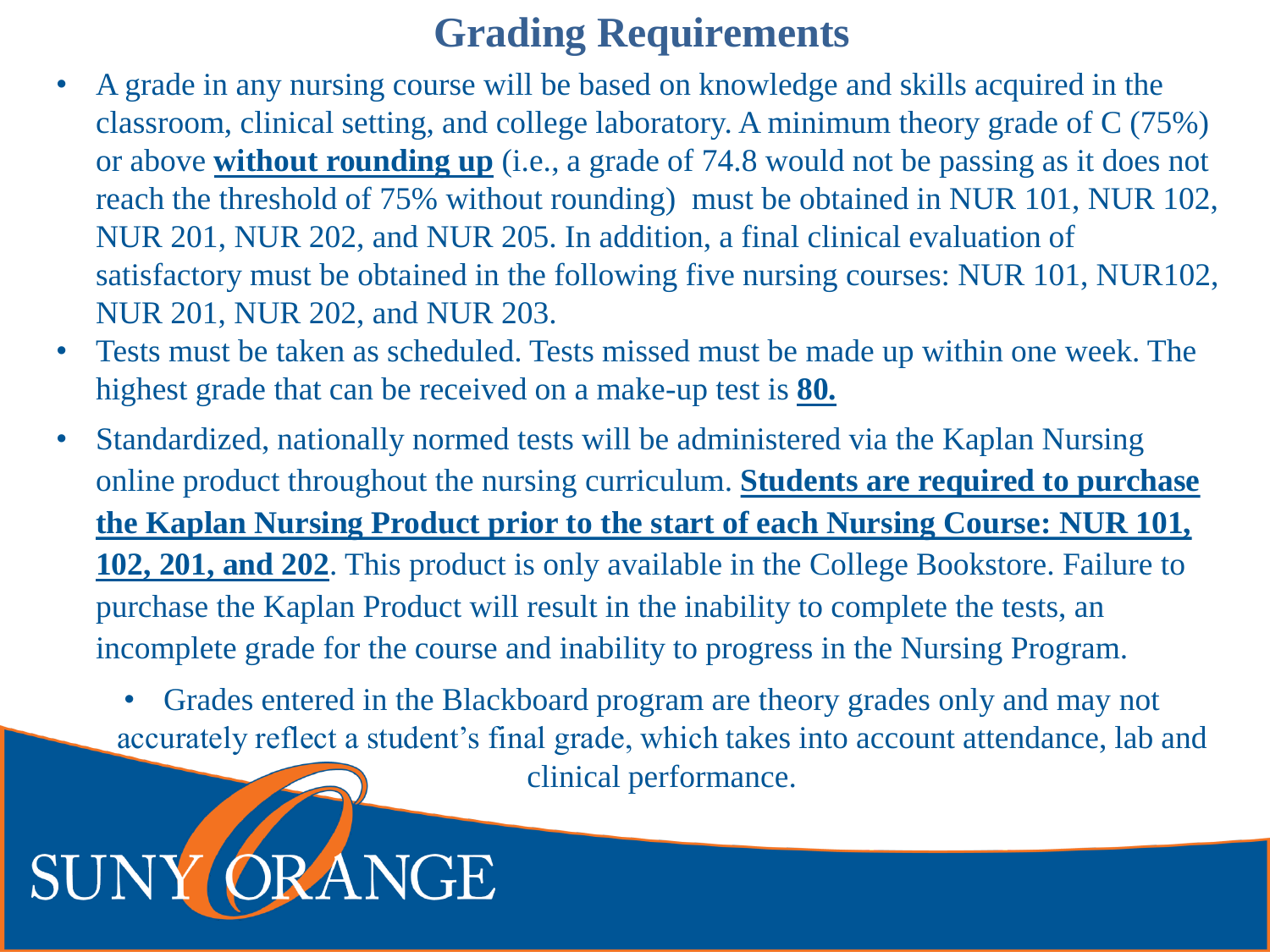### **Grading Requirements (cont'd)**

The student's final grade will be based on the following guidelines:

- $\checkmark$  Clinical performance grade (pass/fail)
- $\checkmark$  Theory Performance Grade

Quizzes (averaged out as one unit test) Unit Tests (primarily multiple choice questions) Standardized tests Nursing Process paper Simulation laboratory grades Comprehensive final exam

Completed unit exams are never reviewed in the classroom. Exam grades will be given to students within one week of the exam. Students wishing to review an exam with their lead instructor may make a 15-minute appointment to do so within 2 weeks of receiving their grade (10 minutes for quizzes). No exam will be reviewed after that time.

Standardized tests are nationally normed online examinations and not subject to review.

Final examinations are secure exams and not subject to review.

![](_page_51_Picture_8.jpeg)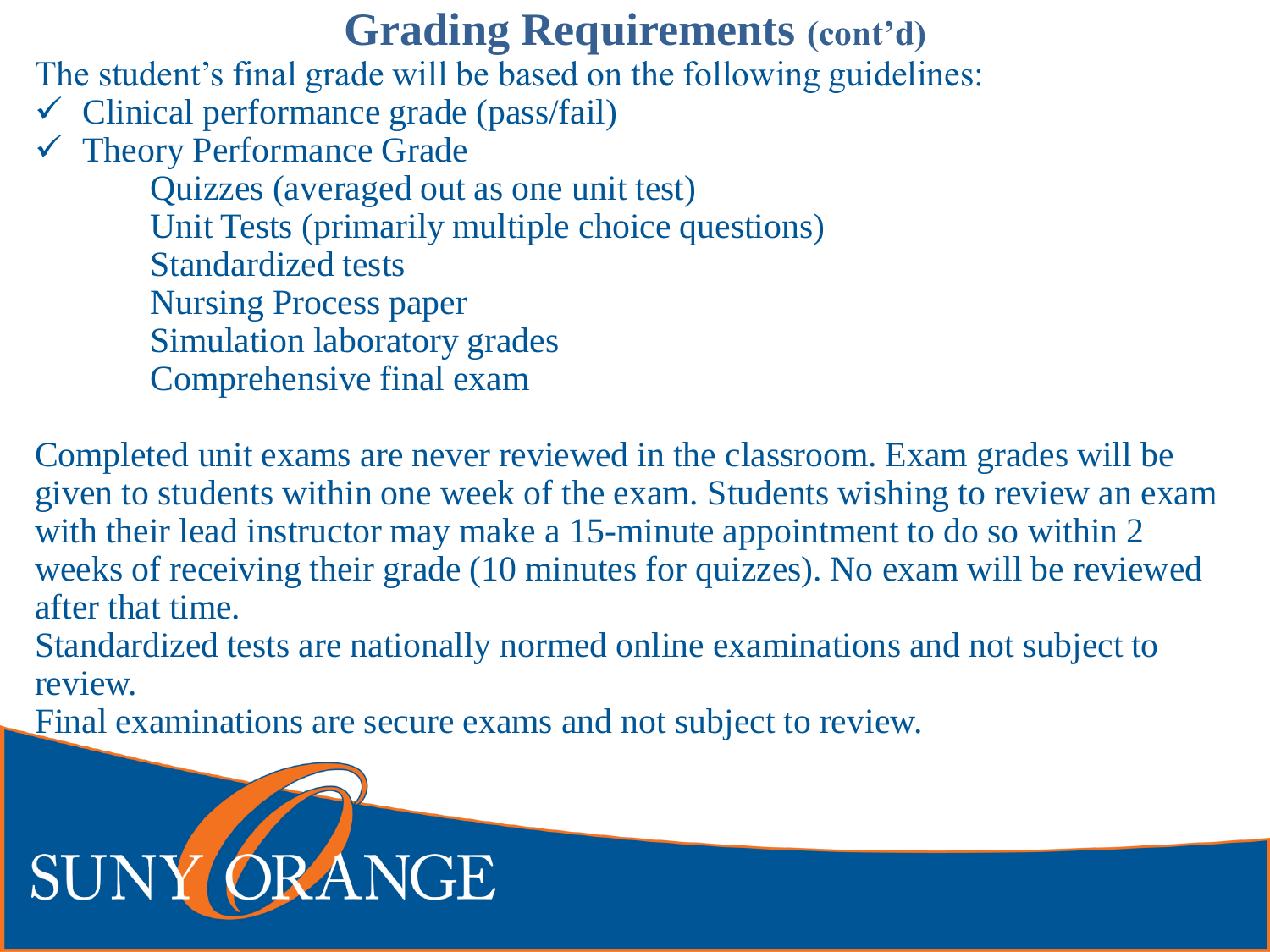### **Grading Requirements (cont'd)**

If a student disputes the keyed answer on an exam, they must individually complete a "Student Test Item Review Form" to explain their rationale for their chosen answer.

All Student review request forms must be submitted to the instructor within the exam review period as stated previously. Each student has the availability to challenge the maximum of two exam questions per exam.

For any student receiving a grade of less than 80% on an exam, it is recommended that the student apply for peer tutoring through the college's Center for Student Success; utilize the "NetTutor" service of the college, and any offered faculty tutoring and test review sessions for future exams.

In addition, any student whose grade falls below 75% is encouraged to meet with their lead instructor to discuss plans to improve their performance.

![](_page_52_Picture_5.jpeg)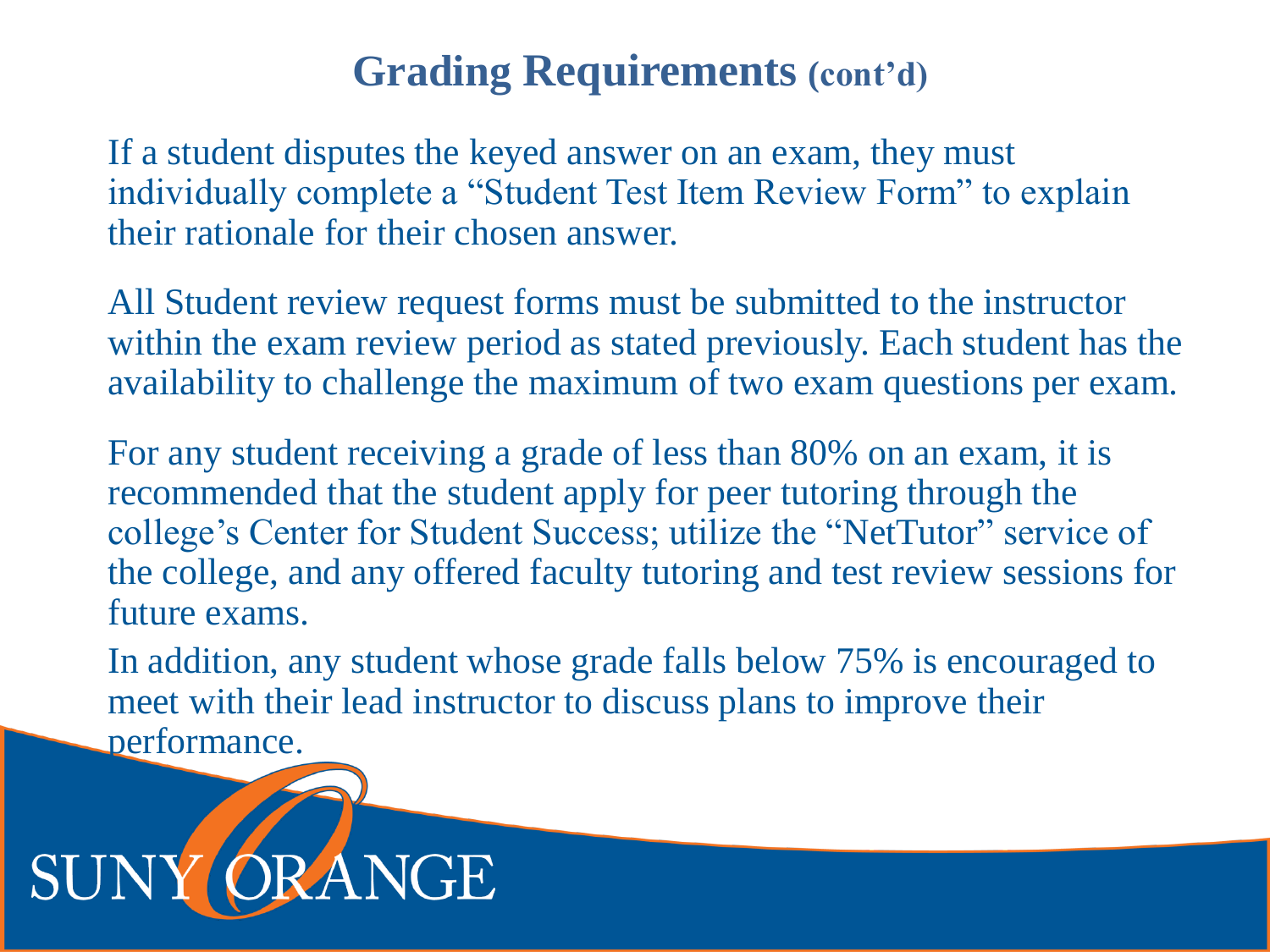### **Clinical Agency Performance Grade**

- To achieve a satisfactory clinical evaluation, the student must achieve a satisfactory clinical agency performance evaluation, complete all assigned clinical papers satisfactorily, pass all college laboratory skill evaluations for the semester by the end of the 13th week and pass the clinical calculations skill (CCS) examination.
- Student evaluation in clinical will be described on specific clinical tools.
- A satisfactory evaluation means that the student has met the critical elements of the stated clinical course objectives.
- If a student receives an instructor referral form for the skill lab the skill must be remediated before the next weeks clinical class, or the student may not return to clinical.
- Two overriding considerations will be evaluated. These include the prevention of physical jeopardy to the patient and the prevention of emotional jeopardy to the patient. If, in consult with the clinical instructor and Chairperson, it is determined that the student is unsafe for clinical classes, the student will not be permitted in clinical classes. If deficiencies cannot be corrected in a timely manner, the student will risk receiving a clinical failure.

![](_page_53_Picture_6.jpeg)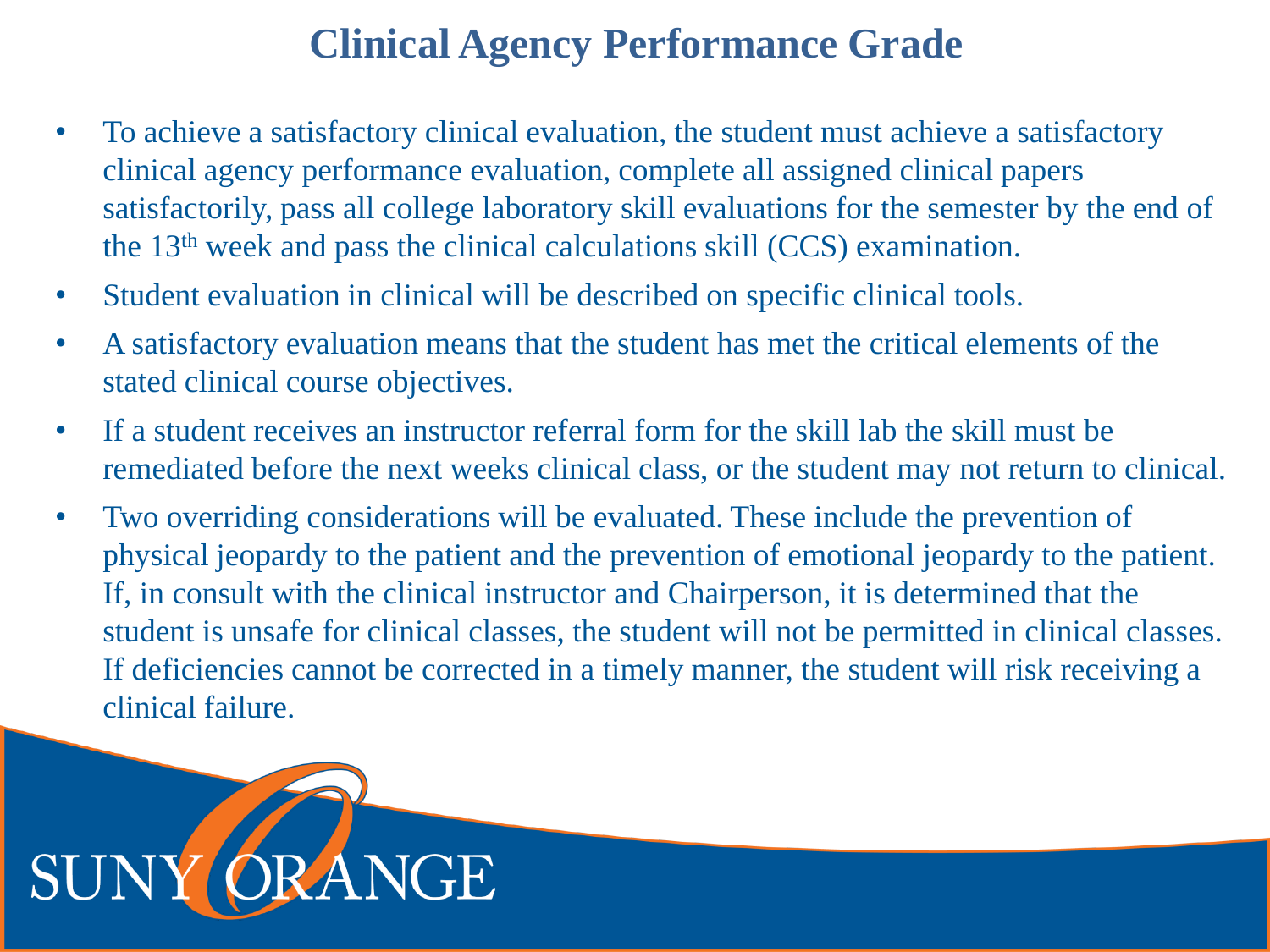## **Clinical Performance Grade (Cont'd) CLINICAL WRITTEN NURSING ASSIGNMENTS**

- Once per semester in each nursing clinical course, the student is required to complete a Nursing Process/Concept Mapping assignment, which is a college level paper. Instructions are included in clinical assignment packet for each nursing course.
- The grade of the Nursing Process/Concept Mapping Assignment is part of the theory grade. The student will have one opportunity to submit a paper. The completed papers are due two weeks from being assigned and no extension of this time frame is permitted. Late papers are subject to point deduction of 10 points per day.
- Students may also be given other written assignments each clinical day that must be turned in according to the instructor's directions.

![](_page_54_Picture_4.jpeg)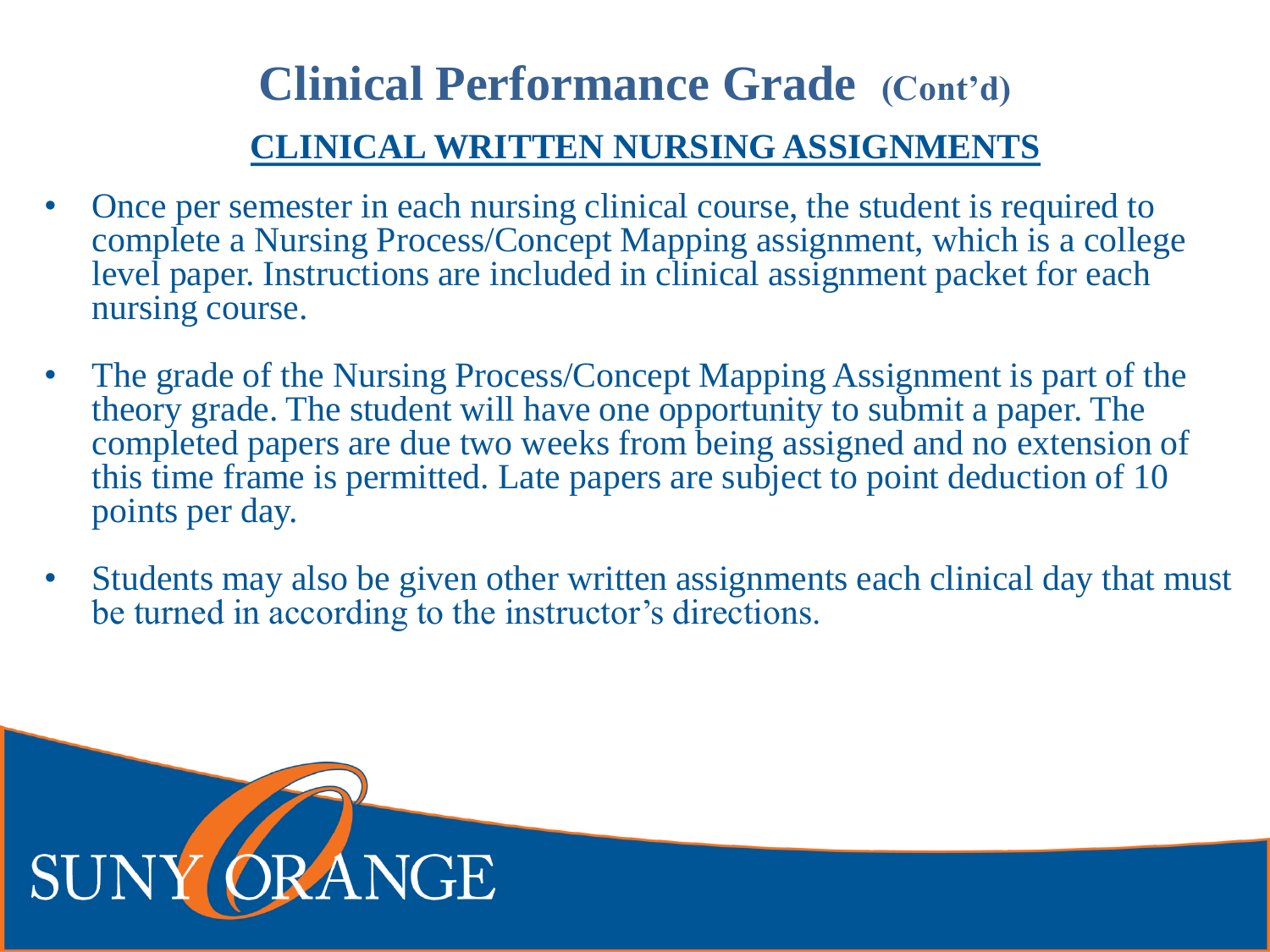#### **Skill Performance Evaluation**

- In each semester, critical skill are identified by faculty to be evaluated. Students are to pass skills, with two retakes permitted, within the identified time frame.
- In order to be skill-evaluated, the student must be able to provide photo ID. Professional behavior and appearance is expected throughout the duration of the skill evaluation process. Procedures must be completed within the time allocated. A change or canceled appointment without approval and/or notification will be recorded as a **NO SHOW and a forfeited attempt. Late arrival for an appointment is also a NO SHOW.**
- Students must pass skills in sequence.
	- If a student does not pass the skill the first time, he/she must demonstrate remediation before the retest, including validated practice with an instructor or technical assistant. Remediation must occur on a day separate from the retest. A student cannot retest on the same day as the remediation. If a student fails the skill test two times, a "*Risk for Clinical Failure*" form is signed by student and skill tester. The student must again remediate and then on a different day, be skill tested by two different faculty. The third skill attempt will be viewed by two faculty members as well as being videotaped. Videotapes are for faculty review only and are not for student review. A third failure of the skill will result in a clinical failure for the

course.

![](_page_55_Picture_6.jpeg)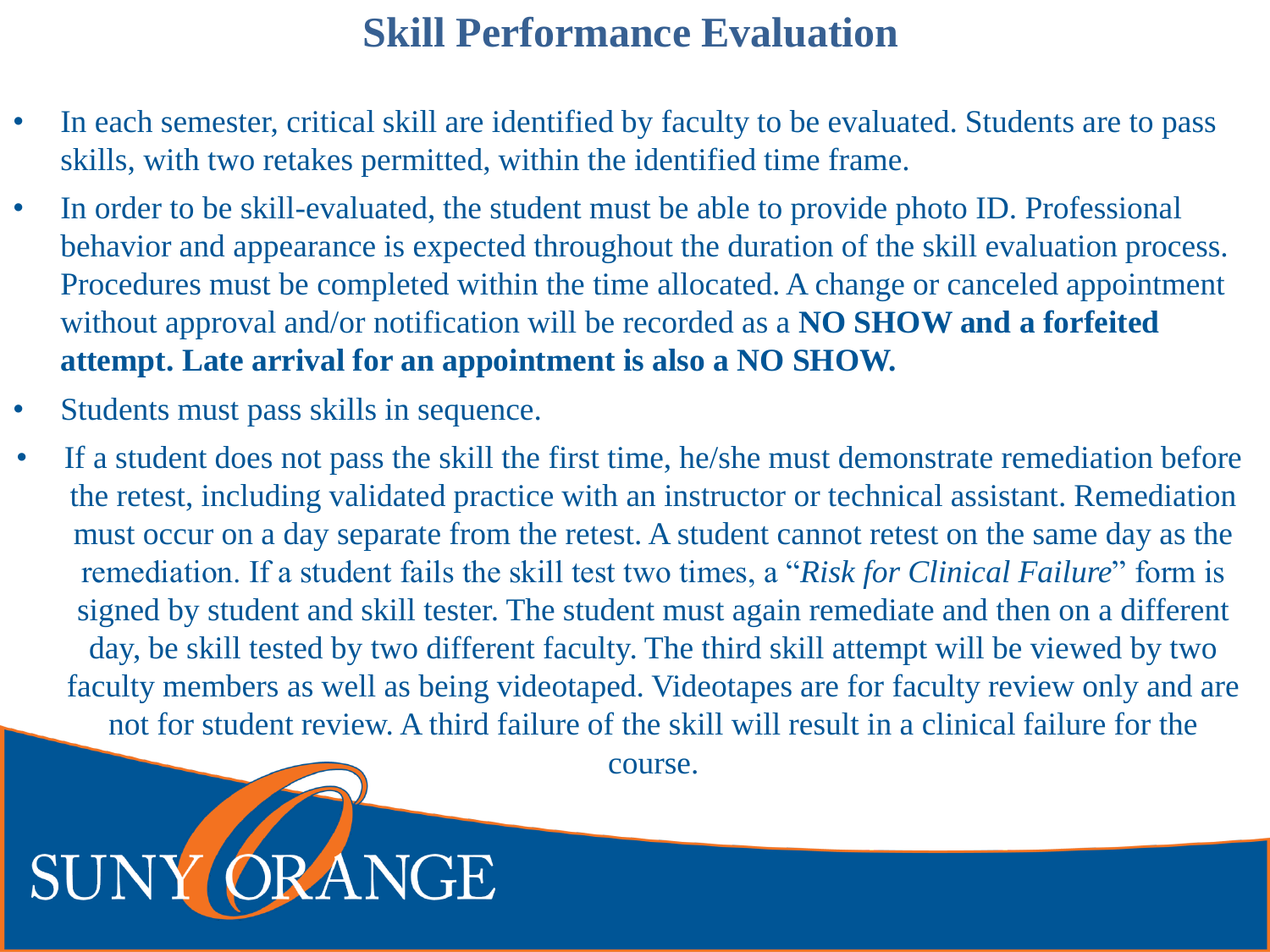#### **Clinical Calculation Skill Examination**

• All students **must** use the **Dimensional Analysis** method of medication calculation that is taught in the classroom and clinical. The formula must also be shown on all quizzes and exams. All computations must be shown to receive credit for the answer.

|                    | Passing | <b>Retakes</b> |
|--------------------|---------|----------------|
| <b>Nursing I</b>   | 90%     |                |
| <b>Nursing II</b>  | 95%     |                |
| <b>Nursing III</b> | 100%    |                |
| <b>Nursing IV</b>  | 100%    |                |

Failure to attain a passing grade by the third retake will result is a clinical failure (F) for the course.

**\*\*\*If a student fails the clinical or laboratory, or skill, or theory, or clinical calculations prior to the end of the course, the student will not be permitted to continue to attend or participate in any of the other course components. Termination of student participation in course activities will be effective on the day they receive notification of the failure in one or more components**.

![](_page_56_Picture_5.jpeg)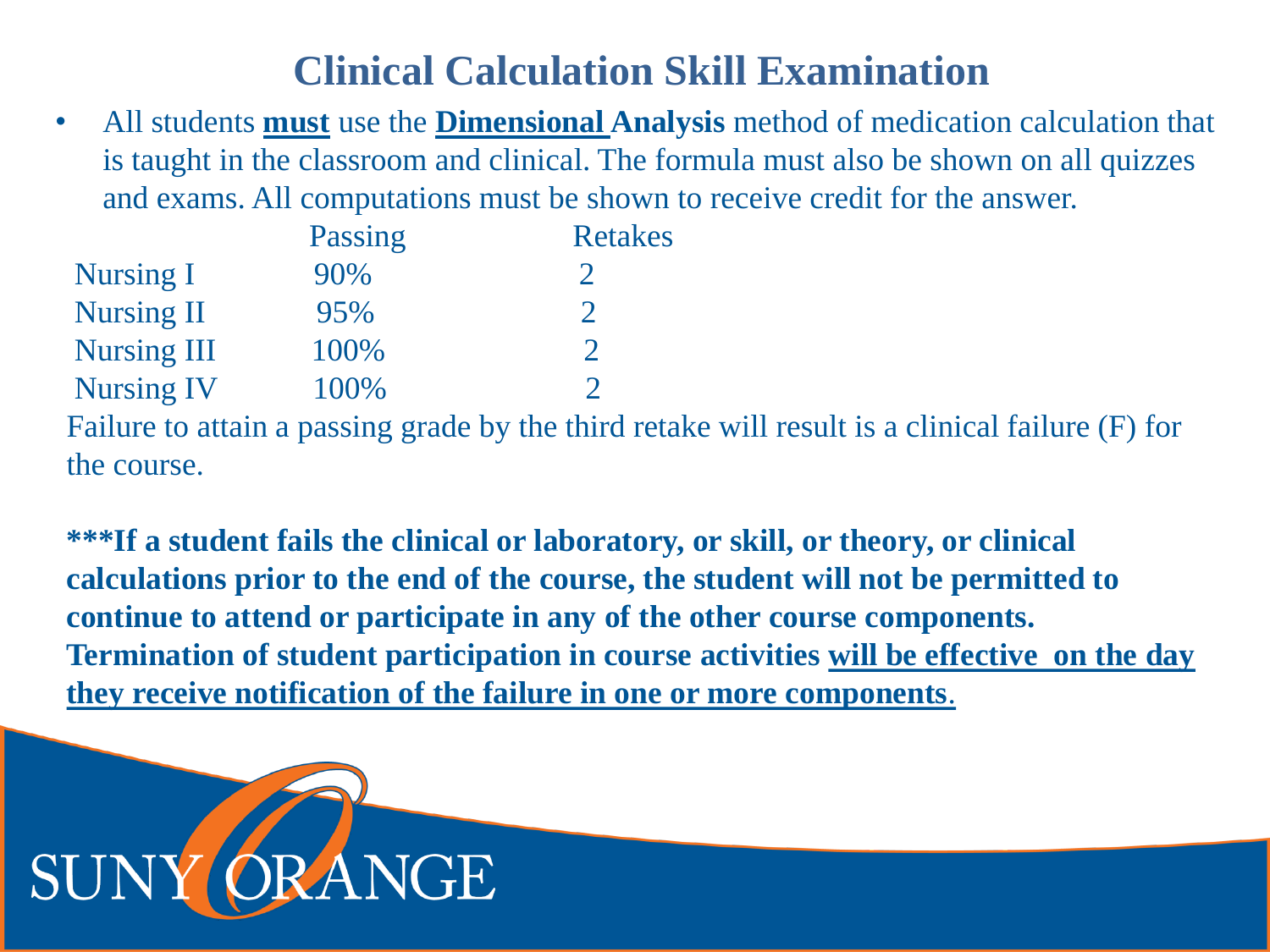• You hereby affirm your understanding and personal responsibility to uphold the Honor Code of the SUNY Orange Nursing Program as outlined in slides # 18-23. You further understand that your adherence to the Honor Code is required for continued enrollment in the Nursing Program.

Honesty and Integrity is of the utmost importance in the profession of Nursing. The SUNY Orange Nursing faculty take breeches in the Honor Code as being unacceptable and they will not be tolerated.

During the first week of class you will be asked to read the current "Document of Nursing Student Policy" on which this presentation is based, and provide your signature indicating your understanding and personal affirmation that you will abide by the SUNY Orange Honor Code and all other policies contained therein.

![](_page_57_Picture_4.jpeg)